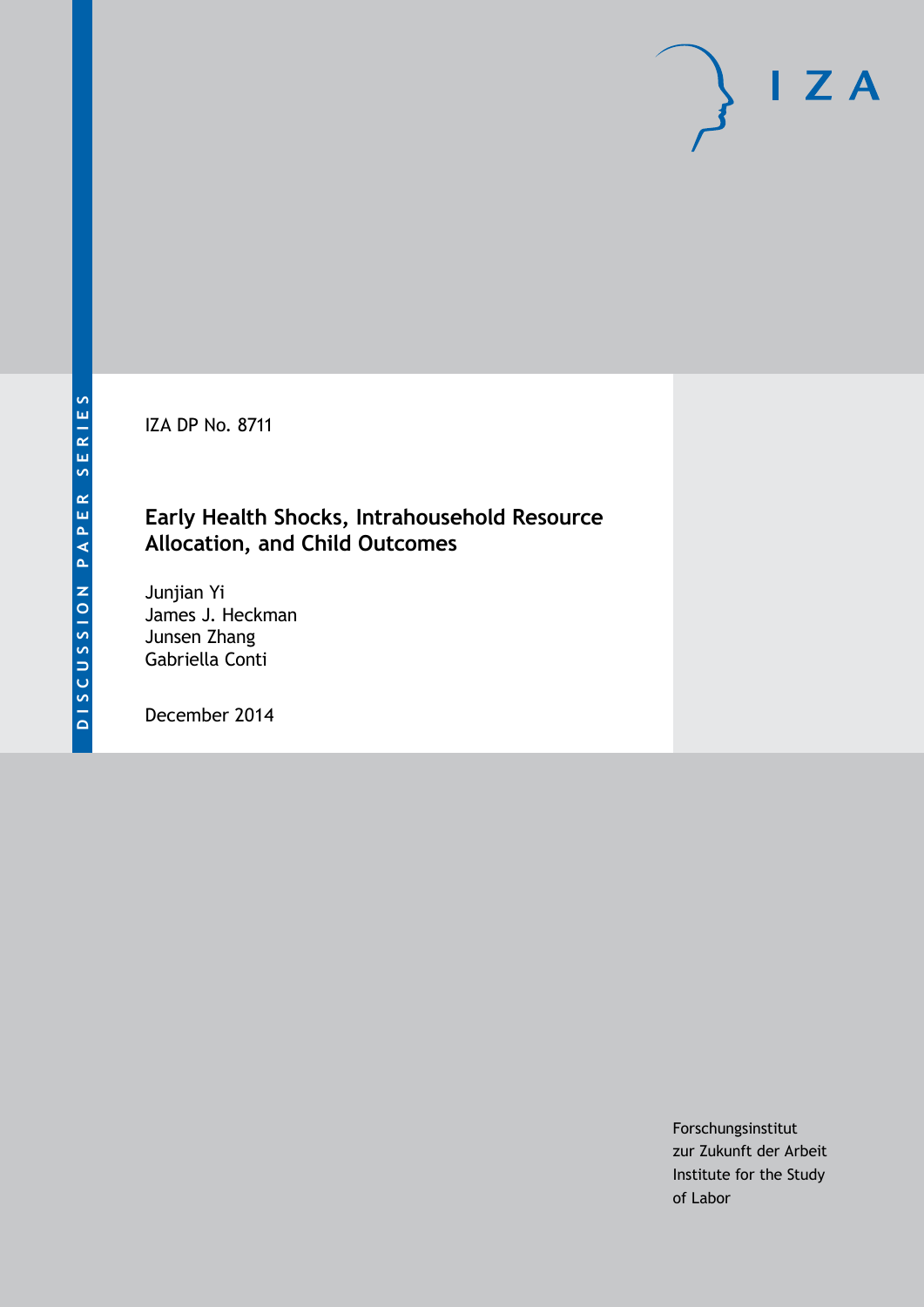# **Early Health Shocks, Intrahousehold Resource Allocation, and Child Outcomes**

### **Junjian Yi**

*National University of Singapore and IZA*

### **James J. Heckman**

*University of Chicago and IZA*

### **Junsen Zhang**

*Chinese University of Hong Kong and IZA*

### **Gabriella Conti**

*University College London*

Discussion Paper No. 8711 December 2014

IZA

P.O. Box 7240 53072 Bonn **Germany** 

Phone: +49-228-3894-0 Fax: +49-228-3894-180 E-mail: [iza@iza.org](mailto:iza@iza.org)

Any opinions expressed here are those of the author(s) and not those of IZA. Research published in this series may include views on policy, but the institute itself takes no institutional policy positions. The IZA research network is committed to the IZA Guiding Principles of Research Integrity.

The Institute for the Study of Labor (IZA) in Bonn is a local and virtual international research center and a place of communication between science, politics and business. IZA is an independent nonprofit organization supported by Deutsche Post Foundation. The center is associated with the University of Bonn and offers a stimulating research environment through its international network, workshops and conferences, data service, project support, research visits and doctoral program. IZA engages in (i) original and internationally competitive research in all fields of labor economics, (ii) development of policy concepts, and (iii) dissemination of research results and concepts to the interested public.

<span id="page-1-0"></span>IZA Discussion Papers often represent preliminary work and are circulated to encourage discussion. Citation of such a paper should account for its provisional character. A revised version may be available directly from the author.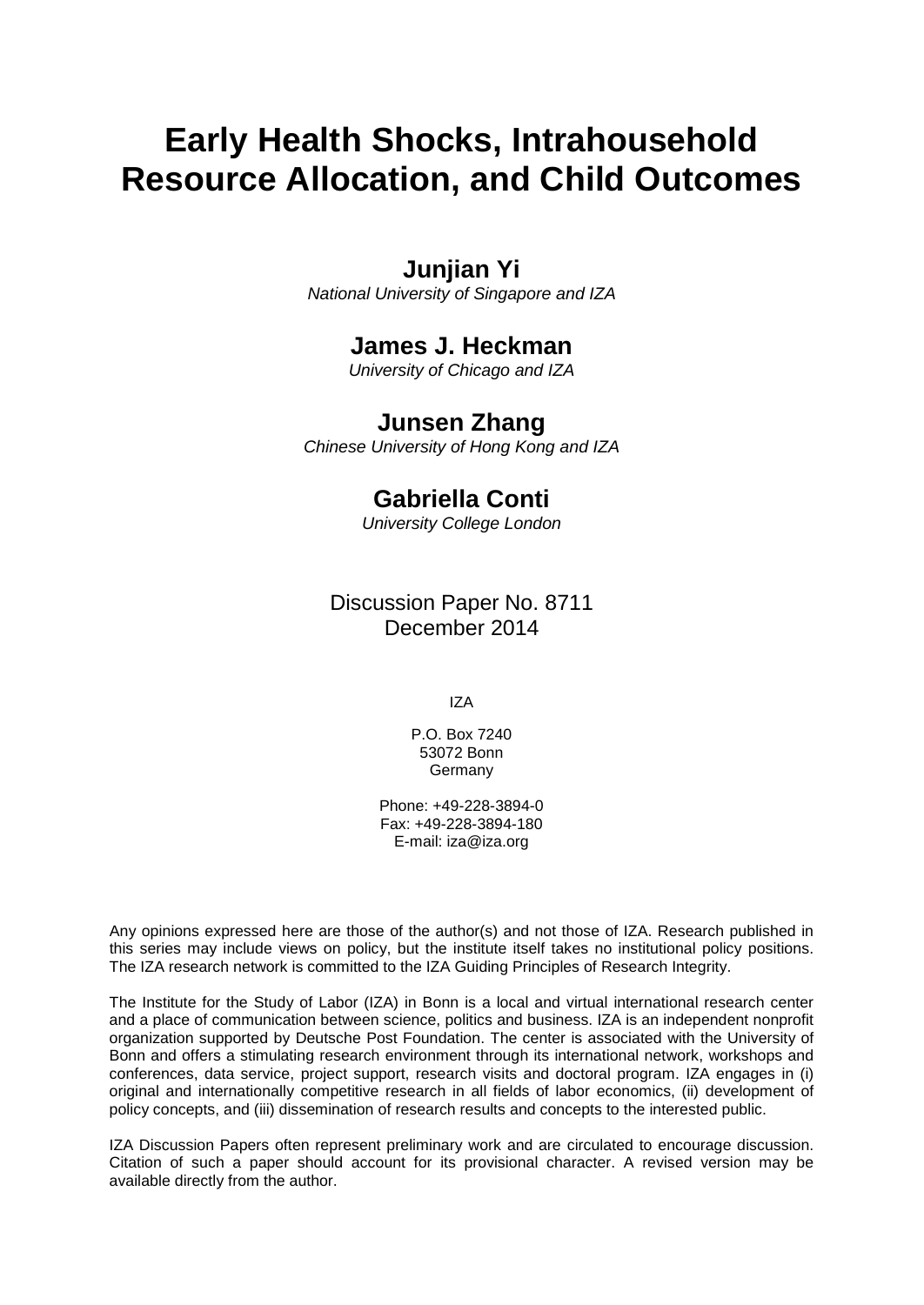IZA Discussion Paper No. 8711 December 2014

## **ABSTRACT**

## **Early Health Shocks, Intrahousehold Resource Allocation, and Child Outcomes[\\*](#page-1-0)**

An open question in the literature is whether families compensate or reinforce the impact of child health shocks. Discussions usually focus on one dimension of child investment. This paper examines multiple dimensions using household survey data on Chinese child twins whose average age is 11. We find that, compared with a twin sibling who did not suffer from negative early health shocks at ages 0-3, the other twin sibling who did suffer negative health shocks received RMB 305 more in terms of health investments, but received RMB 182 less in terms of educational investments in the 12 months prior to the survey. In terms of financial transfers over all dimensions of investment, the family acts as a net equalizer in response to early health shocks for children. We estimate a human capital production function and establish that, for this sample, early health shocks negatively affect child human capital, including health, education, and socioemotional skills. Compensating investments in health as measured by BMI reduce the adverse effects of health shocks by 50%, but exacerbate the adverse impact of shocks on educational attainment by 30%.

JEL Classification: C23, D13, I12, J13

Keywords: early health shocks, intrahousehold resource allocation, human capital formation

Corresponding author:

James Heckman Department of Economics University of Chicago 1126 E. 59th Street Chicago IL 66037 USA E-mail: [jjh@uchicago.edu](mailto:jjh@uchicago.edu)

The research was supported in part by the American Bar Foundation, the Pritzker Children's Initiative, the Buffett Early Childhood Fund, NIH grants NICHD R37HD065072 and R01HD54702, an anonymous funder, an European Research Council grant (DEVHEALTH 269874), a grant for the FIS from the Chinese University of Hong Kong, and a grant from the Institute for New Economic Thinking (INET) to the Human Capital and Economic Opportunity Global Working Group (HCEO)-an initiative of the Becker Friedman Institute for Research in Economics (BFI). The views expressed in this paper are those of the authors and not necessarily those of the funders or persons named here.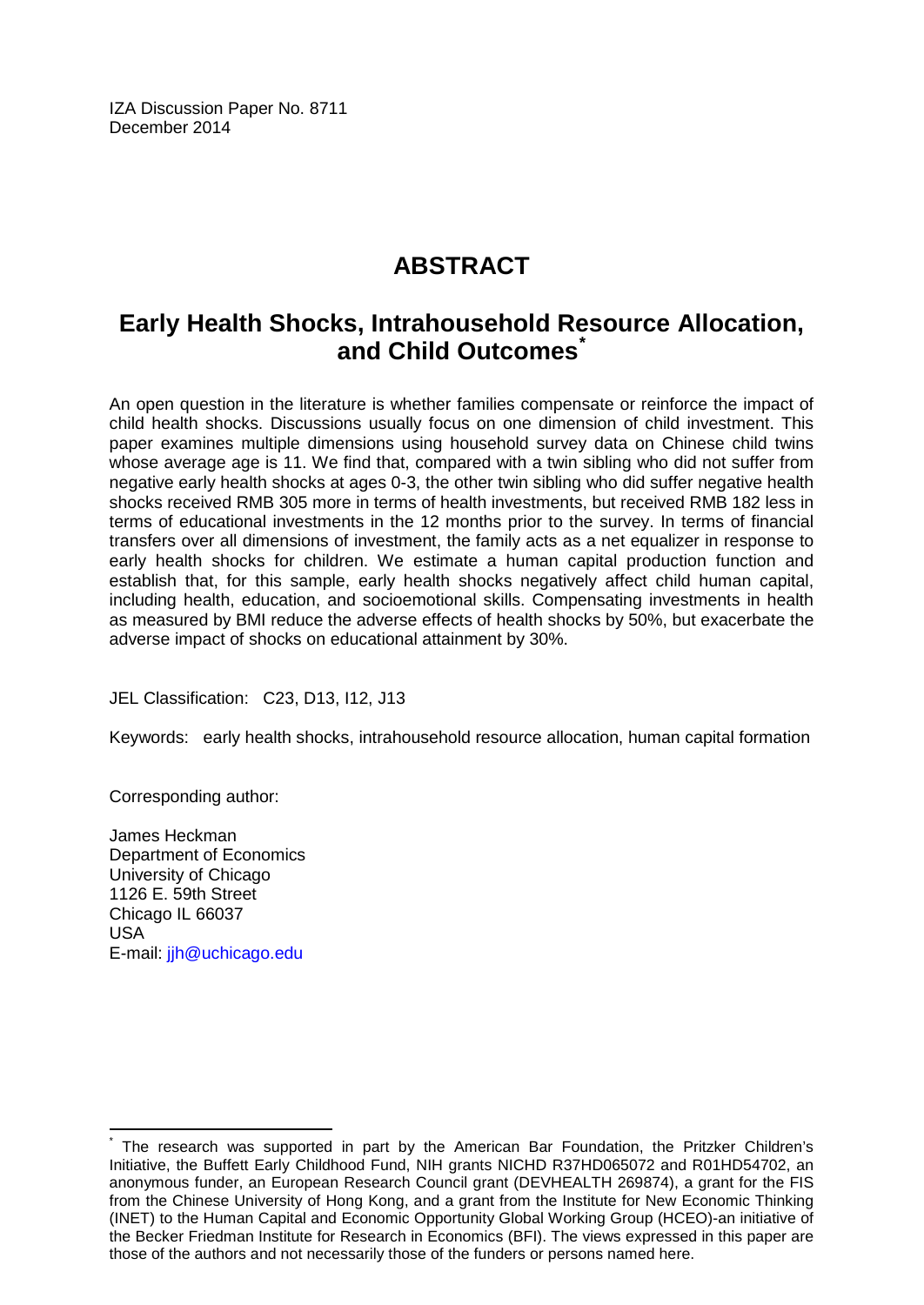### 1 Introduction

The importance of the family in fostering child human capital is well understood by economists. How parents invest in children with different endowments is not wellstudied and there is no consensus in the literature. [Becker and Tomes](#page-40-0) [\(1976\)](#page-40-0) and [Tomes](#page-43-0) [\(1981\)](#page-43-0) suggest that parental investments reinforce initial endowments, and that such behavior increases inequality. [Griliches](#page-41-0) [\(1979\)](#page-41-0) conjectures that parental human capital investments compensate for gaps in children's endowments, and that the family is an equalizing agent. A number of empirical studies find evidence for reinforcing behaviors [\(Behrman, Rosenzweig, and Taubman,](#page-40-1) [1994;](#page-40-1) [Rosenzweig and Zhang,](#page-42-0) [2009\)](#page-42-0). Other studies find empirical support for compensating behaviors [\(Behrman, Pollak,](#page-40-2) [and Taubman,](#page-40-2) [1982;](#page-40-2) [Pitt, Rosenzweig, and Hassan,](#page-42-1) [1990\)](#page-42-1).

This paper contributes to this literature. It studies how early health shocks to children affect intrahousehold resource allocation and the human capital formation of children. For two reasons, early health shocks in developing countries are likely to negatively affect children's human capital accumulation and long-run outcomes [\(Strauss and](#page-42-2) [Thomas,](#page-42-2) [2007;](#page-42-2) [Currie and Vogl,](#page-41-1) [2012\)](#page-41-1). First, young children are especially vulnerable to health insults in developing countries. For example, more than 10% of children suffer from diarrhea in many developing countries such as Bangladesh [\(Strauss and Thomas,](#page-42-3) [1998\)](#page-42-3). Second, in the absence of public health insurance and in the presence of pervasive poverty, a child affected by a health insult may not receive appropriate medical treatment. Consequently, early health shocks may have long-lasting consequences. In the absence of a well-functioning public education system, the consequences of an early health shock may be exacerbated and thus impair human capital formation [\(Glewwe](#page-41-2) [and Miguel,](#page-41-2) [2007\)](#page-41-2).

This paper formulates and estimates a theoretical model with two channels through which early health shocks affect child human capital formation. The first is a biological channel operating directly through the production function for human capital. The second is an intrahousehold resource allocation effect arising from parental responses to the shock.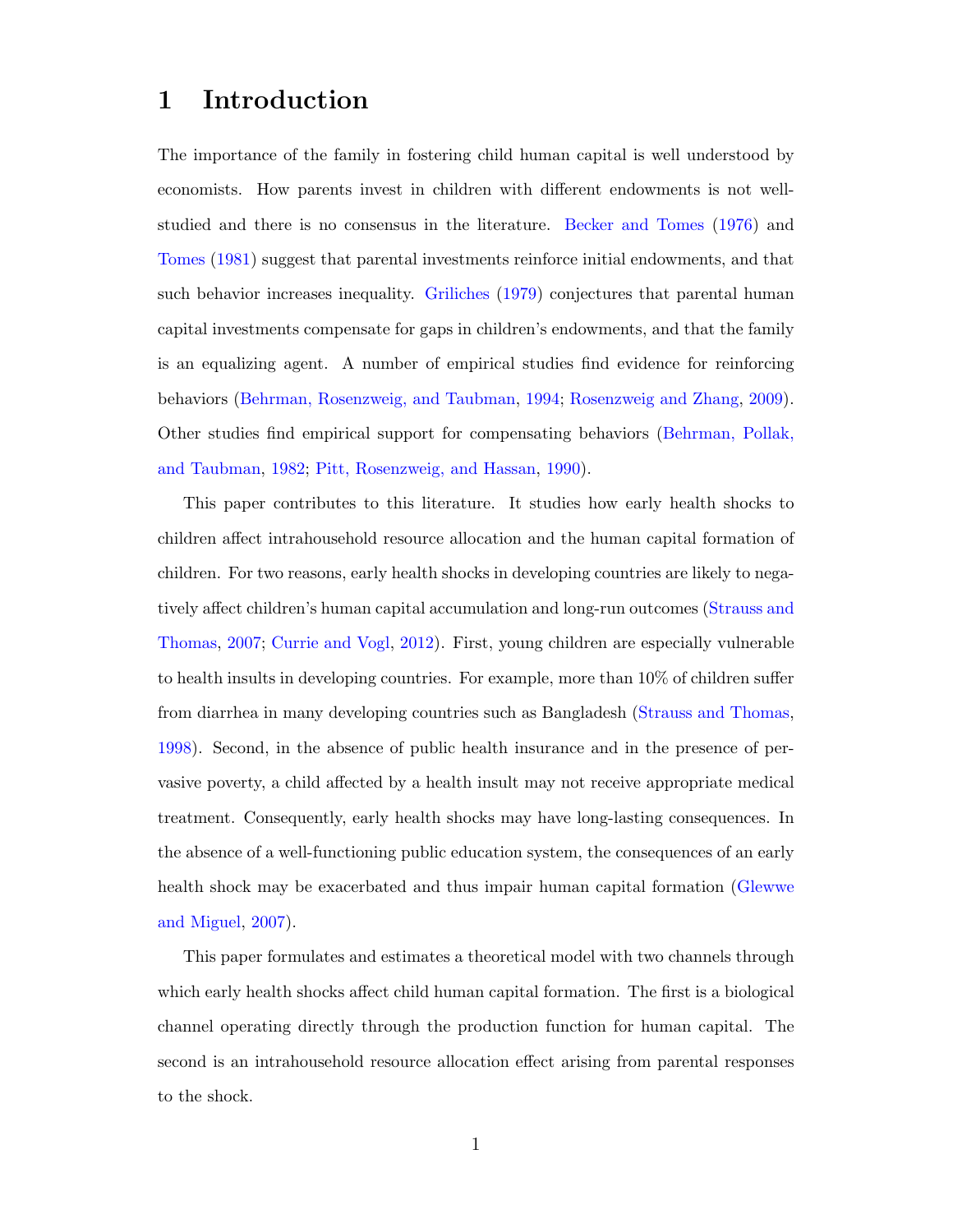Parental responses to an early health shock on children may be more important in developing countries with weaker health infrastructure and less well-established credit markets and social protection systems. The absence of an old-age pension system and the presence of tight credit constraint may drive parents to base their intrahousehold resource allocation decisions on efficiency rather than on equity concerns. In this case, parents are more likely to reinforce the harmful effects of an early health insult by devoting less resources to the less-endowed child. The role of the family must be considered when designing public policies to remedy the effects of inequality at birth or the early childhood stage.

Following recent developments in the economics of human capital [\(Cunha and Heck](#page-41-3)[man,](#page-41-3) [2007;](#page-41-3) [Heckman,](#page-42-4) [2007;](#page-42-4) [Cunha, Heckman, and Schennach,](#page-41-4) [2010\)](#page-41-4), our theoretical analysis extends the conventional literature on intrahousehold resource allocation in two ways. First, we allow for multidimensionality in human capital. The conventional literature assumes a single dimension of human capital on which parents can compensate or reinforce. [Borghans, Duckworth, Heckman, and ter Weel](#page-40-3) [\(2008a\)](#page-40-3), [Cunha,](#page-41-4) [Heckman, and Schennach](#page-41-4) [\(2010\)](#page-41-4), and [Almlund, Duckworth, Heckman, and Kautz](#page-40-4) [\(2011\)](#page-40-4) extend the analysis of human capital from a single dimension to multiple dimensions and emphasize the cross-productivity of different types of human capital. These studies focus on the human capital production process of individuals and do not explore the implications of multidimensionality of human capital for the intrahousehold resource allocation across children.

Second, we examine the interaction of parental preferences and the human capital production function in the intrahousehold resource allocation process. The conventional literature focuses on parental preferences and has made special assumptions about the role of human capital production in the intrahousehold resource allocation process. For example, [Becker and Tomes](#page-40-0) [\(1976\)](#page-40-0) and [Pitt, Rosenzweig, and Hassan](#page-42-1) [\(1990\)](#page-42-1) assume a linear production function with respect to child endowments, whereas Behrman, Pollak, and Taubman [\(1982,](#page-40-2) [1986\)](#page-40-5) assume a Cobb-Douglas technology. Under both specifications, parental investment strategies are determined only by parental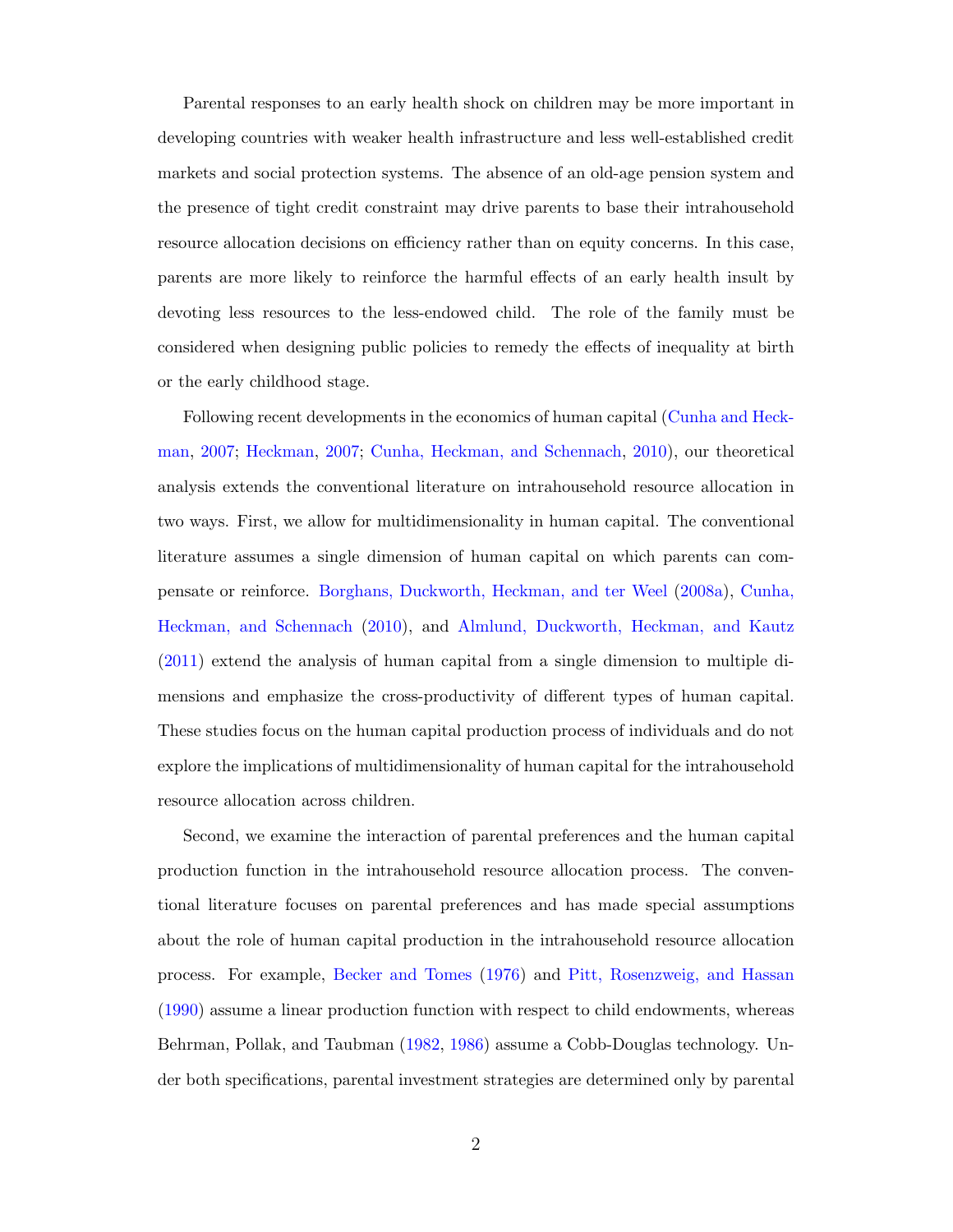inequality aversion across children.

Our paper combines the traditional literature on intrahousehold resource allocation with recent developments in the economics of human capital. We demonstrate that parents can both reinforce and compensate human capital investment in different dimensions of human capital in children. Whether parents exhibit a reinforcing, compensating, or neutral investment strategy is ultimately an empirical question.

We shed light on these mechanisms by estimating the effect of child early health shocks on family investments. We use data from the Chinese Child Twins Survey (CCTS), which contains detailed information on family health and educational investments for each child separately whose average age is 11. The sample is conducted in a rural region exempt from the one child policy. To the best of our knowledge, CCTS is the first census-type household survey on child twins around the world. We find evidence of compensating investments in child health and reinforcing investments in education in response to early health shocks for one twin child in the family. Our empirical results show that, compared with the twin sibling who did not suffer from negative early health shocks at ages 0-3, the other twin sibling who did received RMB 305 more health investments in the 12 months prior to the survey. This amount is substantial and is more than one third of the average family investment in child education per year or about one half of maternal monthly wage. Offsetting this in a different dimension, on average, the sick child received RMB 182 less on educational investments than their twin siblings.

We estimate the child human capital production function. Holding constant family investments, the estimated coefficient on early health shocks in the production function reflects only a biological effect. We separate the biological effect from the intrahousehold resource allocation effect.

Because family investments are chosen and unobservables in choice and outcome equations are likely correlated, we correct for spurious correlation bias using 2SLS with price and non-labor income as instruments. Our estimates show that family investments have positive productivity effects and that early health insults negatively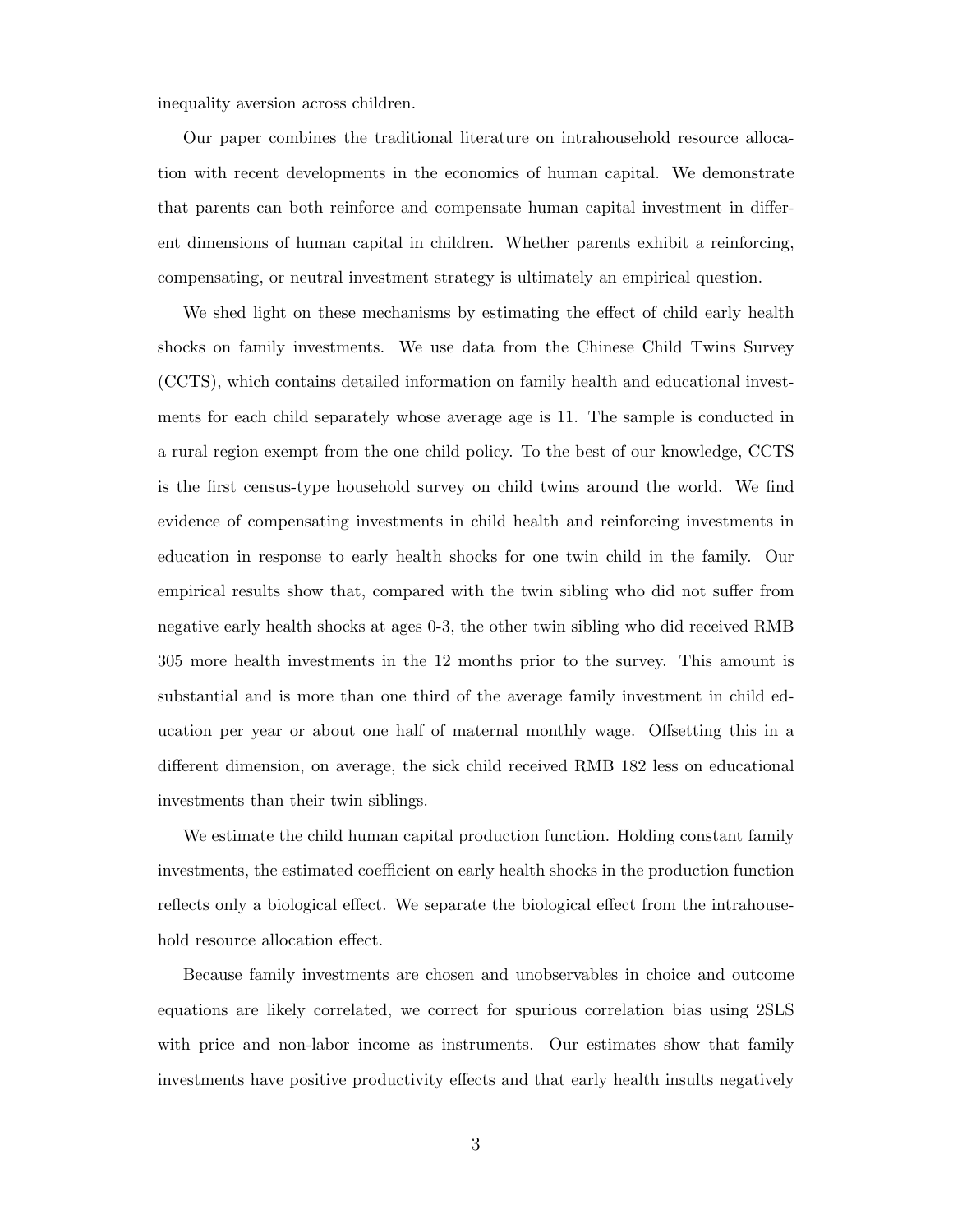affect child outcomes, including health, education, and socioemotional skills.

We also estimate a human capital production function excluding family investments. These reduced-form estimates correspond to the total effects of early health shocks on child human capital. From them we can infer the importance of the intrahousehold resource allocation effect by comparing the reduced-form estimates with the estimates from the structural production function. We find that reduced-form estimates understate the biological effect by one-half for anthropometric measures, such as body mass index (BMI), but overstate the biological effect by one-third for a number of educational outcome measures.

Our findings have important policy implications. When parents simultaneously compensate in health investments and reinforce in educational investments across their children, the effect of family investments on inequality in the society becomes more nuanced. A multidimensional perspective on inequality is warranted. The overall level of inequality is overestimated if one focuses solely on inequality in education because inequality in health is reduced by family investments. Our estimates suggest that the Chinese family appears to be a net *equalizer* in terms of child human capital investment when both education and health are combined. Parental responses should be considered when designing intervention policies to remedy the disadvantaged children because parents can exacerbate or eliminate these effects by reallocating resources within the family.

Our results shed light on recent literature on the effect of early-life conditions on late-life outcomes [\(Case, Fertig, and Paxson,](#page-41-5) [2005;](#page-41-5) [Almond and Currie,](#page-40-6) [2011\)](#page-40-6). Although the literature has achieved a consensus on the negative effects of early-life health insults on both short-run [\(Currie, Stabile, Manivong, and Roos,](#page-41-6) [2010\)](#page-41-6) and long-run outcomes [\(Smith,](#page-42-5) [2009\)](#page-42-5), the role played by parental behavior remains unclear. The reduced-form estimates of the effect of early-life shocks that disregard intrahousehold responses do not necessarily represent a biological effect. When parents make compensating and reinforcing investments along different dimensions of human capital, the reduced-form estimates cannot be unambiguously interpreted as upper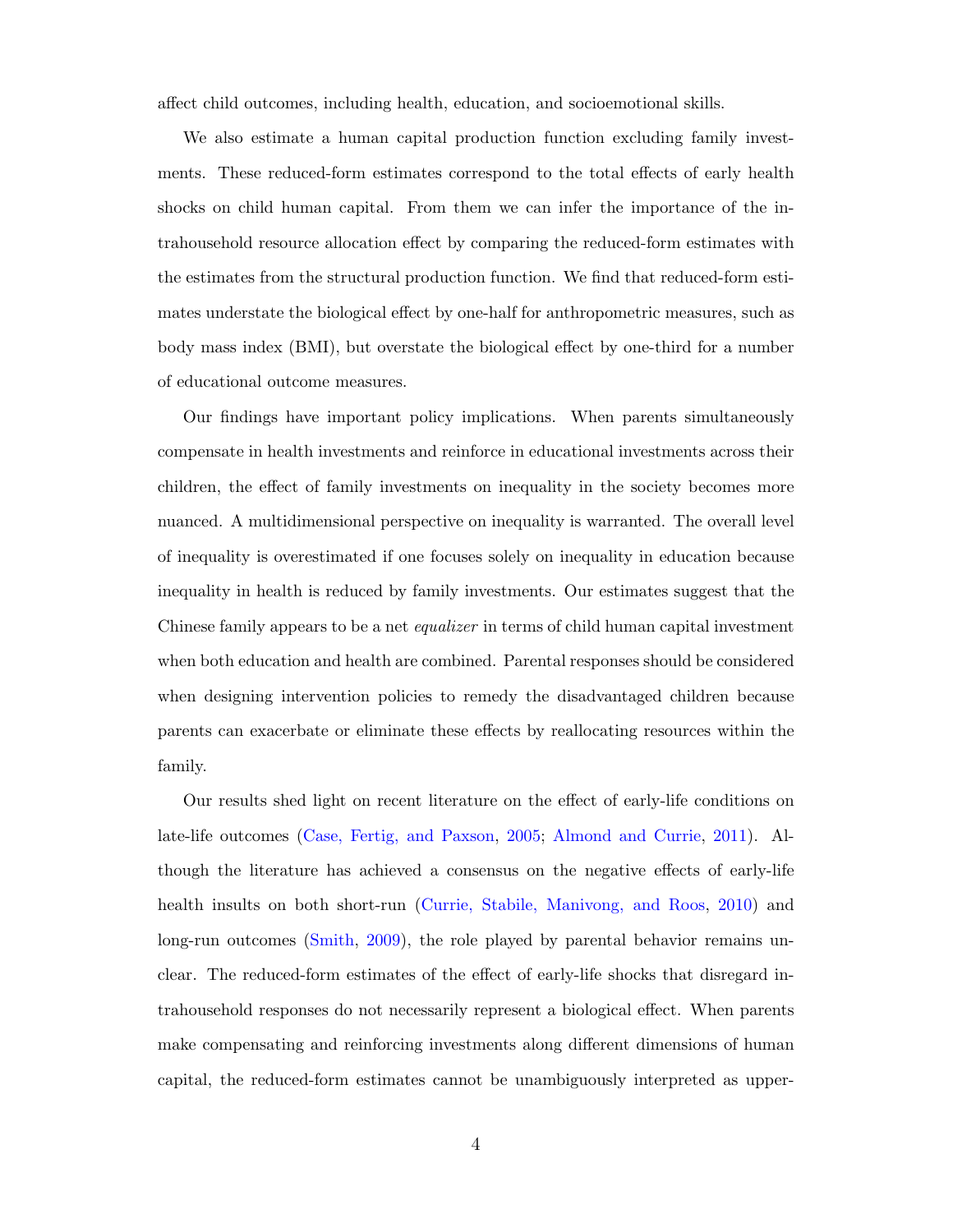or lower-bounds of biological effects. Our empirical analysis suggests that reducedform estimates of early health shocks on child health understate the biological effect, whereas those for child education overstate the biological effect. These results imply that caution must be taken in interpreting reduced-form estimates as biological effects and confirms the importance of considering parental behavioral response when studying the consequences of early-life health insults.

The remainder of the paper is organized as follows. We derive our theoretical model in Section [2.](#page-7-0) In Section [3,](#page-12-0) we describe the CCTS data used to test our theoretical prediction. Our econometric specification is presented in Section [4.](#page-17-0) We present the estimation results in Section [5](#page-21-0) and conclude in Section [6.](#page-37-0)

### <span id="page-7-0"></span>2 The Conceptual Framework

This section analyzes child early health shocks, intrahousehold resource allocation, and child human capital formation. We show that an early health shock can affect child human capital through two channels: a direct channel (the biological effect through the production of human capital) and an indirect one (the intrahousehold resource allocation effect through parental responses). By introducing the multidimensionality of child human capital, we show that parents could compensate and reinforce along different dimensions of a child's human capital with respect to an early health shock on one child.

#### 2.1 The Model

We assume that each family has two children  $(\iota = i, j)$ .<sup>[1](#page-7-1)</sup> Each child has a two components of human capital: health  $(H)$  and a bundle of cognitive and socioemotional skills  $(C)$ . We treat the latter as an aggregate in this section. Child prenatal endowment such as birth weight is  $\omega_k^k$ ; parental human capital investments is  $I_k^k$ , and child

<span id="page-7-1"></span><sup>&</sup>lt;sup>1</sup>It is natural to extend the model to a general case with n children in the family. However, fertility is a parental choice. Twinning combined with the one-child policy serves as a natural experiment that fertility is exogenous in our analysis, which is based on the CCTS.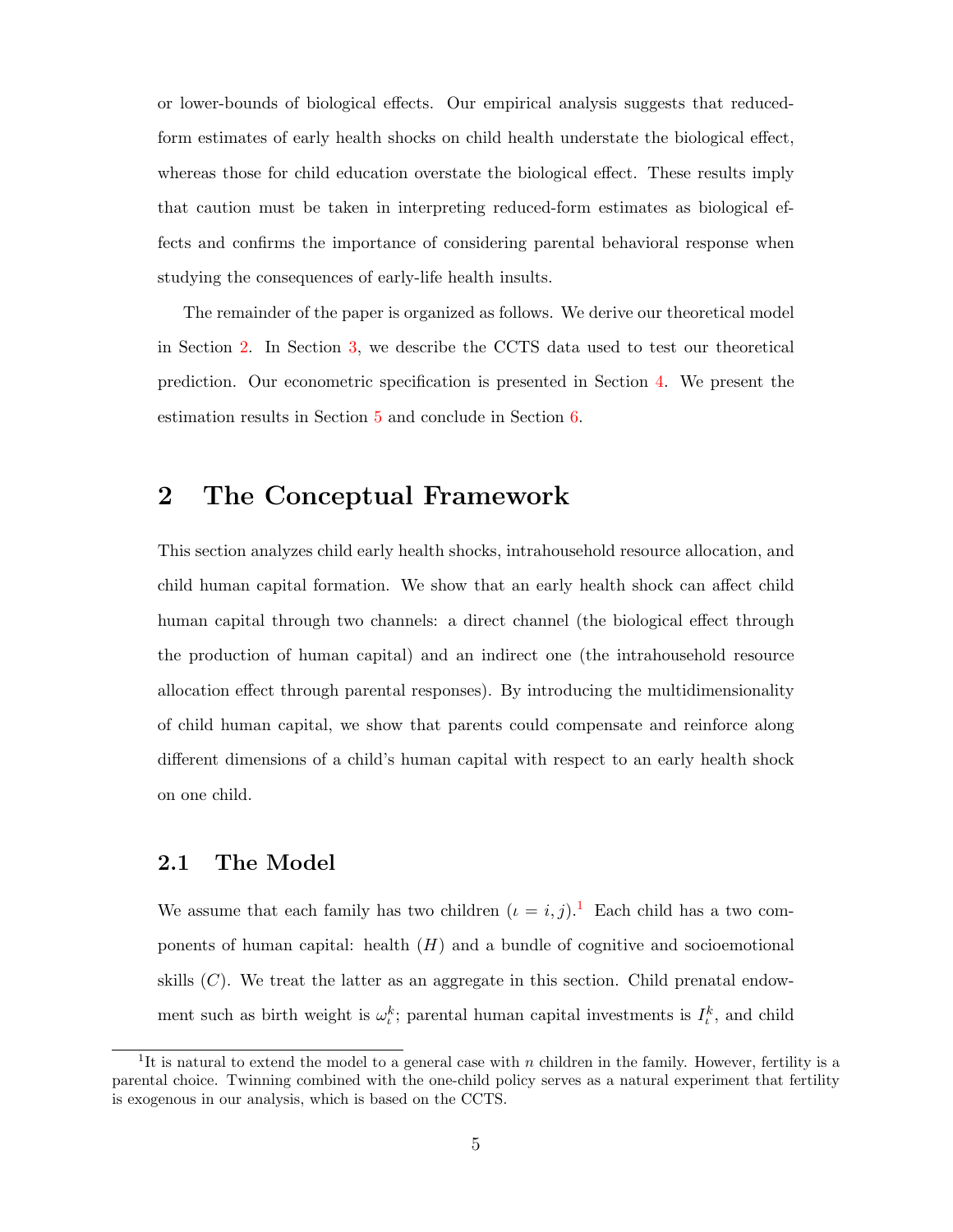human capital is  $\theta_t^k$ , where  $k = H, C$ . We further denote a child's characteristics such as gender and ethnicity by  $\xi$ , and parental characteristics by h. The human capital production function of type k for child i in family  $\tau$  is specified as follows:

<span id="page-8-1"></span>
$$
\theta_{i,\tau}^{k} = f^{k}(\omega_{i,\tau}^{H}, \omega_{i,\tau}^{C}, I_{i,\tau}^{k}, e_{i,\tau}^{H}; \xi_{i,\tau}, h_{\tau}), \tag{1}
$$

where  $e_{i,\tau}^H$  is defined as a postnatal negative health shock affecting child i at early stages, and  $\frac{\partial \theta_{i,\tau}^k}{\partial e_{i,\tau}^H}$  < 0. Child human capital is determined by the child's endowments, human capital investment, and health shocks. Parental and individual's characteristics also affect the formation of child human capital. The production technology of health differs from that of cognitive skills. The production function is the same for all children in family  $\tau$ , but may differ from one family to another.<sup>[2](#page-8-0)</sup>

In Equation  $(1)$ , we assume that the health shock of child j does not directly enter child i's human capital production function, although  $e_j^H$  can indirectly affect child i's human capital through parental investment. Thus, we assume away a contagious effect of early health shocks in the model, but we test this assumption in Appendix A.[3](#page-8-2) Second, we focus on health shocks; our data show that the most prevalent health shock is diarrhea.

Parents are assumed to value child outcomes. They also care about their own consumption and leisure. Parental preferences are represented by utility function:

<span id="page-8-4"></span>
$$
U = U(c, l, q_i, q_j),\tag{2}
$$

where c is parental consumption, l is parental leisure time, and  $q_t$  is the quality of child  $\iota$ . Denoting  $T$  as the parental labor supply and normalizing the parental time endowment to one, we have  $l+T=1$ .<sup>[4](#page-8-3)</sup> Child quality is a combination of health and cognitive skills

<span id="page-8-2"></span><span id="page-8-0"></span><sup>&</sup>lt;sup>2</sup>We suppress the family subscript  $\tau$  on the technology to simplify notation.

<sup>&</sup>lt;sup>3</sup>In Appendix A, we show that early health shocks measured in our empirical analysis are non-infectious diarrhea.

<span id="page-8-3"></span><sup>4</sup>Economists have stressed the importance of parental tutoring time as a determinant of child human capital production. We ignore this argument in our analysis because the parental tutoring time in our sample is small, and we find little effect of early health shocks on parental tutoring time.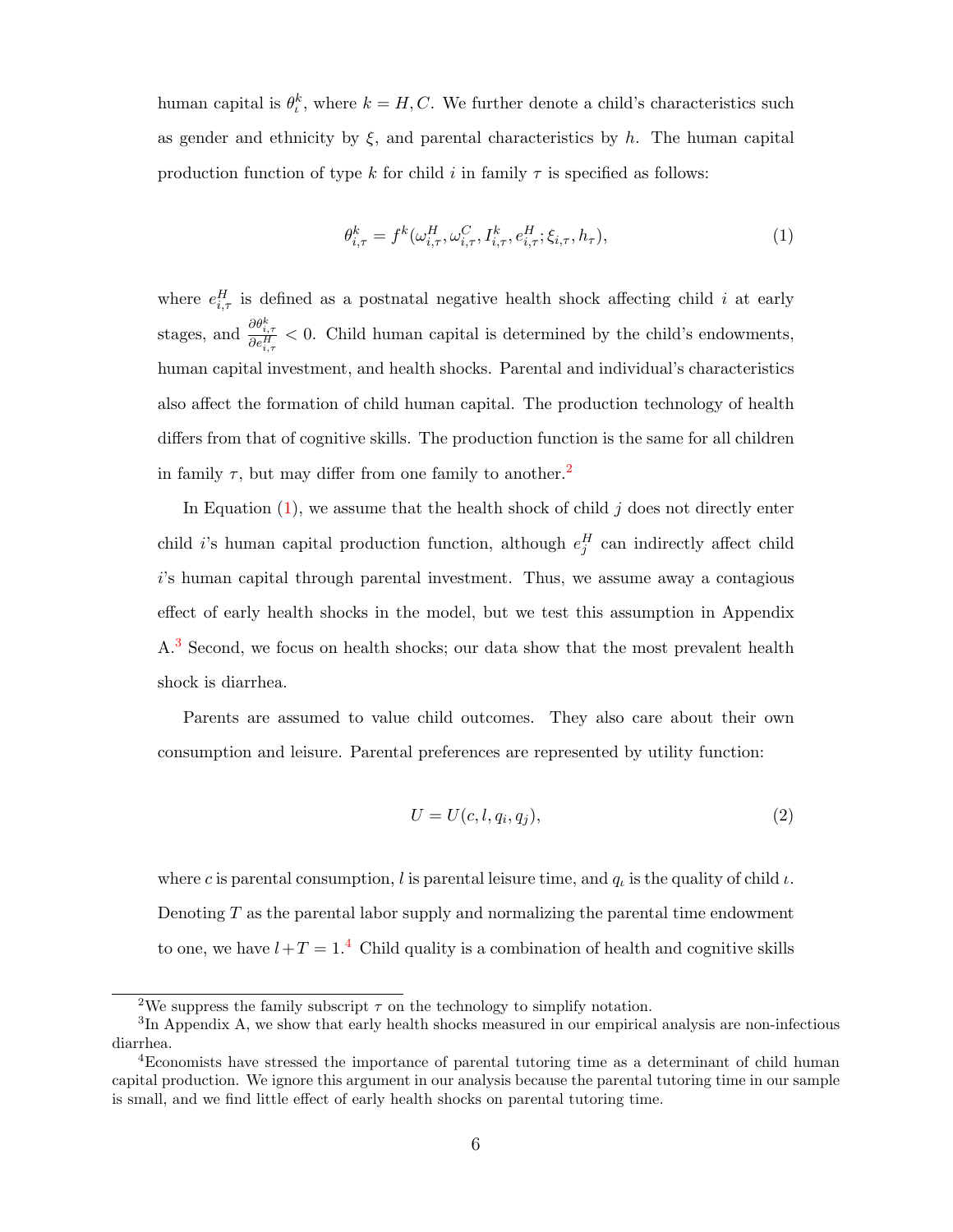such that  $q_t = q(\theta_t^H, \theta_t^C)$ . Both children have the same quality function. However, they may have different qualities because the endowments, early health shocks, and human capital investments could be different. The budget constraint is specified as follows:

<span id="page-9-1"></span>
$$
p_I(\sum_{\iota} \sum_{k} I_{\iota}^k) + c + wI = Y + w,\tag{3}
$$

where  $p_I$  is the price of human capital investment and is assumed to be independent of the type of investment;  $w$  and  $Y$  are parents' wage rate multiplied by time available (assumed to equal [1\)](#page-8-1) and non-labor income. The price of parental consumption is normalized to one. We further assume that parents provide all the resources for their children's human capital.[5](#page-9-0)

#### 2.2 Child Early Health Shock and Parental Responses

We now analyze how parents adjust intrahousehold resource allocation in response to an early health shock on their children. The parents' problem is to maximize the utility function  $(2)$  subject to the budget constraint  $(3)$  and production technology  $(1)$ . If the utility function and production function are strictly concave and continuously twice-differentiable, then the existence, uniqueness, and continuity of the solution to the intrahousehold resource allocation problem directly follow. We denote the optimal human capital investment of type k in child i as a function of the following form:

<span id="page-9-2"></span>
$$
I_i^{k*} = \psi^k(\omega_i^H, \omega_i^C, \omega_j^H, \omega_j^C, e_i^H, e_j^H, \xi_i, \xi_j, h, p_I, w, Y).
$$
\n(4)

A reinforcement strategy for investment of type k arises if  $\frac{\partial I_i^{k*}}{\partial e_i^H}$  ≤ 0 and  $\frac{\partial I_i^{k*}}{\partial e_j^H}$  ≥ 0, i.e., parents put less investment of type  $k$  in the child who has suffered from an early health shock and place more investment in the child if his or her twin sibling has suffered. In this case,  $\frac{\partial I_i^{k*}}{\partial e_i^H} - \frac{\partial I_i^{k*}}{\partial e_j^H} \leq 0$ . In contrast, if  $\frac{\partial I_i^{k*}}{\partial e_i^H} \geq 0$  and  $\frac{\partial I_i^{k*}}{\partial e_j^H} \leq 0$ , we say that parents use a compensatory strategy in investment of type  $k$  in children. Thus,

<span id="page-9-0"></span><sup>&</sup>lt;sup>5</sup>This assumption is approximately valid in the context of developing countries where public education and medical insurance are absent, which is discussed in later sections.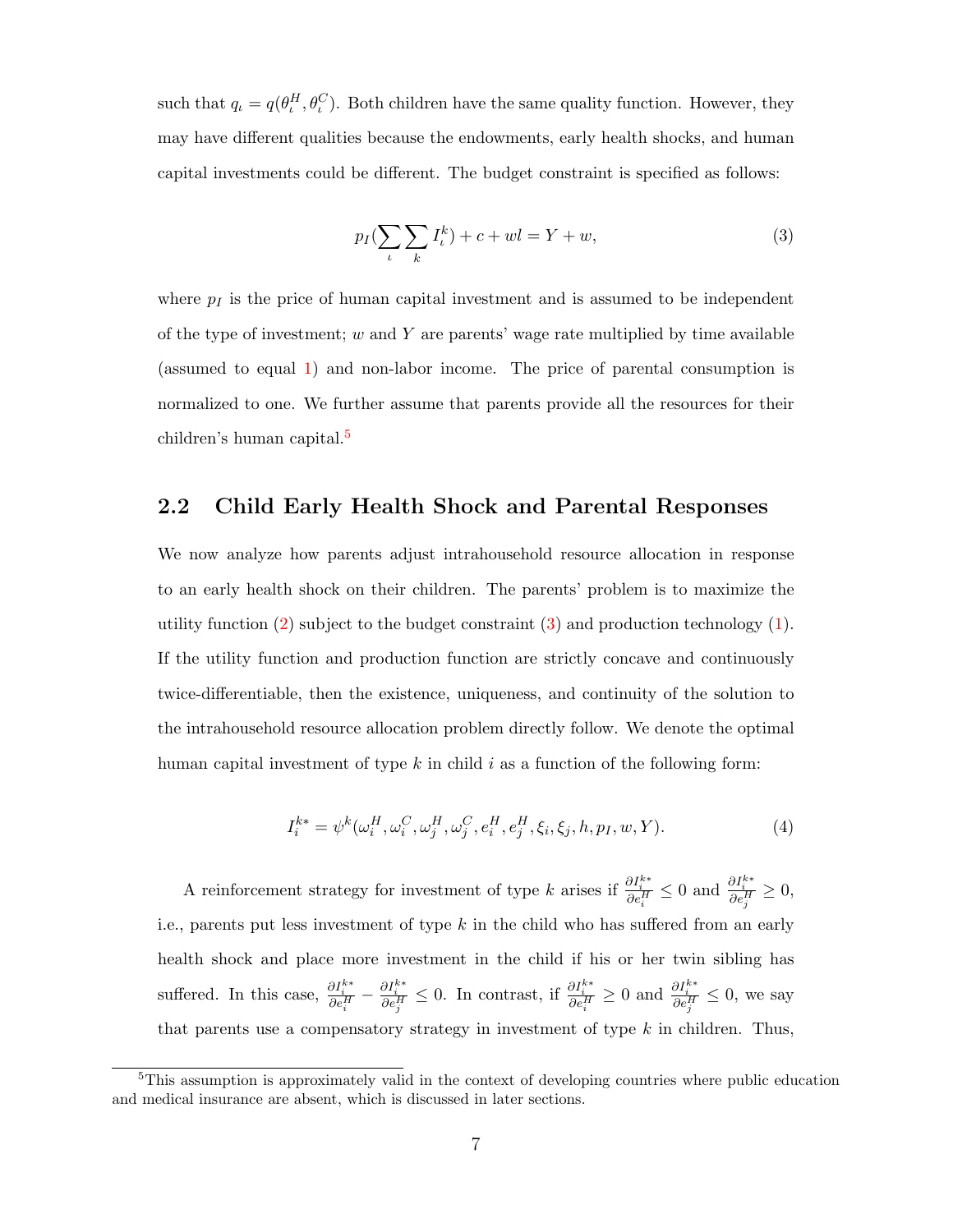$\frac{\partial I_i^{k*}}{\partial e_i^H} - \frac{\partial I_i^{k*}}{\partial e_j^H} \geq 0.$ 

The definition of reinforcing or compensating strategies does not presuppose any specific model of intrahousehold resource allocation. The parameters determining which type of strategy parents adopt depends on the specific model employed.

For example, [Behrman, Pollak, and Taubman](#page-40-2) [\(1982\)](#page-40-2) assume a Cobb-Douglas production function and a CES parental utility function. They show that the optimal investment strategy is uniquely determined by parental preference parameters. Conversely, [Almond and Currie](#page-40-6) [\(2011\)](#page-40-6) assume a CES production function and a Cobb-Douglas parental utility function. Thus, the optimal investment strategy is uniquely determined by production technology parameters. We show that, in general, the optimal investment strategy reflects a combination of parental preference and production technology in the general case.

In a more general model with multidimensional human capital, the child human capital investment strategy reflects not only parental preferences but also the production technology available to them. Parents can compensate and reinforce along different dimensions of human capital with respect to early health shocks.

Family investment can exacerbate inequality in one dimension but, at the same time, ameliorate inequality in another dimension. Our analysis does not impose particular functional forms. Appendix B discusses the consequences of specific choices further.

## 2.3 Early Health Shocks, Parental Responses, and Child Human Capital

Early health shocks affect child human capital through two different channels: a biological effect and a behavioral effect. From Equation [\(1\)](#page-8-1), the total effect of an early health shock on child  $i$  on the child's human capital  $k$  can be decomposed as follows:

<span id="page-10-0"></span>
$$
\underbrace{\frac{d\theta_i^k}{de_i^H}}_{A} = \underbrace{\frac{\partial\theta_i^k}{\partial e_i^H}}_{B} + \underbrace{\frac{\partial\theta_i^k}{\partial I_i^k}}_{C} \cdot \underbrace{\frac{\partial I_i^k}{\partial e_i^H}}_{D}.
$$
\n(5)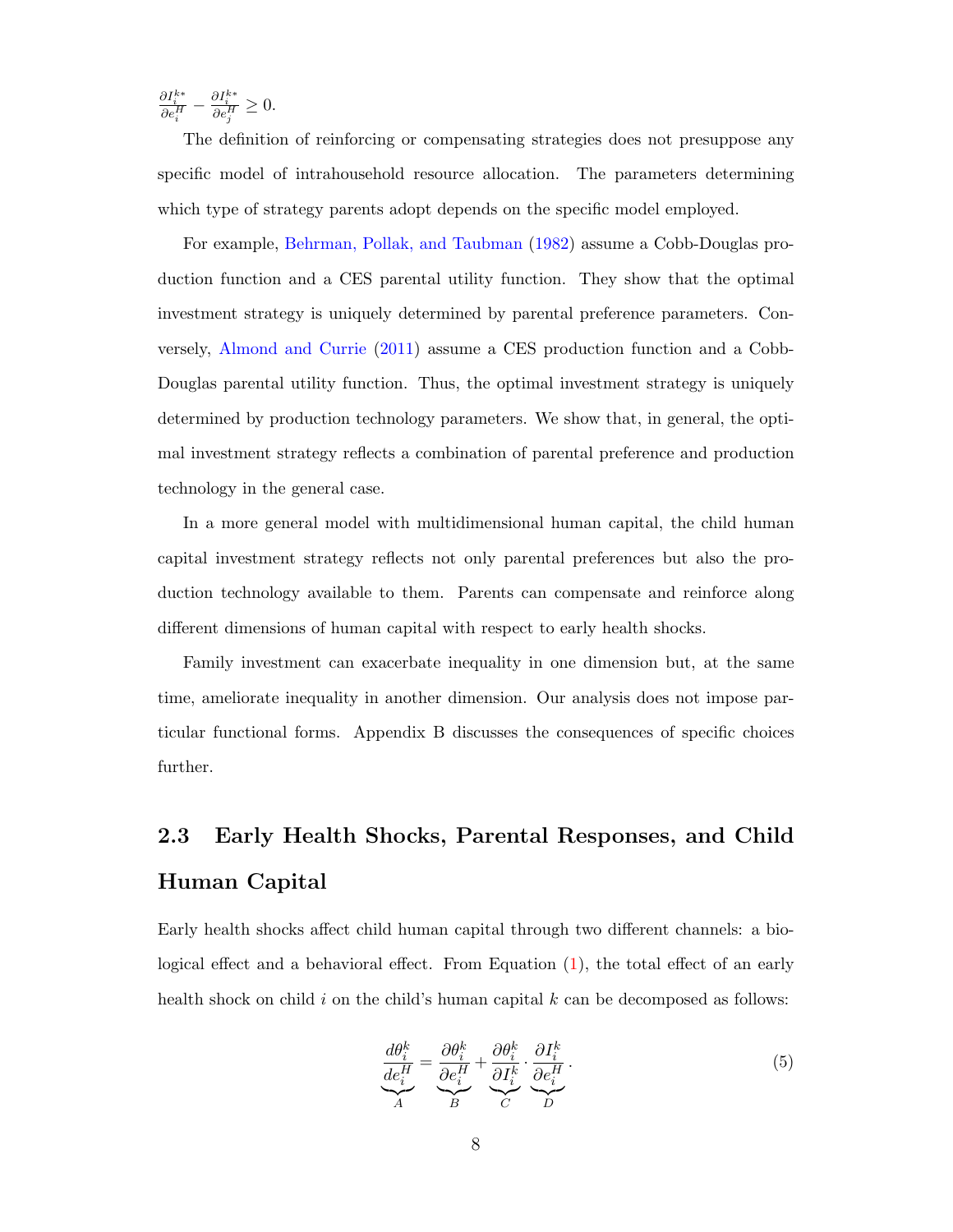The term on the left hand side  $(A)$  is the total effect of an early health shock, which corresponds to the reduced-form estimate in the literature. The first term on the right hand side  $(B)$  is a biological effect that directly operates through the production function and is assumed to be negative. The second term  $(C \cdot D)$  is a behavioral effect that operates through parental responses in adjusting family investment. The behavioral effect is the product of the productivity effect of the investment  $(C)$  and the intrahousehold resource allocation effect  $(D)$ . In general, the effect of an early health shock is generally not the same as the biological effect. We assume that the productivity effect of family investment is positive, an assumption tested below. The sign of the behavioral effect is determined by the intrahousehold resource allocation effect, which cannot be determined a priori, and can vary across different dimensions of human capital.

The reduced-form estimate  $(A)$  is interpreted as an upper- (lower-) bound of the biological effect if we know that the parents adopt a reinforcing (compensatory) strategy (which is characterized by the sign of  $D$ ). We can separate the biological effect  $(B)$ from the behavioral effect by estimating Equation [\(1\)](#page-8-1) controlling for family investment. By comparing the estimate of the biological effect  $(B)$  with the reduced-form estimate of the total effect  $(A)$ , we can quantify the importance of the behavioral response in family investments to account for the total effect of early health shocks on child human capital.

# 2.4 Early Health Shocks, Parental Labor Supply, and Consumption

Early health shocks to children could result in external effects on other family members. In this paper, we study the effect of early health shocks on parental labor supply and consumption. The optimal parental labor supply  $(T^*)$  and parental consumption  $(c^*)$ is a vector function of the following form:

<span id="page-11-0"></span>
$$
y = y(\omega_i^H, \omega_i^C, \omega_j^H, \omega_j^C, e_i^H, e_j^H, \xi_i, \xi_j, h, p_I, w, Y),
$$
\n(6)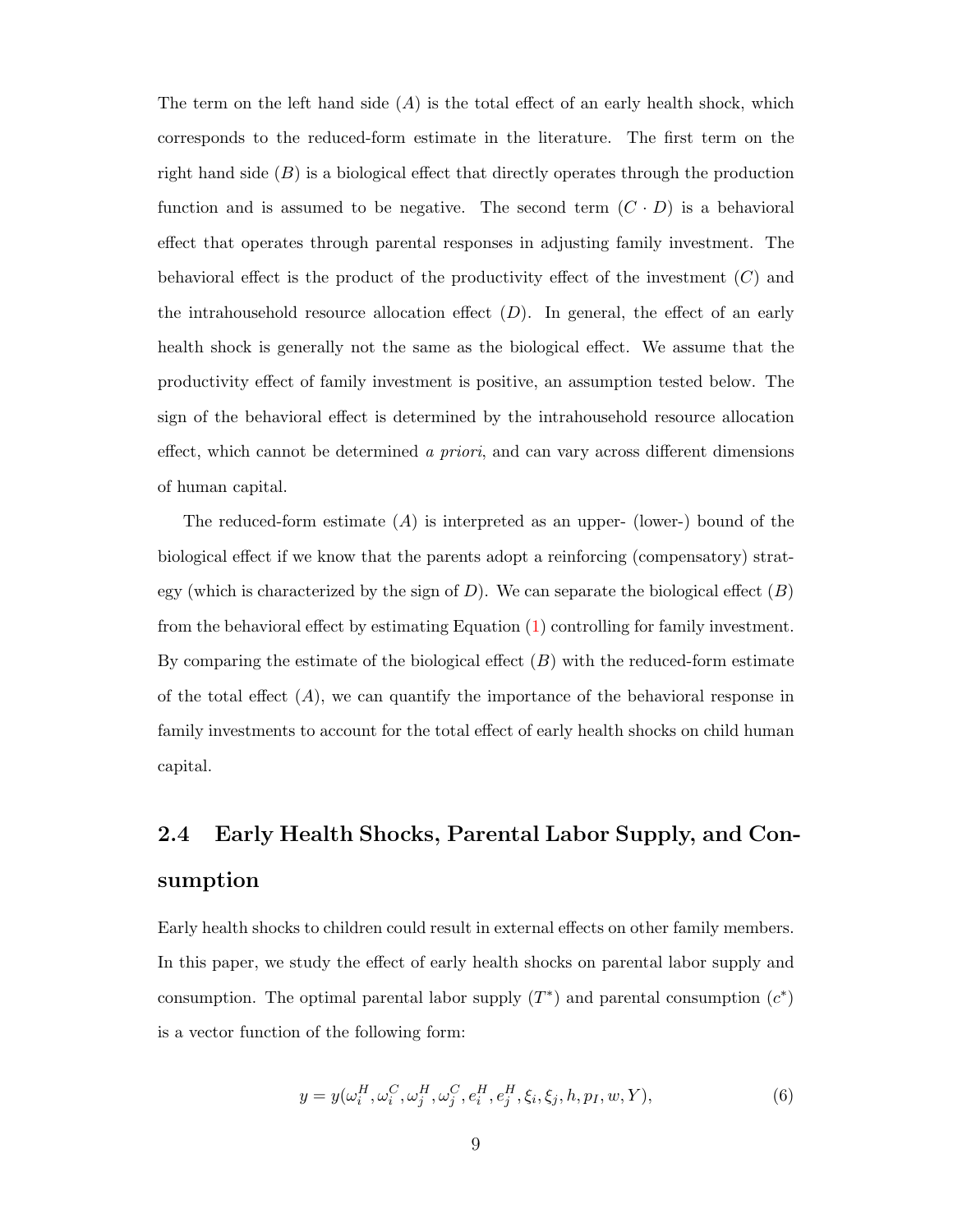where  $y = (T^*, c^*)$ . Adopting specific function forms in the example presented in Appendix B, we show that child early health shock decreases parental consumption but increases parental labor supply.

### <span id="page-12-0"></span>3 Data

#### 3.1 The Chinese Child Twins Survey (CCTS)

The Chinese Child Twins survey (CCTS) was conducted by the Urban Survey Unit (USU) of the National Bureau of Statistics in late 2002 and early 2003 in Kunming, China. Kunming, which is the capital city of Yunnan Province, has a total population of approximately 5 million. Yunnan is a relatively under-developed province located in the far southwestern corner of China.

To the best of our knowledge, CCTS is the first census-type household survey on twin children. The survey includes almost all households with twins aged between 6 years and 18 years living in Kunming in 2002. The average age of the twin children is 11. The households have been initially identified by the USU on the basis of the 2000 population census according to whether the children have the same birth year and month and whether they have the same relationship with the household head. The addresses of these households are then obtained from the census office, and the presence of twins is verified with a visit to the household. Starting from 2,300 pairs of potential twins identified in the census, 1,694 households with twins are successfully interviewed. The survey covers an extensive range of information about family investment in each child separately and child outcomes, in addition to a wide range of demographic, social, and economic information at the household level. See [Rosenzweig and Zhang](#page-42-0) [\(2009\)](#page-42-0) for a detailed description of the CCTS.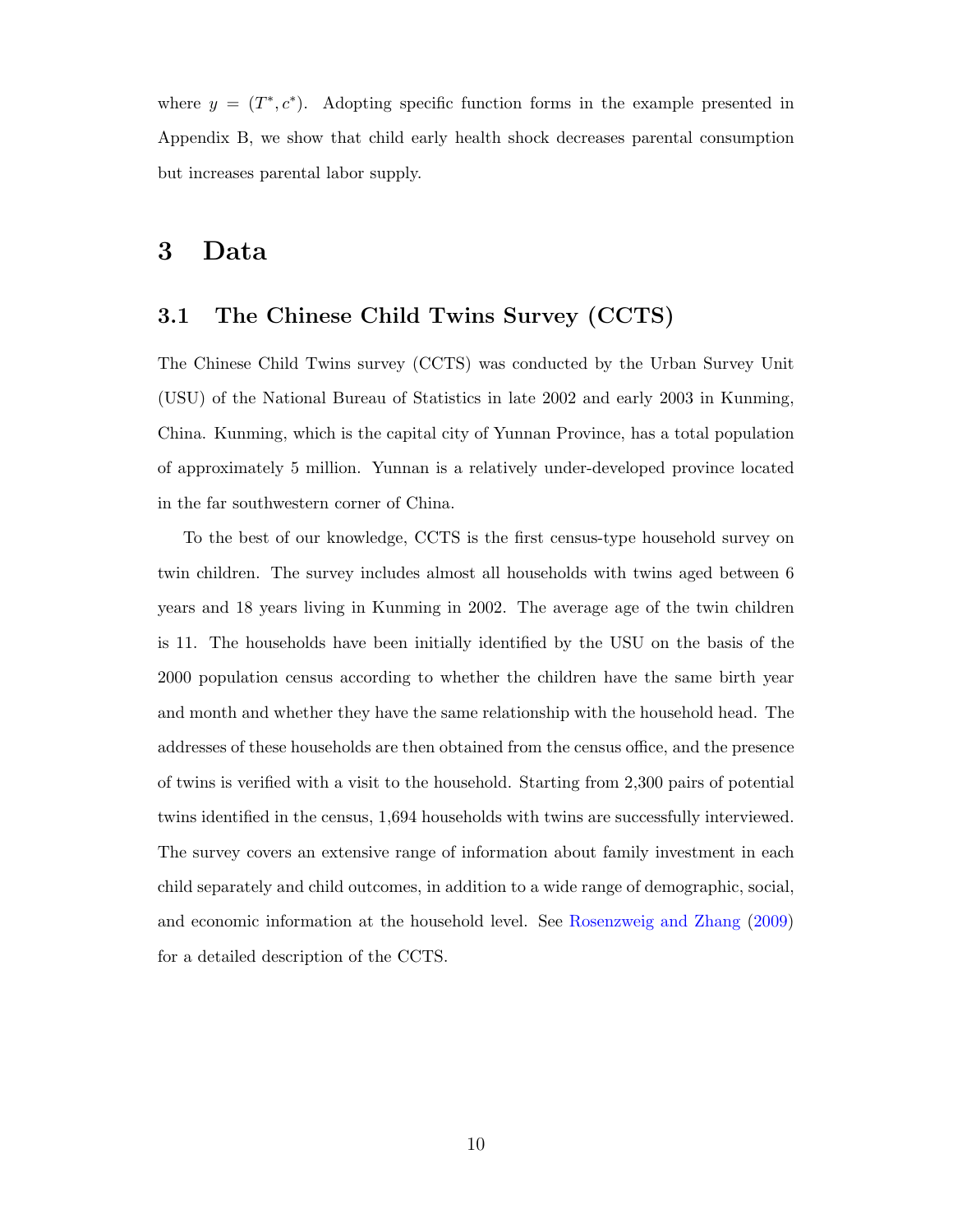#### 3.2 Descriptive Statistics

We now describe the variables in our data that are the empirical counterparts of those in the theoretical analysis. Table 1 tabulates the descriptive statistics. Early health shocks  $(e^H)$  are defined by a dummy variable that indicates whether a child suffered from a serious disease from ages 0 to 3. The complete list of diseases include serious diarrhea, calcium deficiency, asthma, fracture, attention deficit disorder, heart disease, serious hearing difficulties, whooping cough, stammer, and serious eyesight problems. The first three constitute 92% of the serious diseases suffered by children, and such a number is consistent with the case for children in developing countries.<sup>[6](#page-13-0),[7](#page-13-1)</sup> Table 1 shows that the prevalence rate of early health shocks in our sample is 9%. We address potential concerns with various types of measurement errors in constructing the variable of child early health shocks in Appendix C.

<span id="page-13-1"></span><span id="page-13-0"></span><sup>6</sup>[Strauss and Thomas](#page-42-3) [\(1998\)](#page-42-3).

<sup>7</sup>Unfortunately, we cannot distinguish between mental and physical diseases because the former has low prevalence in our sample.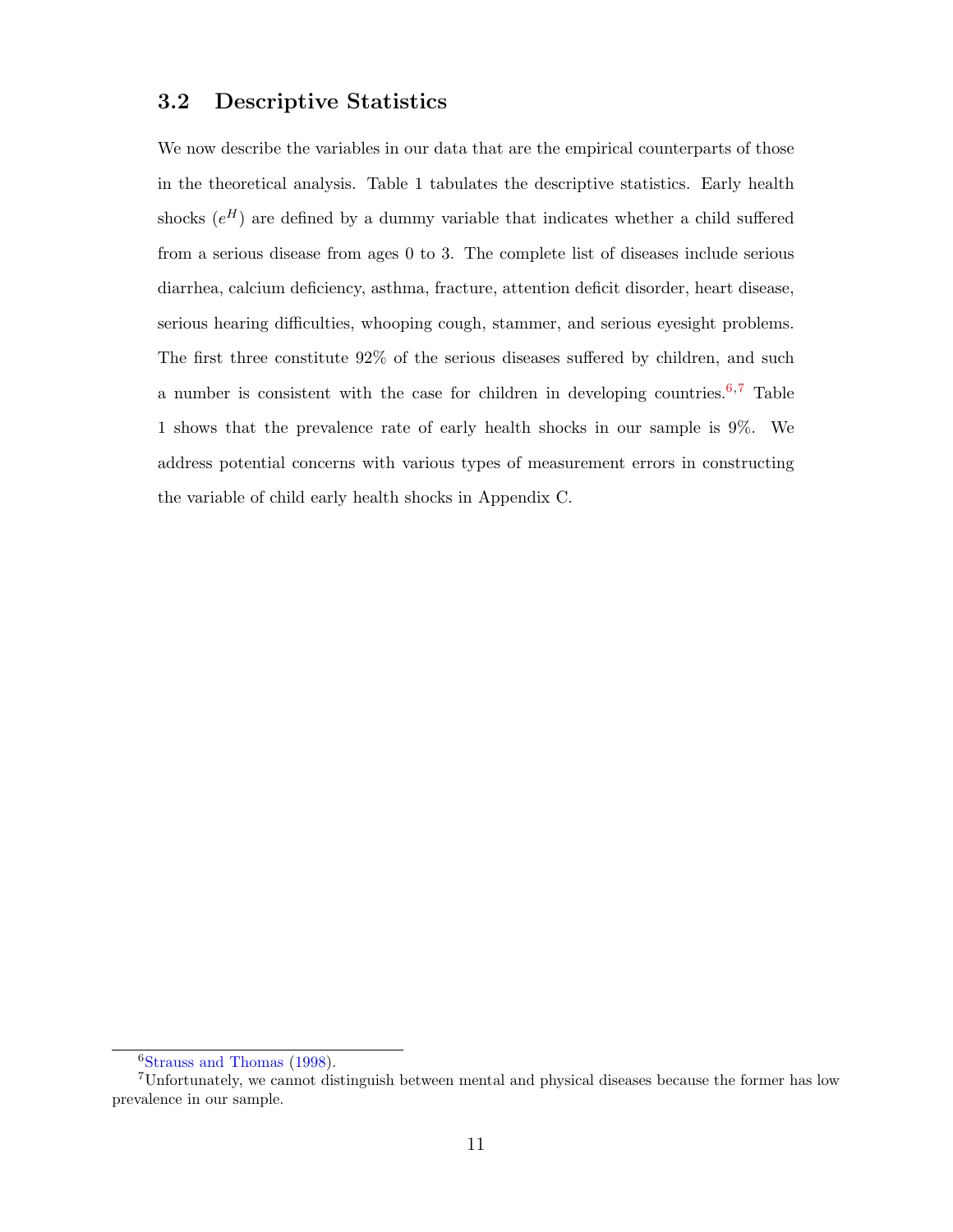| Theoretical      | Empirical                                         | Mean      | ${\rm SD}$ | Within-twin SD/ |
|------------------|---------------------------------------------------|-----------|------------|-----------------|
| Variables        | Counterparts                                      |           |            | overall SD      |
| (1)              | (2)                                               | (3)       | (4)        | (5)             |
| $e^H$            | Early health shocks (dummy)                       | 0.09      | 0.28       | $0.35\,$        |
| ${\cal I}^H$     | Health investment $(\frac{4}{x})$ year)           | 225.83    | 772.00     | 0.62            |
| $I^C$            | Educational investment $(\frac{4}{x})$ year)      | 910.44    | 1225.73    | $0.20\,$        |
| $\theta^H$       | Height (cm)                                       | 137.33    | 19.30      | 0.13            |
|                  | Weight (kg)                                       | 33.60     | 11.82      | $0.16\,$        |
|                  | BMI                                               | 17.39     | 3.22       | $0.27\,$        |
|                  | General health status $^a$                        | 2.92      | 0.63       | 0.34            |
| $\theta^C$       | Literature (score: $1-100$ )                      | 81.93     | 13.79      | 0.42            |
|                  | Literature (relative measure) <sup>b</sup>        | 3.53      | 0.84       | 0.48            |
|                  | Mathematics (score: 1-100)                        | 80.90     | 16.41      | 0.43            |
|                  | Mathematics (relative measure) <sup>b</sup>       | 3.48      | 0.92       | 0.50            |
|                  | Good Student Awards (dummy)                       | 0.24      | 0.43       | 0.51            |
|                  | Awards in contests (dummy)                        | $0.07\,$  | 0.25       | 0.49            |
|                  | Grade repetition (dummy)                          | 0.04      | 0.21       | 0.52            |
|                  | Doing minor actions in $class^c$                  | 1.73      | 0.76       | 0.49            |
|                  | Always feel lonely <sup><math>d</math></sup>      | 1.20      | 0.50       | 0.34            |
|                  | Easily distracted <sup>d</sup>                    | 1.59      | 0.68       | 0.34            |
|                  | Easily frightened <sup><math>d</math></sup>       | $1.37\,$  | 0.60       | $0.28\,$        |
|                  | Emotionally unstable <sup><math>d</math></sup>    | 1.12      | 0.35       | $0.28\,$        |
| T                | Paternal labor supply (days/month)                | 25.51     | 4.68       |                 |
|                  | Maternal labor supply (days/month)                | 25.32     | 4.72       |                 |
| $\boldsymbol{c}$ | Paternal consumption $(\frac{\pi}{6})$ months)    | 700.33    | 869.38     |                 |
|                  | Maternal consumption $(\frac{\gamma}{6})$ months) | 283.81    | 736.59     |                 |
| $\omega$         | Birth weight (kg)                                 | 2.46      | 0.47       | 0.36            |
| $\xi$            | Male                                              | 0.49      | 0.50       | 0.50            |
|                  | Age                                               | 11.19     | 3.09       |                 |
|                  | Born at the first parity                          | 0.79      | 0.40       |                 |
| $\boldsymbol{h}$ | Maternal age                                      | $36.85\,$ | 4.84       |                 |
|                  | Maternal ethnicity $(Han=1)$                      | 0.86      | 0.35       |                 |
|                  | Maternal schooling years                          | 8.65      | 3.28       |                 |
| $w, p_I$         | Maternal working sector $(Public=1)$              | 0.08      | 0.27       |                 |
|                  | Rural                                             | 0.53      | 0.50       |                 |
| $\boldsymbol{Y}$ | Household asset (score)                           | $-0.05$   | 1.73       |                 |

Table 1: Descriptive Statistics

Note: The sample includes 1,456 pairs of twins. Column (5) presents the share of the withintwin standard deviation out of the overall sample standard deviation.

- <sup>a</sup>: 4-point Likert scale: 1 (worst) to 4 (best)
- $b: 1$  (top quintile in the class) to 5 (lowest quintile)
- $c:$  4-point Likert scale: 1 (never) to 4 (always)
- d : 3-point Likert scale: 1 (disagree), 2 (agree), 3 (strongly agree)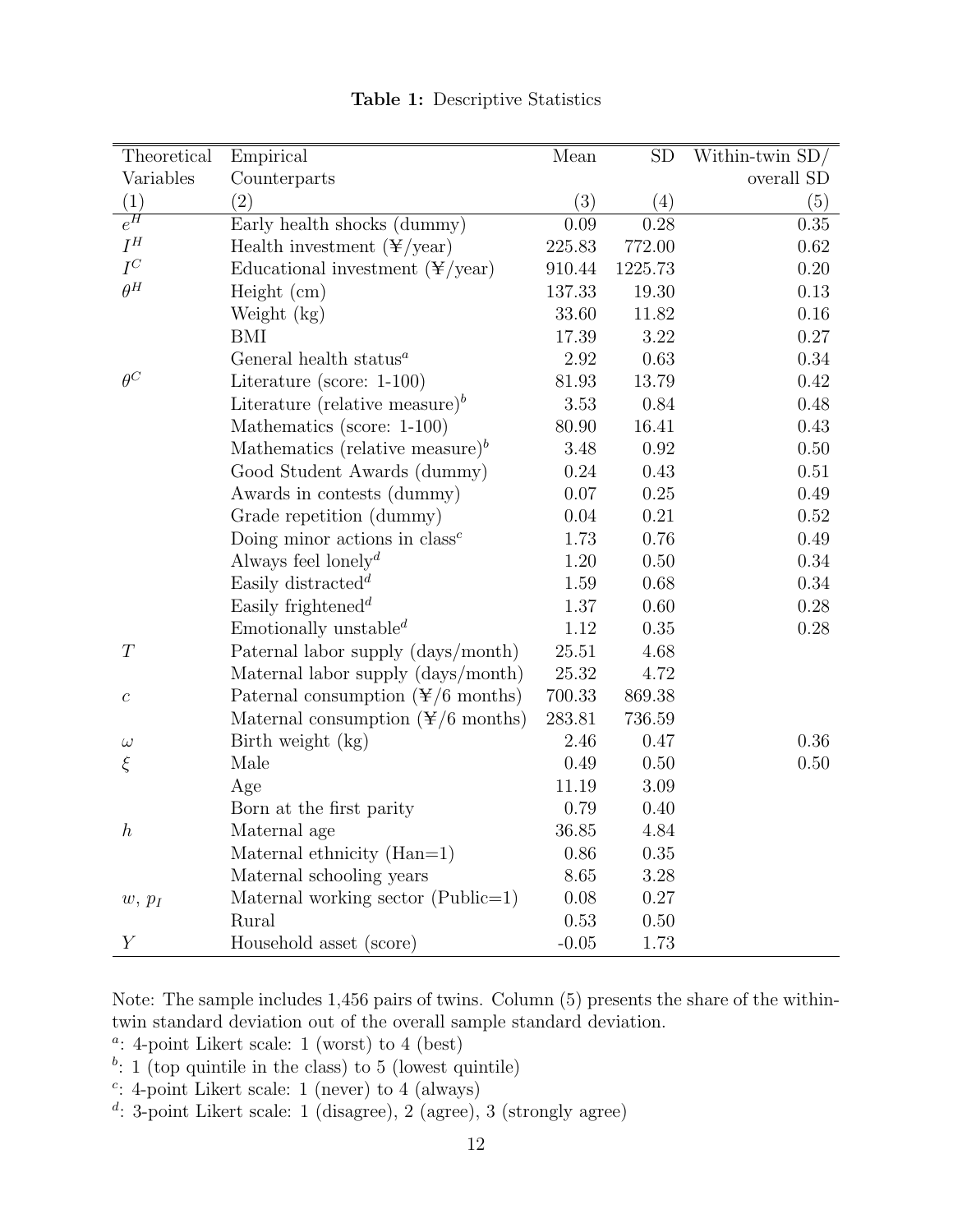Our main dependent variables are measures of the family investments in children in the 12 months prior to the survey  $(I^{\kappa})$ . The investments are separately recorded for each child. Health investments include money spent on medical treatments and on the purchase of medicine or health products.<sup>[8](#page-15-0)</sup> Educational investments include school tuition and money spent on purchasing books and stationery, hiring home tutors, and attending tutoring class. We note that the medical and educational investments on children constitute a substantial fraction of the family income. Educational investments on one child alone amount to RMB 912 per year out of a per capita family income of RMB 3,030 per year.

The CCTS covers rich information for measuring child human capital. As measures of child health  $(\theta^H)$ , we use anthropometric indicators (i.e., height, weight, and BMI) and general health status, which are all reported by both parents. We use child academic and schooling performance to measure child educational outcomes. As measures of academic performance (components of  $\theta^C$ ), we use both objective (exam transcripts) and subjective (self-reported evaluations in comparison with the class norm) measures in two different subjects: literature and mathematics. They are compulsory courses from primary school to high school (from age 6 to 18). We also analyze several outcomes related to school performance, which are recorded from transcripts. They include good student awards, awards in contests, grade repetition, and whether the child often does naughty actions in class as reported by teachers.

Our data are also rich in terms of socioemotional measures, which are categorical and reported by both parents. We have four measures: always feels lonely, easily distracted, easily frightened, and emotionally unstable. These variables are derived from the Strengths and Difficulties Questionnaire (SDQ) used by CCTS. The SDQ is one of the most commonly used instruments for screening child psychiatric morbidities. See [Du, Kou, and Coghill](#page-41-7) [\(2008\)](#page-41-7) for the discussion on the reliability and validity on Asian children of SDQ.

We also analyze the effect of early health shocks on parental labor supply  $(T)$ 

<span id="page-15-0"></span><sup>8</sup>[Grossman](#page-41-8) [\(2000\)](#page-41-8) also measures medical care by personal medical expenditures on doctors, dentists, hospital care, prescribed and nonprescribed drugs, nonmedical practitioners, and medical appliances.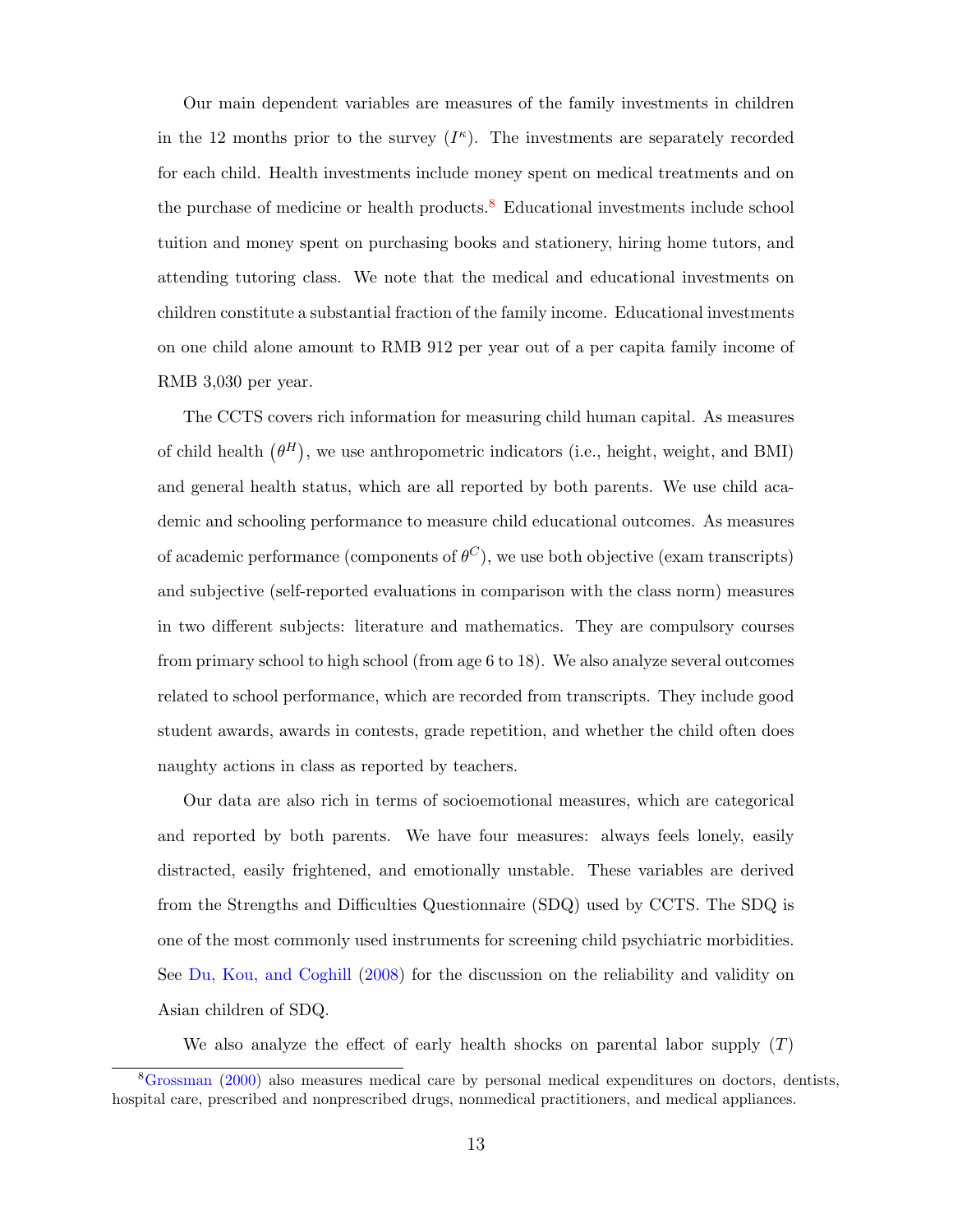and consumption  $(c)$ . Parental labor supply is measured as days worked per month. Parental consumption is measured as the total expenditure on cigarettes, alcohol, clothes, and cosmetics in the past six months prior to the survey. The consumptions are separately recorded for mothers and fathers.

Birth weights are used to proxy child pre-birth endowments  $(\omega)$ . This variable is used to measure both health and cognitive endowments. We have three variables for measuring child characteristics (ξ): age, gender, and birth order.<sup>[9](#page-16-0)</sup> The variables of maternal age, ethnicity, and schooling years are used to proxy parental characteristics  $(h).$ 

We use both the rural hukou and maternal working sector to proxy wages  $(w)$  and medical and educational prices  $(p<sub>I</sub>)$ . The rural indicator is commonly used to proxy for wages in studies in developing countries because of the large wage gap between rural and urban areas [\(Johnson,](#page-42-6) [1947;](#page-42-6) [Rosenzweig,](#page-42-7) [1980\)](#page-42-7). We also use hukou to proxy the price of health services. At the time of the survey, the medical insurance system was almost completely absent in rural areas, whereas medical expenditures on children could be partly reimbursed for urban residents. Although public education is not free in both urban and rural areas at the time of the survey, the quality of education in urban areas is higher than that in rural areas. Note that Chinese residents find it difficult to change their hukou.

The maternal working sector is a good variable proxying for prices on health and educational investments. Child medical treatment and education are usually subsidized by the government if mothers are working in the public sector. Moreover, job turnover from public to private sectors is rare for Chinese women. We use household asset as a proxy for non-labor income  $(Y)$ . The household asset is a score generated by using the factor analysis [\(Kolenikov and Angeles,](#page-42-8) [2009\)](#page-42-8). The durable goods used to generate the household asset scores include washing machine, refrigerator, air-conditioner, shower heater, water dispenser, sterilized cupboard, motorcycle, care, radio/recorder, color

<span id="page-16-0"></span><sup>9</sup>The one-child policy is strictly implemented in urban areas in Kunming. However, households in rural areas are encouraged to have one child, but are exempted from the strict one-child policy, although they are allowed to have two children at most [\(Family Planning Commission of Yunnan Province,](#page-41-9) [2003\)](#page-41-9).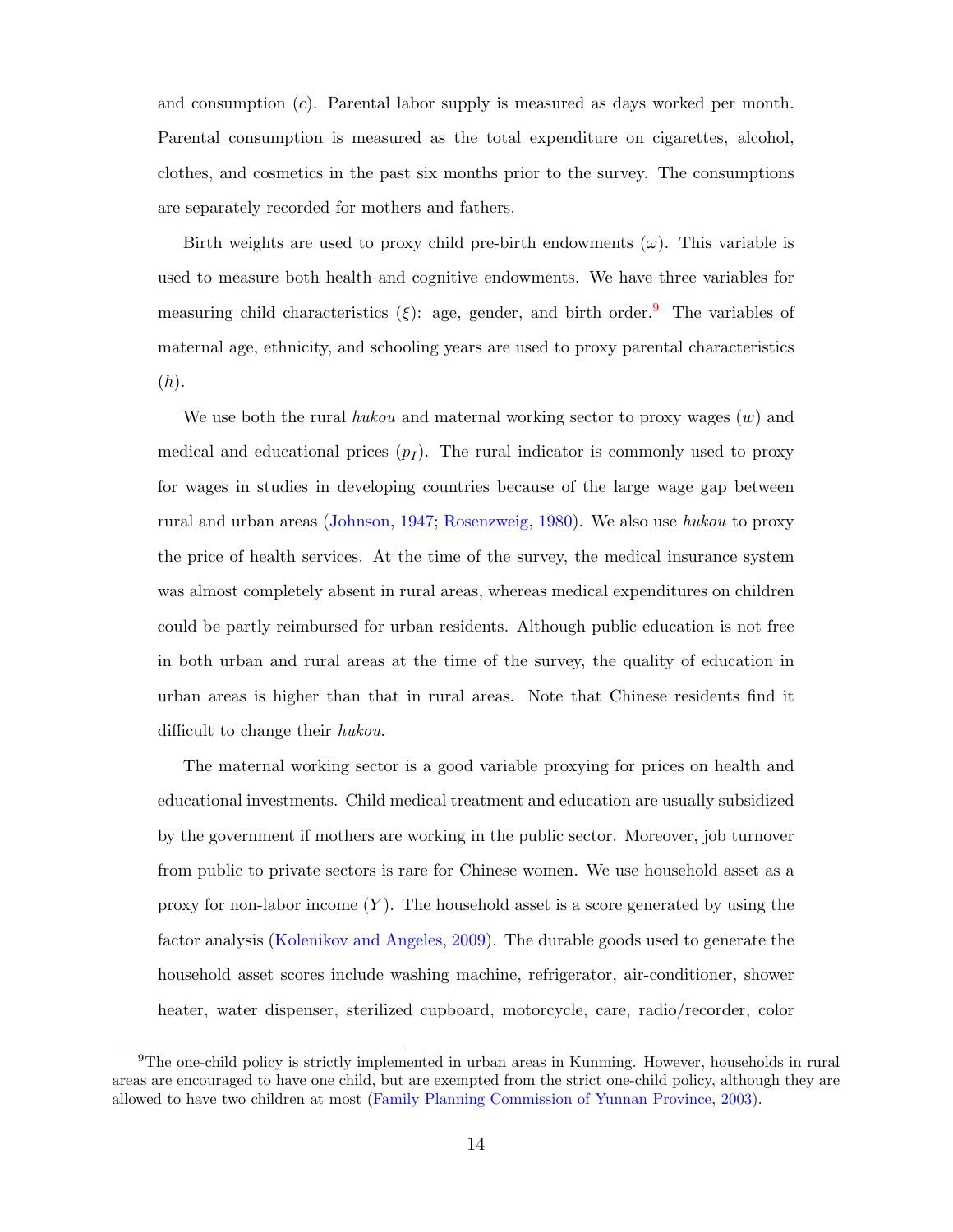television, video recorder, video displayer, hi-fi, camera, telephone, and mobile phone.

Finally, column (5) of Table 1 shows substantial within-twin-pair variations in early health shocks, family investments, and child outcomes. For example, the within-twin standard deviations accounts for about 35% of the total sample standard deviations of child early health shocks. This ratio is as high as 62% for child health investments.

### <span id="page-17-0"></span>4 Our Econometric Model and Its Identification

This section presents our econometric model and a discussion of how we identify it. We first analyze how parents respond to early child health shocks. We linearize the optimal human capital investment Equation [\(4\)](#page-9-2) as a first-order approximation and add a disturbance term  $(\epsilon_{i,\tau}^k)$ , which is assumed to reflect measurement errors in the investment of type k specific to child i in family  $\tau$ ; and assume that children are treated symmetrically (so that statistically they are exchangeable):

<span id="page-17-1"></span>
$$
I_{i,\tau}^k = \alpha_1^k e_{i,\tau}^H + \alpha_2^k e_{j,\tau}^H + \alpha_3^k \omega_{i,\tau} + \alpha_4^k \omega_{j,\tau} + \alpha_5^k \xi_{i,\tau} + \alpha_6^k \xi_{j,\tau} + \alpha_7^k \zeta_\tau + (\mu_\tau) + \epsilon_{i,\tau}^k. \tag{7}
$$

The assumption of symmetry implies that the coefficients are the same across children. We normalize the coefficient on parental preferences  $(\mu_{\tau})$  to be 1.  $\zeta_{\tau}$  is a vector of variables including the price for human capital investment  $(p_1)$ , wage rate  $(w)$ , nonlabor income  $(Y)$ , and other observable parental characteristics, which is denoted as κ. We denote  $\mu$  as the unobserved parental characteristics or preferences. Thus,  $h = (\kappa, \mu)$ . Both  $\zeta_{\tau}$  and  $\mu_{\tau}$  are shared by twin siblings. Unlike Equation [\(4\)](#page-9-2), we do not make the distinction between health and cognitive endowments because we have only one variable—birth weight—to measure prenatal endowment in our data set. Conditioning on the unobservable  $\mu_{\tau}$ , we further assume  $\epsilon_{i,\tau}^k$  to be *i.i.d.* 

The major problem in identifying the own effect  $(\alpha_1^k)$  and cross effect  $(\alpha_2^k)$  of an early health shock on family investment is that the early health shock may reflect unobserved parental preferences  $\mu_{\tau}$ . For example, on the one hand, parents who prefer child human capital may be more likely to report that their children have suffered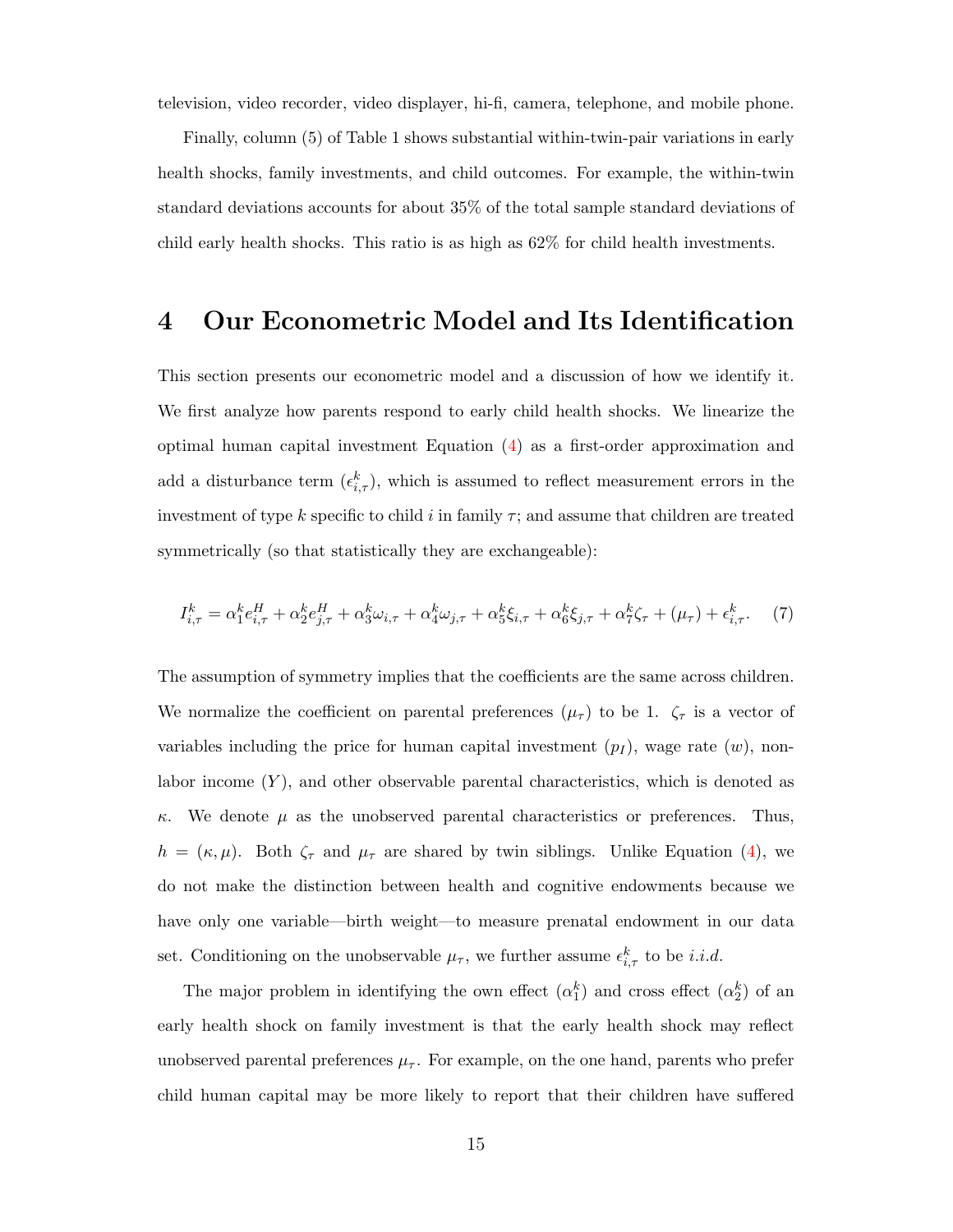from early health shocks even if their children did not. On the other hand, these parents may spend more on human capital investments. In this case, the least squares estimates of Equation [\(7\)](#page-17-1), ignoring unobserved parental characteristics or preferences, would be biased. If the cross-sibling effects are symmetric and equal, we can eliminate this source of bias by the following within-twin fixed-effects (FE) estimator:

<span id="page-18-0"></span>
$$
\Delta I^k_\tau = (\alpha^k_1 - \alpha^k_2) \Delta e^H_\tau + (\alpha^k_3 - \alpha^k_4) \Delta \omega_\tau + (\alpha^k_5 - \alpha^k_6) \Delta \xi_\tau + \Delta \epsilon^k_\tau, \tag{8}
$$

where  $\Delta$  is an operator of within-twin difference. We test the symmetric regression assumption of cross-sibling effects below and find that it is not rejected in our data.

We are interested in the estimates of  $\alpha_1^k - \alpha_2^k$  in Equation [\(8\)](#page-18-0) which reflect parental investment strategy or the intrahousehold resource allocation effect of human capital investment of type k. If parents reinforce investment of type k in response to an early health shock on child *i*, then  $\alpha_1^k - \alpha_2^k < 0$ ; compensation implies that  $\alpha_1^k - \alpha_2^k > 0$ . The self and cross effects reflect the interaction between parental preference and production technology. Our theory predicts that parents could make compensating and reinforcing investments along different dimensions of human capital in response to an early health shock. Therefore, the signs of  $\alpha_1^H - \alpha_2^H$  and  $\alpha_1^C - \alpha_2^C$  are not necessarily the same.

Our basic identifying assumption is that the within-twin variation in the error term of Equation [\(8\)](#page-18-0) is uncorrelated with the within-twin variation in early health shocks. This assumption may not necessarily hold. For example, the within-twin difference in individual specific prenatal endowment might not be fully controlled for by  $\Delta\omega$ , leading to a correlation between  $\Delta e$  and  $\Delta \epsilon$ . If so,  $\Delta e$  would be endogenous in Equation [\(8\)](#page-18-0), and the OLS estimates of Equation  $(8)$  would be biased.<sup>[10](#page-18-1)</sup>

We measure early health shocks by serious diseases at ages 0-3 as discussed in the section above. Diseases can either reflect a random shock which is consistent with the definition of early health shocks in the model, or be an indication of an individualspecific health endowment. In other words, though early health shocks may or may not

<span id="page-18-1"></span> $10$ A similar issue has been extensively investigated in the literature on twin-based estimation of returns to schooling [\(Griliches,](#page-41-0) [1979;](#page-41-0) [Bound and Solon,](#page-40-7) [1999;](#page-40-7) [Neumark,](#page-42-9) [1999\)](#page-42-9).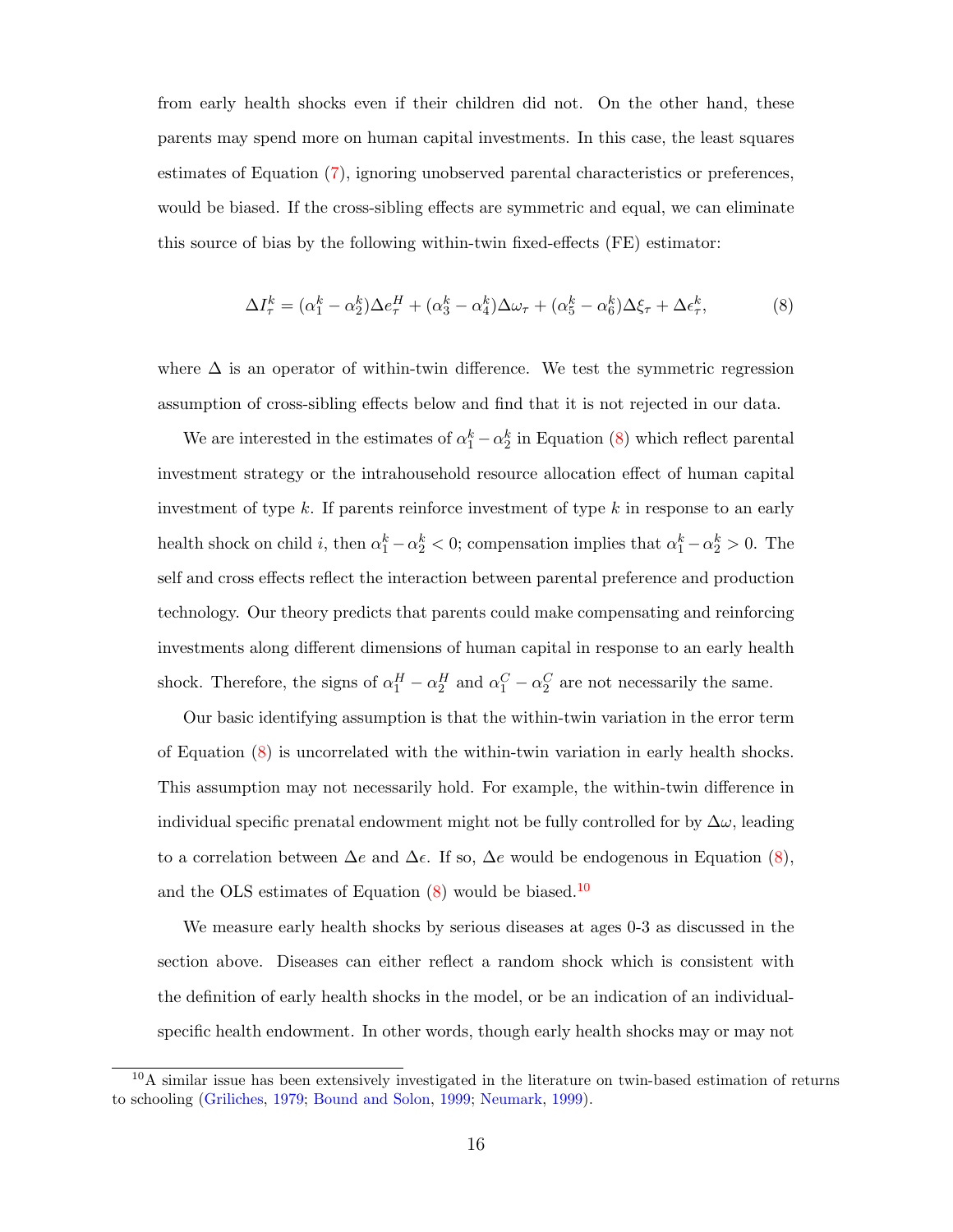be exogenous in Equation [\(7\)](#page-17-1), what we need for identification is that the within-twin variation in early health shocks is random and exogenous in Equation [\(8\)](#page-18-0).

We propose and implement a test to examine the identifying assumption. We assume that the unobservables in health shocks are uniform across children with a family and that elimination of a family fixed effect eliminates any spurious correlation. A test of this assumption compares the OLS estimates of the coefficients of [\(7\)](#page-17-1) for the sick and healthy child. The difference in the OLS estimates should accord with the fixed effect estimates assuming all other covariates are equally correlated with the health shocks.

Specifically, under the null hypothesis that within-twin variations in early health shocks are exogenous such that  $e_t^H$  and  $\epsilon$  are uncorrelated in Equation [\(7\)](#page-17-1) after controlling for the unobservable  $\mu_{\tau}$ , we have (1)  $plim \hat{\alpha}_1^k = \alpha_1^k + \frac{\sigma_{\mu,e_i^H}^2}{\sigma_{e_i^H}^2}$  and  $plim \hat{\alpha}_2^k = \alpha_2^k +$  $\frac{\sigma_{\mu,e_j^H}}{\sigma_{e_H^H}^2}$ in Equation [\(7\)](#page-17-1), where  $\sigma_{\mu, e_i^H}$  is the covariance of of  $\mu$  (family fixed effects) and  $e_i^H$  (early health shock for child  $\tau$ ), and  $\sigma_{e_l}^2$  is the variance of  $e_l^H$ ;<sup>[11](#page-19-0)</sup> (2)  $\frac{\sigma_{\mu,e_l}H}{\sigma_{e_l}^2}$ metry; (3)  $plim \left( \widehat{\alpha_1^k - \alpha_2^k} \right) = \alpha_1^k - \alpha_2^k$  in Equation [\(8\)](#page-18-0). Therefore, the null hypothesis =  $\frac{\sigma_{\mu,e_f^H}}{\sigma_{e_f^H}^2}$ by symof symmetry (really exchangeability) gives the cross-equation restriction:

<span id="page-19-1"></span>
$$
plim\ (\widehat{\alpha}_1^k - \widehat{\alpha}_2^k) = plim\ (\widehat{\alpha_1^k - \alpha_2^k}).\tag{9}
$$

where  $\hat{\alpha}_1^k$  and  $\hat{\alpha}_2^k$  are the OLS estimates of Equation [\(7\)](#page-17-1), and  $(\widehat{\alpha}_1^k - \widehat{\alpha}_2^k)$  are the fixedeffects estimates of Equation [\(8\)](#page-18-0). Thus, we test differences of estimates obtained from OLS versus estimates obtained from a fixed-effects procedure. If there are unobservable individual-specific prenatal endowments and  $e_t^H$  and  $\epsilon$  are correlated in Equation [\(7\)](#page-17-1), the null hypothesis of symmetry and the equality in Equation  $(9)$  would not hold.<sup>[12](#page-19-2)</sup> We test and do not reject this restriction in our empirical analysis reported below.

We then analyze the effect of early health shocks on child human capital. By

<span id="page-19-0"></span><sup>&</sup>lt;sup>11</sup>We ignore other covariates in the equation to simplify our discussion. We further assume that no contagious effect of early health shocks exists. The result below stands if the contagious effect is symmetric between twin siblings.

<span id="page-19-2"></span><sup>&</sup>lt;sup>12</sup>The cross-equation restriction also applies if  $e^H$  is measured with errors which are related to family investment behavior. See the discussion in Appendix C.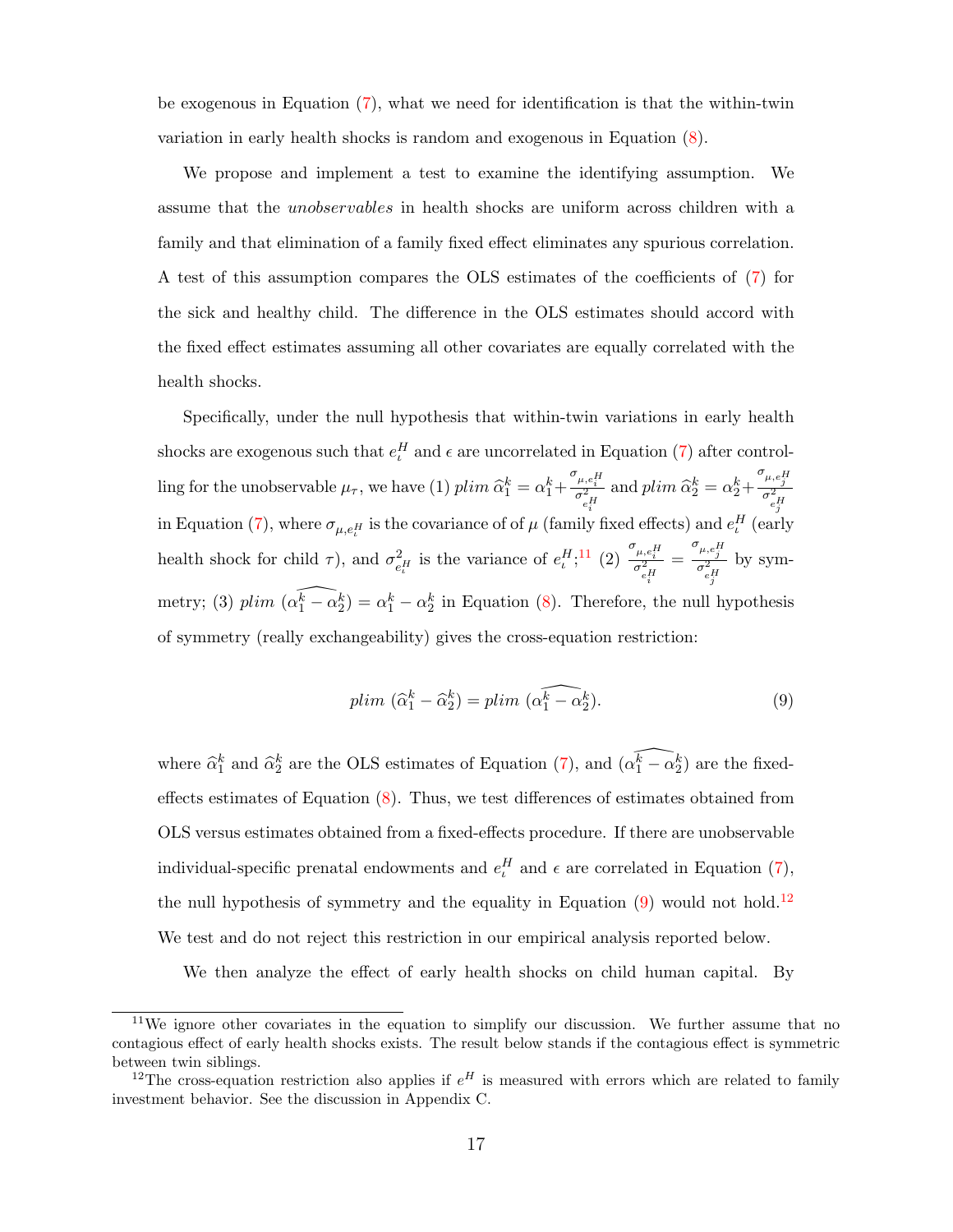linearizing the production function  $(1)$  as a first-order approximation and by adding a disturbance term that reflects measurement errors  $(u_{i,\tau})$ , which are individual-specific, we specify the following regression equation:

$$
\theta_{i,\tau}^{k} = \beta_{1}^{k} e_{i,\tau}^{H} + \beta_{2}^{k} \omega_{i,\tau} + \beta_{3}^{k} I_{i,\tau}^{k} + \beta_{4}^{k} \xi_{i,\tau} + \beta_{5}^{k} \kappa_{\tau} + \mu_{\tau} + \upsilon_{i,\tau},
$$
(10)

where  $\kappa$  denotes observable parental characteristics. The cross-sectional variation in early health shocks may reflect the unobservable parental characteristics. For example, better child-rearing practice may lead to less early health shocks and, at the same time, more child human capital. To remove the possible bias induced by unobserved parental characteristics, we use the following Fixed Effect (FE) specification:

<span id="page-20-0"></span>
$$
\Delta \theta_{\tau}^{k} = \beta_{1}^{k} \Delta e_{\tau}^{H} + \beta_{2}^{k} \Delta I_{\tau}^{k} + \beta_{3}^{k} \Delta \omega_{\tau} + \beta_{4}^{k} \Delta \xi_{\tau} + \Delta v_{\tau}, \tag{11}
$$

where  $\beta_1^k$  captures the biological effects corresponding to the first term on the right-hand side of Equation [\(5\)](#page-10-0), which is expected to be negative;  $\beta_2^k$  measures the productivity effect of family investments, which is expected to be positive.

Because family investment is a parental choice, we need to worry about simultaneous equations bias. We use a 2SLS method to estimate Equation [\(11\)](#page-20-0). The theoretical analysis guides us to choose the instrumental variable (IV). The price of investments  $(p_I)$ , wage rate  $(w)$ , and non-labor income  $(Y)$  in the family investment equation  $(4)$ are excluded from the production function [\(1\)](#page-8-1). However, these variables drop out from the within-twin differences of Equation [\(11\)](#page-20-0). We thus use  $p_I, w$ , and Y interacted with the within-twin variation in child prenatal endowment and characteristics ( $\Delta \omega * Y$ ,  $\Delta \omega * p_I$ ,  $\Delta \omega * h$ ,  $\Delta \xi * Y$ ,  $\Delta \xi * p_I$ , and  $\Delta \xi * h$ ) as IVs for within-twin variation in investments  $(\Delta I^k$   $(k = H, C))$  in Equation [\(11\)](#page-20-0). Specifically, we use two types of interaction terms as IVs for within-twin difference in health or educational investment. The first type includes the interaction terms between the within-twin difference in birth weight and the household and parental level variables, and the second type includes the interaction terms between the within-twin difference in gender and the household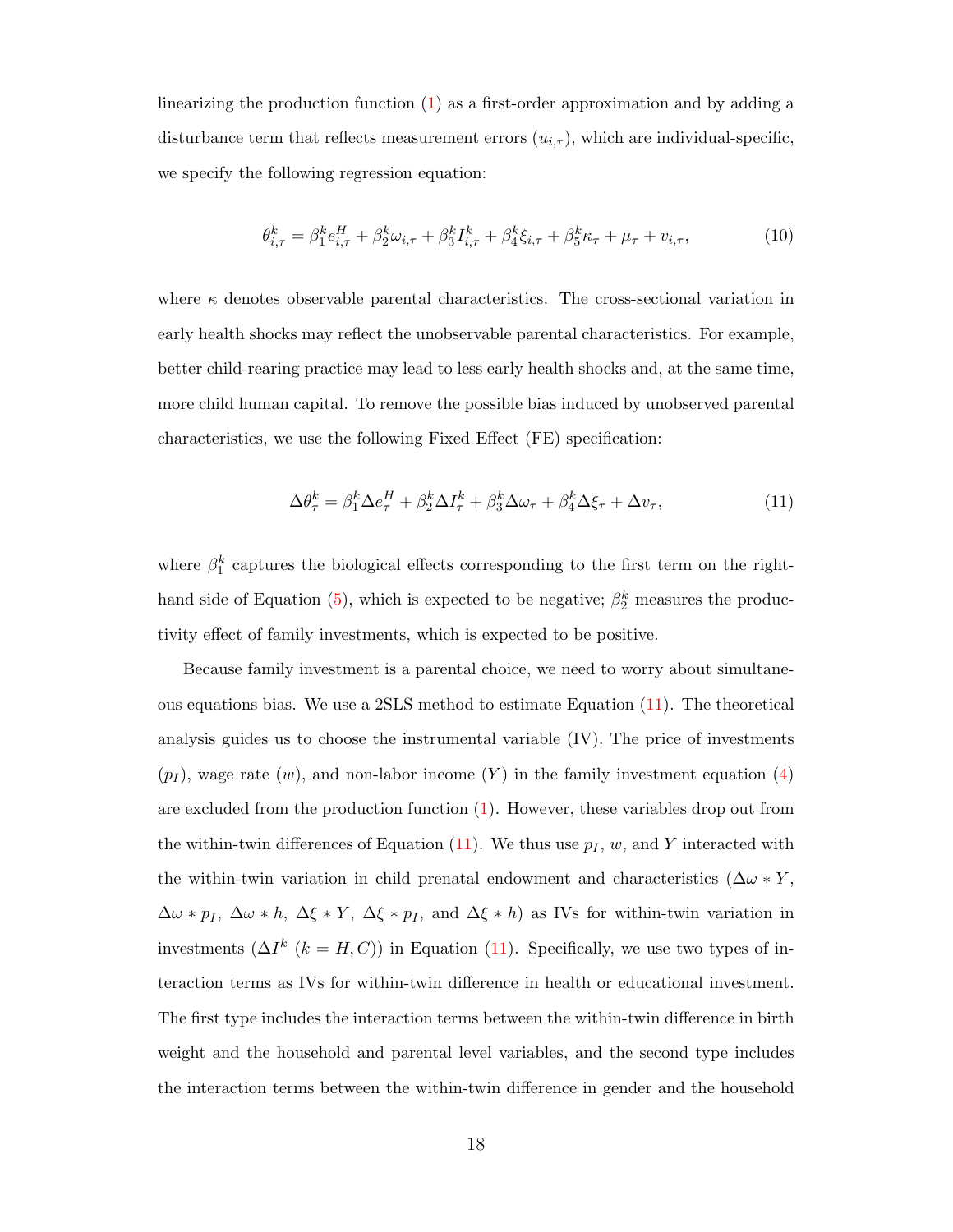and parental level variables. The household and parental level variables include a rural indicator, maternal working sector, age, ethnicity, and schooling years.

Administrative data usually do not have information on family investments in children's human capital. Thus, the recent literature on health economics does not estimate health production functions. Instead, the literature specifies a reduced-form regression equation that ignores the intrahousehold response such as:

<span id="page-21-1"></span>
$$
\Delta \theta_{\tau}^{k} = \phi_{1}^{k} \Delta e_{\tau}^{H} + \phi_{2}^{k} \Delta \omega_{\tau} + \phi_{3}^{k} \Delta \xi_{\tau} + \Delta u_{\tau}.
$$
\n(12)

The reduced-form estimate of  $\phi_1^k$  captures the total effect of an early health shock on child human capital, and corresponds to the left hand side of Equation [\(5\)](#page-10-0). When  $\beta_2^k \neq 0$  and  $\alpha_1^k - \alpha_2^k \neq 0$ ,  $\beta_1^k$  differs from  $\phi_1^k$ . The total effect deviates from the biological effect. To compare our results with those in the literature, we also perform the reduced-form estimation in our empirical analysis. By comparing  $\beta_1^k$  with  $\phi_1^k$ , we can qualitatively infer the importance of the intrahousehold resource allocation effects by using Equation [\(5\)](#page-10-0).

### <span id="page-21-0"></span>5 Empirical Evidence

#### 5.1 Child Early Health Shock and Family Investments

Before presenting the estimation results of the investment equation, we first examine the determinants of early health shocks. The results are reported in Table 2. Column (1) reports the OLS estimates. We find that low birth weight is positively correlated with the probability of suffering early health shocks. We also observe that males are more likely to suffer. Results also show a positive correlation between maternal schooling and the probability of reporting children suffering from early health shock. We interpret this positive correlation as a reporting bias that is commonly found in the literature on health economics [\(Strauss and Thomas,](#page-42-3) [1998\)](#page-42-3). If the reporting bias is determined by parental observed and unobserved characteristics, the issue of reporting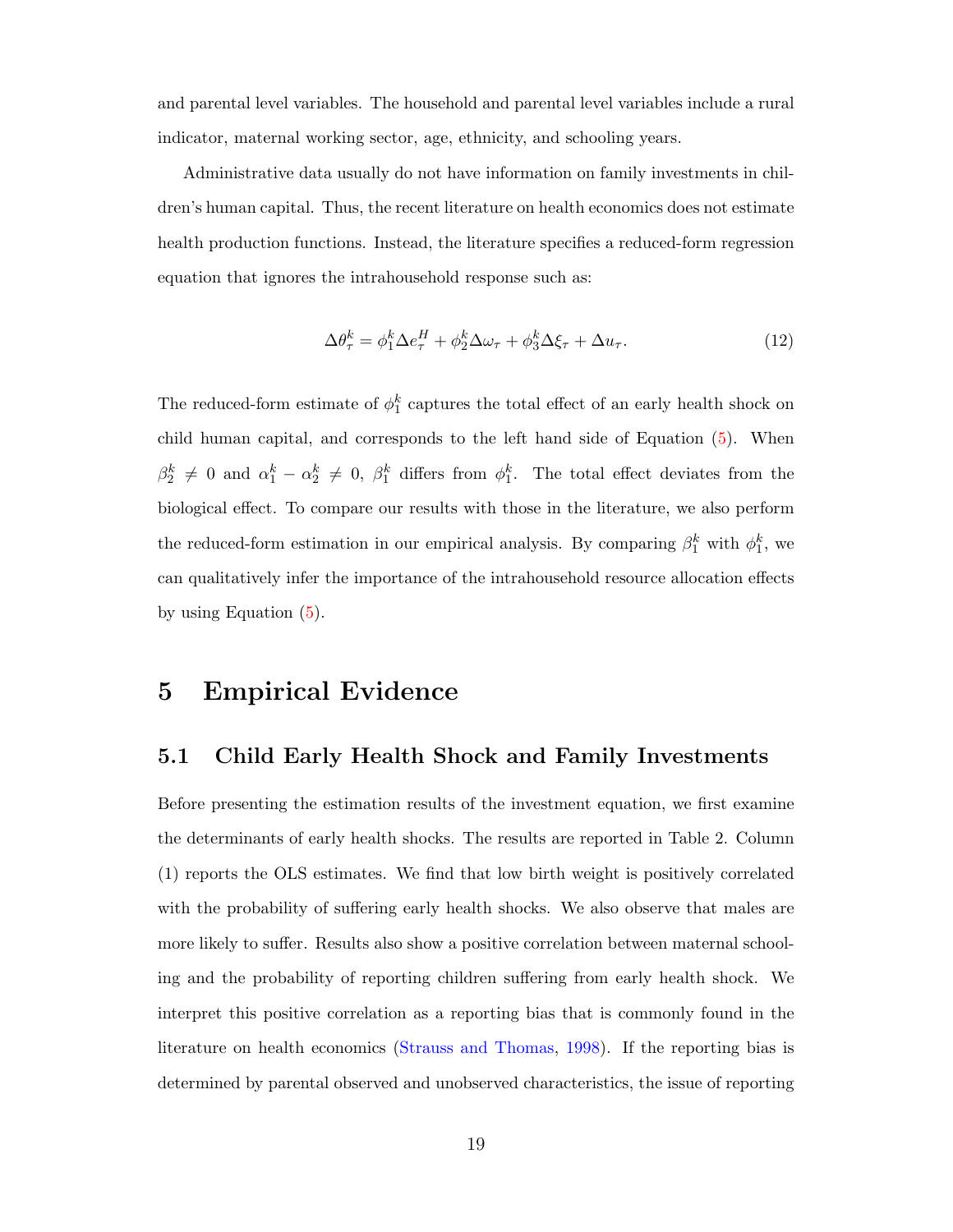bias can be addressed by the within-twin FE estimation because these parental characteristics are removed by within-twin differences. The FE estimates in column (2) show that the occurrence of an early health shock is unrelated to birth weight. In column (3), we report regression of the within-twin difference in early health shocks on both within-twin differences in birth weight and gender and other level covariates. We find that the within-twin variations in early health shocks are uncorrelated with the level variables. Therefore, the results in Table 2 do not reject our identifying assumption of the randomness of within-twin variation in early health shocks.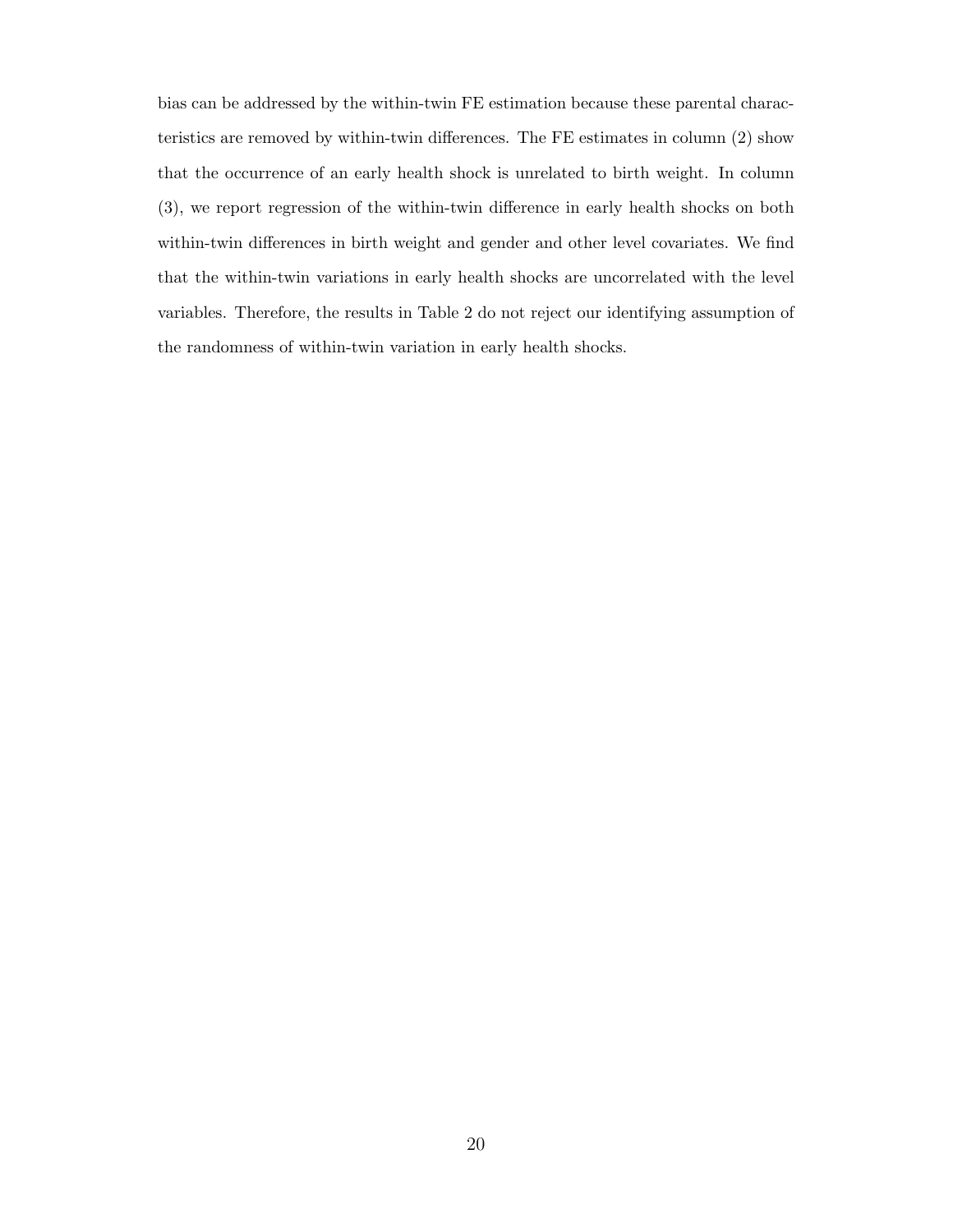|                                    | Dependent variable: |                   |          |
|------------------------------------|---------------------|-------------------|----------|
|                                    | Early health shocks |                   |          |
|                                    | (1)                 | $\left( 2\right)$ | (3)      |
|                                    |                     |                   |          |
| Birth weight: $<$ 2 kg             | $0.044**$           | 0.020             | 0.021    |
|                                    | [0.020]             | [0.022]           | [0.022]  |
| Birth weight: $2-2.5$ kg           | 0.008               | $-0.000$          | 0.001    |
|                                    | [0.016]             | [0.018]           | [0.018]  |
| Birth weight: $2.5 - 3$ kg         | $-0.012$            | $-0.024$          | $-0.022$ |
|                                    | [0.016]             | [0.015]           | [0.015]  |
| Male                               | $0.040***$          | $0.020*$          | $0.020*$ |
|                                    | [0.010]             | [0.010]           | [0.010]  |
| Age                                | $-0.001$            |                   | 0.001    |
|                                    | [0.002]             |                   | [0.002]  |
| Born at the first parity           | 0.008               |                   | $-0.007$ |
|                                    | [0.014]             |                   | [0.014]  |
| Maternal age                       | $-0.002$            |                   | $-0.000$ |
|                                    | [0.001]             |                   | [0.001]  |
| Maternal ethnicity $(Han=1)$       | $-0.014$            |                   | 0.013    |
|                                    | [0.015]             |                   | [0.015]  |
| Maternal schooling years           | $0.007***$          |                   | $-0.000$ |
|                                    | [0.002]             |                   | [0.002]  |
| Maternal working sector (public=1) | 0.009               |                   | 0.012    |
|                                    | [0.022]             |                   | [0.021]  |
| Rural                              | $-0.019$            |                   | $-0.014$ |
|                                    | [0.013]             |                   | [0.013]  |
| Household asset                    | $-0.007*$           |                   | 0.004    |
|                                    | [0.004]             |                   | [0.004]  |
|                                    |                     |                   |          |
| $R^2$                              | 0.024               | 0.009             | 0.015    |
| $#$ Pair of twins                  | 1,456               | 1,456             | 1,456    |

Table 2: Determinants of Child Early Health Shocks

Note: Columns (1) and (2) report the OLS and within-twin fixed-effects estimates, respectively. In column (3), we regress the within-twin differences in early health shock on both within-twin differences in birth weight and gender and other variables at the household level. Standard errors are in brackets; \* significant at 10%; \*\* significant at 5%; \*\*\* significant at 1%.

We now turn to our main estimation results about child early health shocks and family investments in children. Column (1) in Table 3 reports the OLS estimates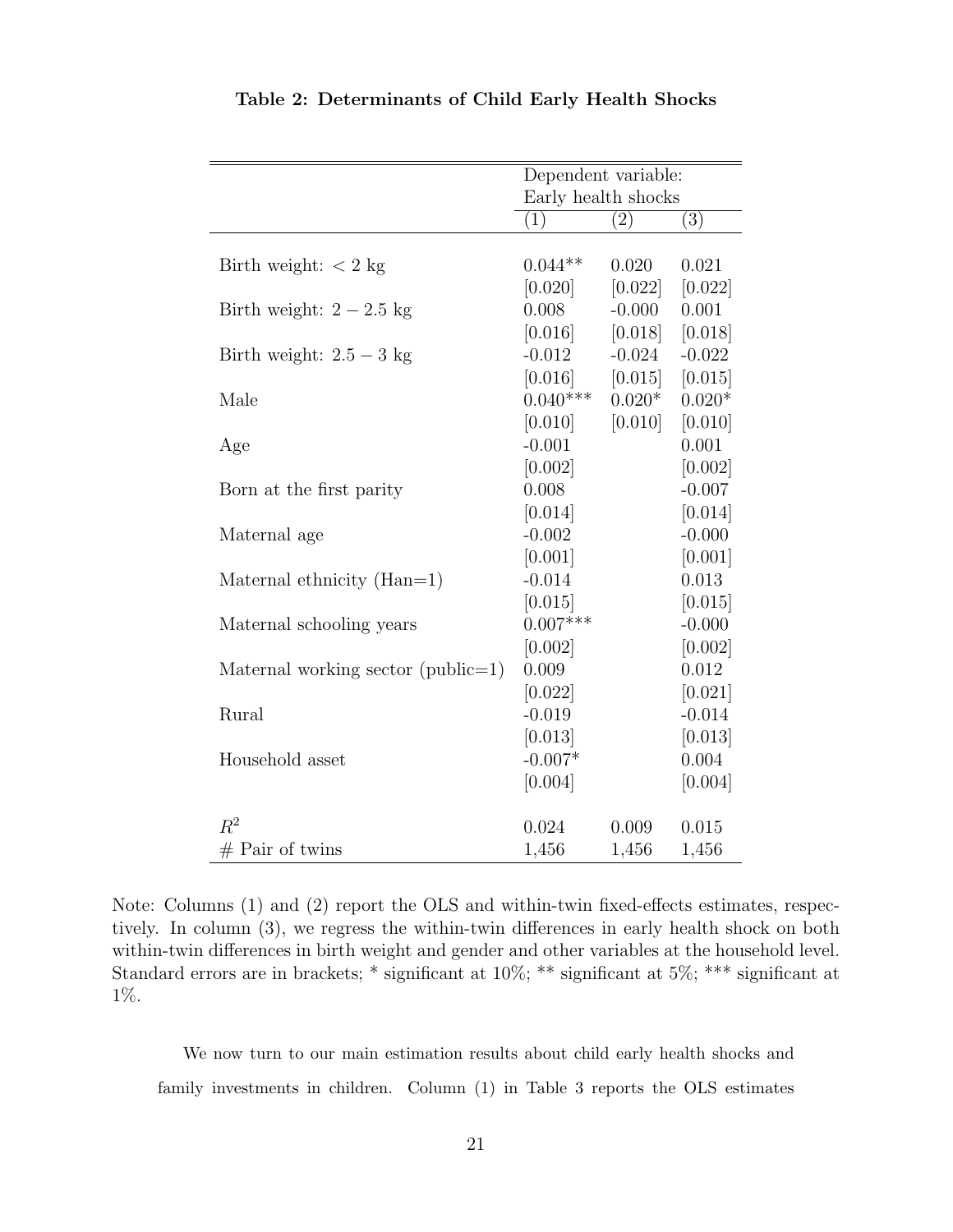of Equation [\(7\)](#page-17-1) with respect to health investments. We find that the own effect of an early health shock on the health investment is significantly positive, whereas the cross-sibling effect is almost zero. We also find that being a male, being born at first parity, maternal schooling years, and household asset are positively correlated with child health investments. By contrast, the variable of "born in rural areas" is negatively correlated with child health investment.

To test the symmetry assumption of cross-sibling effects, we use the same sample as in column  $(1)$ , but employ the family health investment in child j as a dependent variable. The results are reported in column (2). We then conduct a Wald test. The  $\chi^2$  statistic is 18.87, and the p-value is 0.34. These findings indicate that we cannot reject the symmetry assumption. Therefore, we conduct an FE estimation of Equation [\(8\)](#page-18-0) with respect to health investments. The results are reported in column (3). On the basis of these estimates, we find that the gap in health expenditures on average increases by RMB 305 (1.39 ∗ 225) in favor of the sick twin child, which amounts to more than one third of the average family investment in child education per year.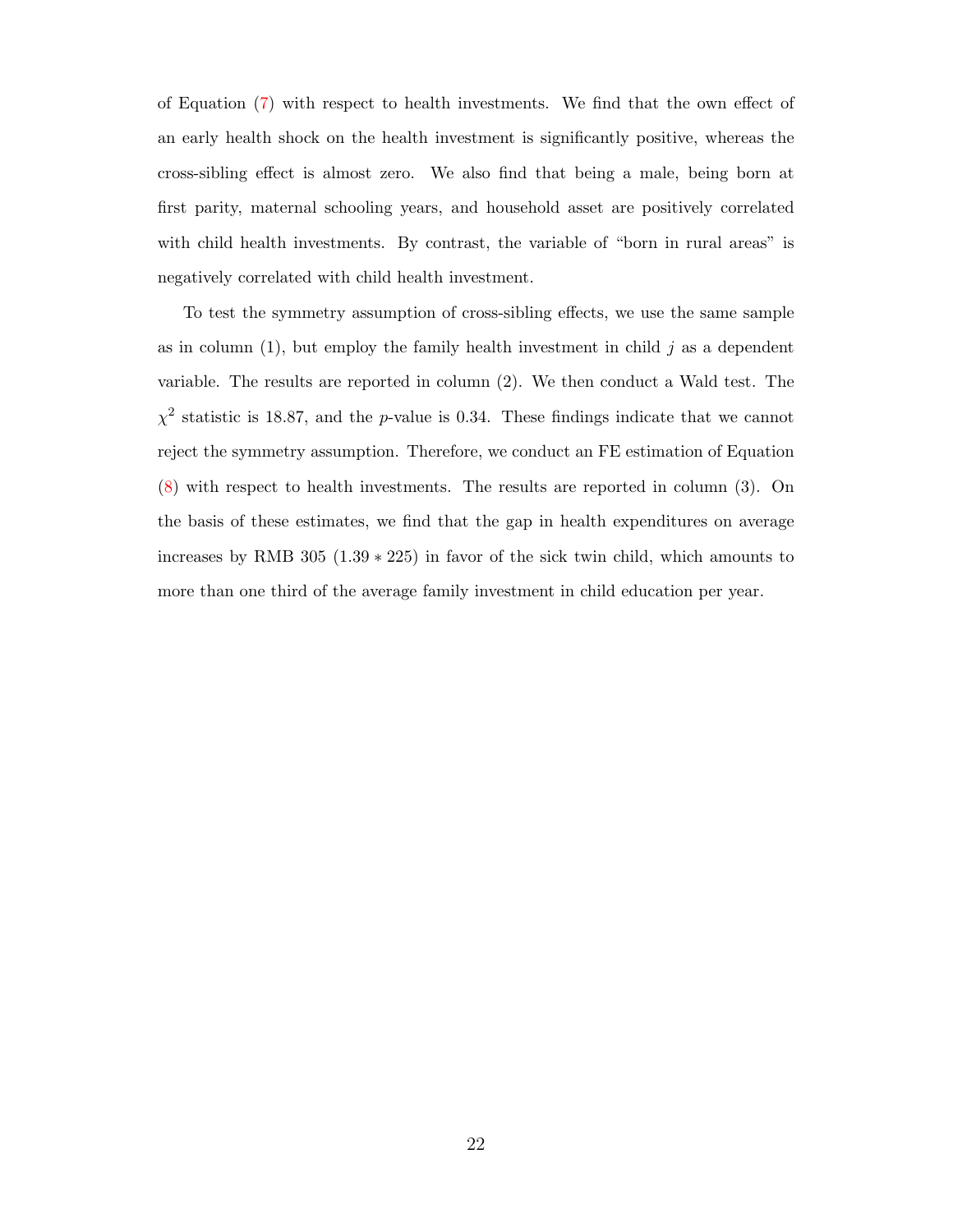|                                                   | Dependent variable: |                   |                   |
|---------------------------------------------------|---------------------|-------------------|-------------------|
|                                                   | Health investment   | Health investment | Difference in     |
|                                                   | in child $i (log)$  | in child $j(log)$ | Health investment |
|                                                   | (1)                 | (2)               | (3)               |
| Early health shocks $(i)$                         | $1.192***$          | $-0.288$          | $1.349***$        |
|                                                   | [0.325]             | [0.312]           | [0.243]           |
| Early health shocks $(j)$                         | 0.001               | $1.194***$        |                   |
|                                                   | [0.322]             | [0.309]           |                   |
| Birth weight: $\langle 2 \text{ kg } (i) \rangle$ | 0.113               | $-0.297$          | $0.534***$        |
|                                                   | [0.286]             | [0.275]           | [0.204]           |
| Birth weight: $2-2.5$ kg $(i)$                    | 0.237               | $-0.286$          | $0.484***$        |
|                                                   | [0.232]             | [0.223]           | [0.163]           |
| Birth weight: $2.5 - 3$ kg $(i)$                  | 0.248               | $-0.192$          | $0.418***$        |
|                                                   | [0.213]             | [0.204]           | [0.139]           |
| Birth weight: $\langle 2 \text{ kg } (j) \rangle$ | 0.203               | $0.889***$        |                   |
|                                                   | [0.289]             | [0.277]           |                   |
| Birth weight: $2-2.5$ kg $(j)$                    | 0.054               | $0.463**$         |                   |
|                                                   | [0.227]             | [0.218]           |                   |
| Birth weight: $2.5 - 3$ kg $(j)$                  | $-0.073$            | $0.317*$          |                   |
|                                                   | [0.200]             | [0.192]           |                   |
| Male $(i)$                                        | $0.291**$           | $0.226*$          | 0.071             |
|                                                   | [0.137]             | [0.132]           | [0.095]           |
| Male $(j)$                                        | 0.021               | 0.087             |                   |
|                                                   | [0.137]             | [0.132]           |                   |
| Age                                               | $-0.041*$           | $-0.046**$        |                   |
|                                                   | [0.024]             | [0.023]           |                   |
| Born at the first parity                          | $0.387**$           | $0.361**$         |                   |
|                                                   | [0.162]             | [0.155]           |                   |
| Maternal age                                      | 0.007               | 0.003             |                   |
|                                                   | [0.015]             | [0.015]           |                   |
| Maternal ethnicity (Han=1)                        | 0.006               | 0.102             |                   |
|                                                   | [0.173]             | [0.166]           |                   |
| Maternal schooling years                          | $0.083***$          | $0.114***$        |                   |
|                                                   | [0.024]             | [0.023]           |                   |
| Maternal working sector (public=1)                | $-0.286$            | $-0.378$          |                   |
|                                                   | [0.246]             | [0.237]           |                   |
| Rural                                             | $-0.298**$          | 0.047             |                   |
|                                                   | [0.145]             | [0.139]           |                   |
| Household asset                                   | $0.124***$          | 0.067             |                   |
|                                                   | [0.045]             | [0.043]           |                   |
| $\chi^2$                                          |                     | 18.87             | 0.14              |
| $p$ -values                                       |                     | $0.34\,$          | 0.71              |
| $#$ Pair of twins                                 | 1,456               | 1,456             | 1,456             |

Table 3: Child Early Health Shocks and Parental Investment in Health

Note: Columns (1) and (2) report the OLS estimates; column (3) reports the within-twin fixed-effect estimates. Standard errors are in brackets; \* significant at 10%; \*\* significant at 5%; \*\*\* significant at 1%.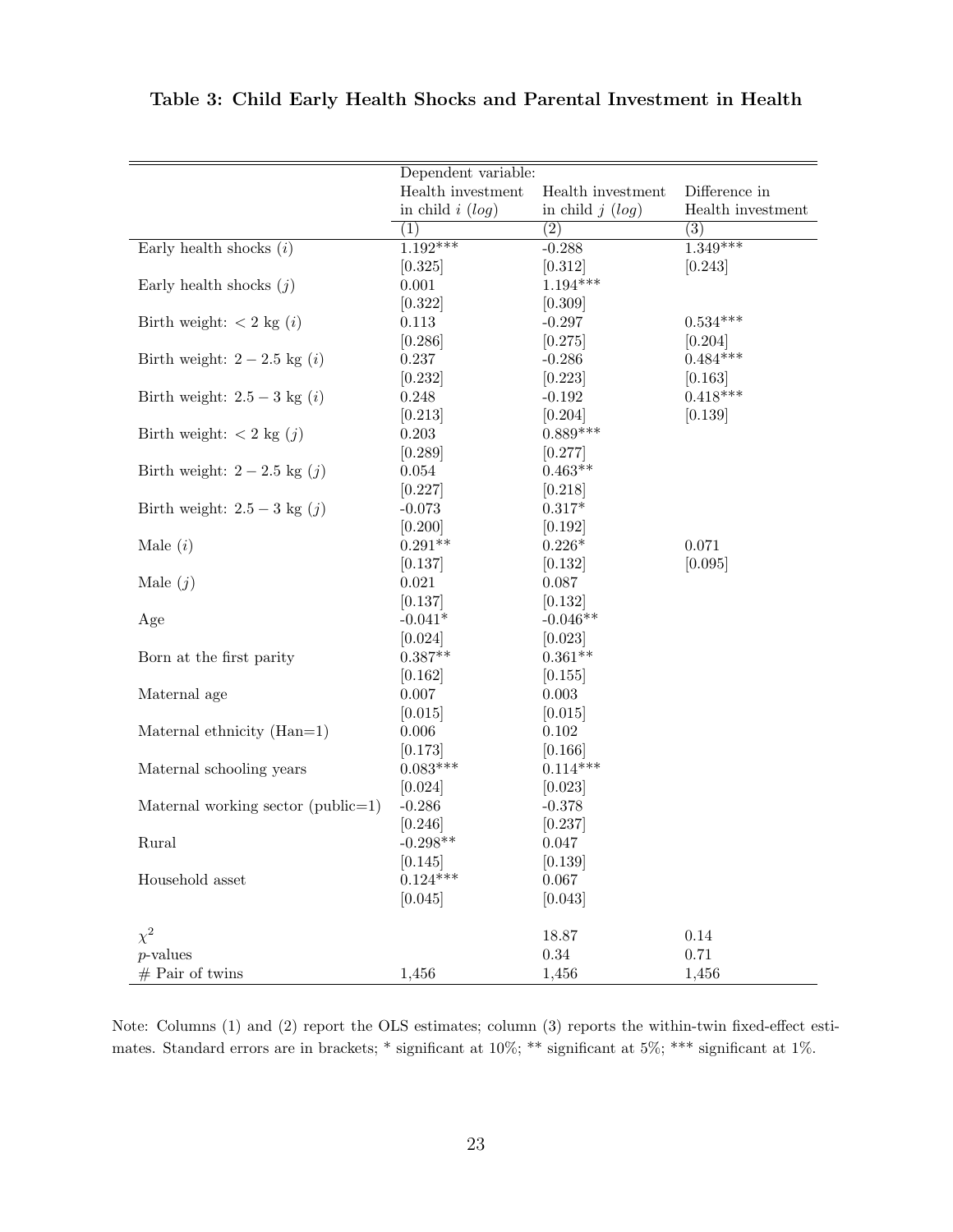To test the null hypothesis that within-twin variations in early health shocks are exogenous such that  $\Delta e$  and  $\Delta \epsilon$  are uncorrelated in Equation [\(8\)](#page-18-0), we conduct a Wald test on Equation [\(9\)](#page-19-1). If any individual specific component is omitted from Equation [\(8\)](#page-18-0) such that  $\Delta e$  and  $\Delta \epsilon$  are correlated, within-twin variations in early health shocks would be endogenous. Thus, the equality in Equation [\(9\)](#page-19-1) would break down. We report the test result at the end of column (3). The  $\chi^2$  statistic is 0.14, and the p-value is 0.71. Therefore, the null hypothesis is not rejected.

Table 4 presents the estimates on child early health shock and family educational investment. Column (1) reports the ordinary least square (OLS) estimates of Equation [\(7\)](#page-17-1) with respect to educational investments. In contrast to the estimates with health investments (column (1) in Table 3), we find that the own effect of an early health shock on educational investment is not statistically significant, although the estimate is negative. In contrast, we find that the cross-sibling effect is positive. The other covariates, namely, child age, maternal age, maternal schooling years, and household asset are significantly positively correlated with child educational investments, whereas the covariate "born in rural areas" is negatively correlated with child educational investment.

The result of testing the symmetry assumption of cross-sibling effects is reported at the end of column (2). The  $\chi^2$  statistic is 19.39 with a p-value of 0.31. We cannot reject the symmetry assumption. Therefore, we conduct the FE estimation of Equation [\(8\)](#page-18-0) with respect to educational investments. The results are reported in column (3). We find that, in contrast to the estimates with health investment, the gap in educational expenditures increases by RMB 182 (0.2\*910), on average, in favor of the healthy child. The  $\chi^2$  statistic of testing the cross-equation restriction (Equation [\(9\)](#page-19-1)) is 0.70, and the p-value is 0.41. We cannot reject the null hypothesis that no endogenous within-twin variation exists in early health shock.

Summarizing Tables 3 and 4, our results indicate that parents adopt a compensating strategy with respect to health investment and a reinforcing strategy with respect to educational investment in response to an early health shock which affects one of the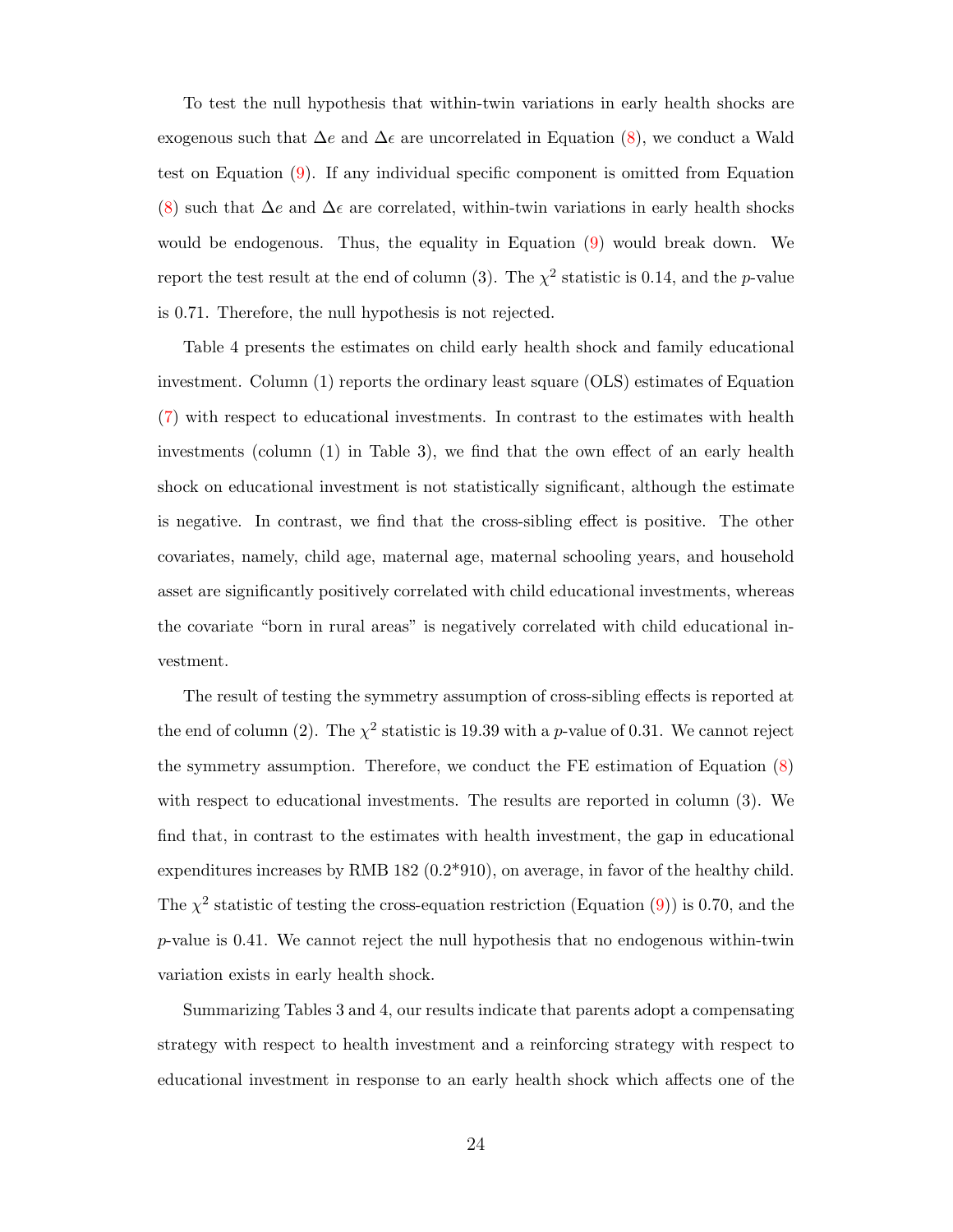twin children.

We also estimate the family investment equation by different subsamples based on hukou status, maternal education, household wealth, and gender composition of twin children. We find significant differences in the compensating and reinforcing patterns across subsamples. First, the increase in health expenditures in favor of the sick twin in rural areas is not accompanied by a corresponding decrease in educational expenditures. In urban areas, instead, the fall in the amount of educational resources on the sick child almost exactly offsets, in monetary terms, the amount redistributed to pay for the medical expense. Second, both the compensating health investment and the reinforcing education investment are more precisely determined when mothers have a higher education level. Third, there is no significant difference in the compensating health investment behavior between poor and rich households. In contrast, the reinforcing education investment behavior is more significant in rich households that that in poor households. Finally, we find significant differences by gender. The compensating health investment and the reinforcing education investment are more significant in the female twin than male twin samples. The results are reported and discussed in Appendix D.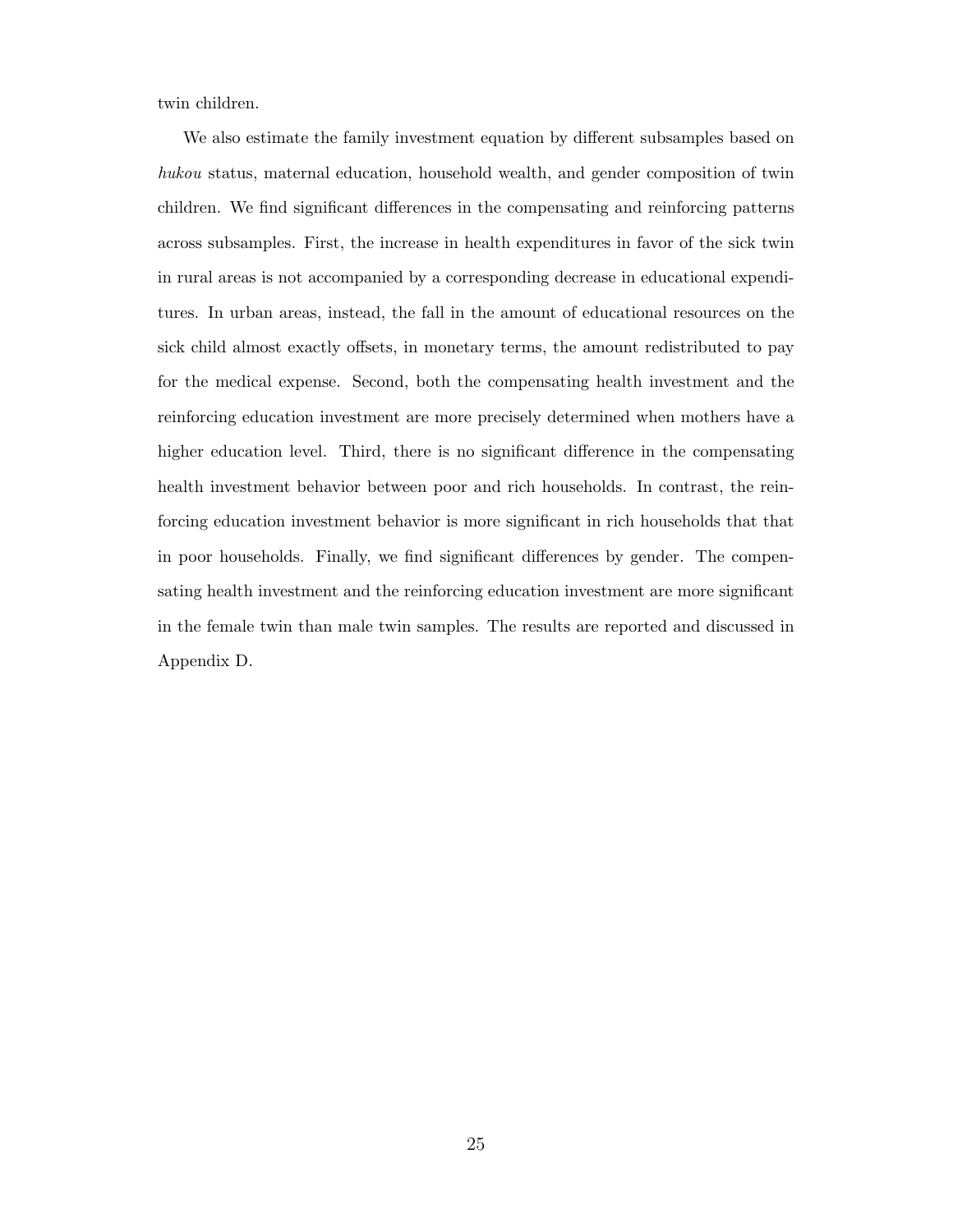|                                                   | Dependent variable:  |                      |                      |
|---------------------------------------------------|----------------------|----------------------|----------------------|
|                                                   | Education investment | Education investment | Difference in        |
|                                                   | in child $i (log)$   | in child $j(log)$    | Education investment |
|                                                   | (1)                  | $\overline{(2)}$     | (3)                  |
| Early health shocks $(i)$                         | $-0.142$             | 0.065                | $-0.204***$          |
|                                                   | [0.131]              | [0.124]              | [0.047]              |
| Early health shocks $(j)$                         | 0.213                | $0.008\,$            |                      |
|                                                   | [0.130]              | [0.123]              |                      |
| Birth weight: $\langle 2 \text{ kg } (i) \rangle$ | $\,0.012\,$          | $0.059\,$            | $-0.015$             |
|                                                   | [0.115]              | [0.110]              | [0.039]              |
| Birth weight: $2-2.5$ kg $(i)$                    | $0.131\,$            | 0.123                | 0.016                |
|                                                   | [0.094]              | [0.089]              | [0.031]              |
| Birth weight: $2.5 - 3\text{kg}(i)$               | $0.007\,$            | $\,0.031\,$          | $-0.013$             |
|                                                   | [0.086]              | [0.081]              | [0.027]              |
| Birth weight: $\langle 2 \text{kg } (j) \rangle$  | $-0.143$             | $-0.127$             |                      |
|                                                   | [0.117]              | [0.111]              |                      |
| Birth weight: $2-2.5\text{kg}(j)$                 | $-0.060$             | $-0.045$             |                      |
|                                                   | [0.091]              | [0.087]              |                      |
| Birth weight: $2.5 - 3\text{kg}(j)$               | $-0.098$             | $-0.103$             |                      |
|                                                   | [0.081]              | [0.077]              |                      |
| Male $(i)$                                        | $-0.042$             | $-0.014$             | $-0.024$             |
|                                                   | [0.055]              | [0.053]              | [0.018]              |
| Male $(j)$                                        | 0.027                | $0.008\,$            |                      |
|                                                   | [0.055]              | [0.053]              |                      |
| Age                                               | $0.083***$           | $0.088***$           |                      |
|                                                   | [0.010]              | [0.009]              |                      |
| Born at the first parity                          | $\,0.042\,$          | 0.041                |                      |
|                                                   | [0.065]              | [0.062]              |                      |
| Maternal age                                      | $0.014**$            | $0.014**$            |                      |
|                                                   | [0.006]              | [0.006]              |                      |
| Maternal ethnicity (Han=1)                        | $0.090\,$            | $0.111*$             |                      |
|                                                   | [0.070]              | [0.066]              |                      |
| Maternal schooling years                          | $0.038***$           | $0.041***$           |                      |
|                                                   | [0.010]              | [0.009]              |                      |
| Maternal working sector (public=1)                | 0.083                | 0.024                |                      |
|                                                   | [0.099]              | [0.094]              |                      |
| Rural                                             | $-0.150**$           | $-0.184***$          |                      |
|                                                   | [0.058]              | [0.055]              |                      |
| Household asset                                   | $0.130***$           | $0.124***$           |                      |
|                                                   | [0.018]              | [0.017]              |                      |
|                                                   |                      |                      |                      |
| $\chi^2$                                          |                      | 19.39                | 0.70                 |
| $p$ -values                                       |                      | $0.31\,$             | $0.41\,$             |
| $#$ Pair of twins                                 | 1,456                | 1,456                | 1,456                |

Table 4: Child Early Health Shocks and Parental Investment in Education

Note: Columns (1) and (2) report the OLS estimates; column (3) reports the within-twin fixed-effect estimates. Standard errors are in brackets; \* significant at 10%; \*\* significant at 5%; \*\*\* significant at 1%.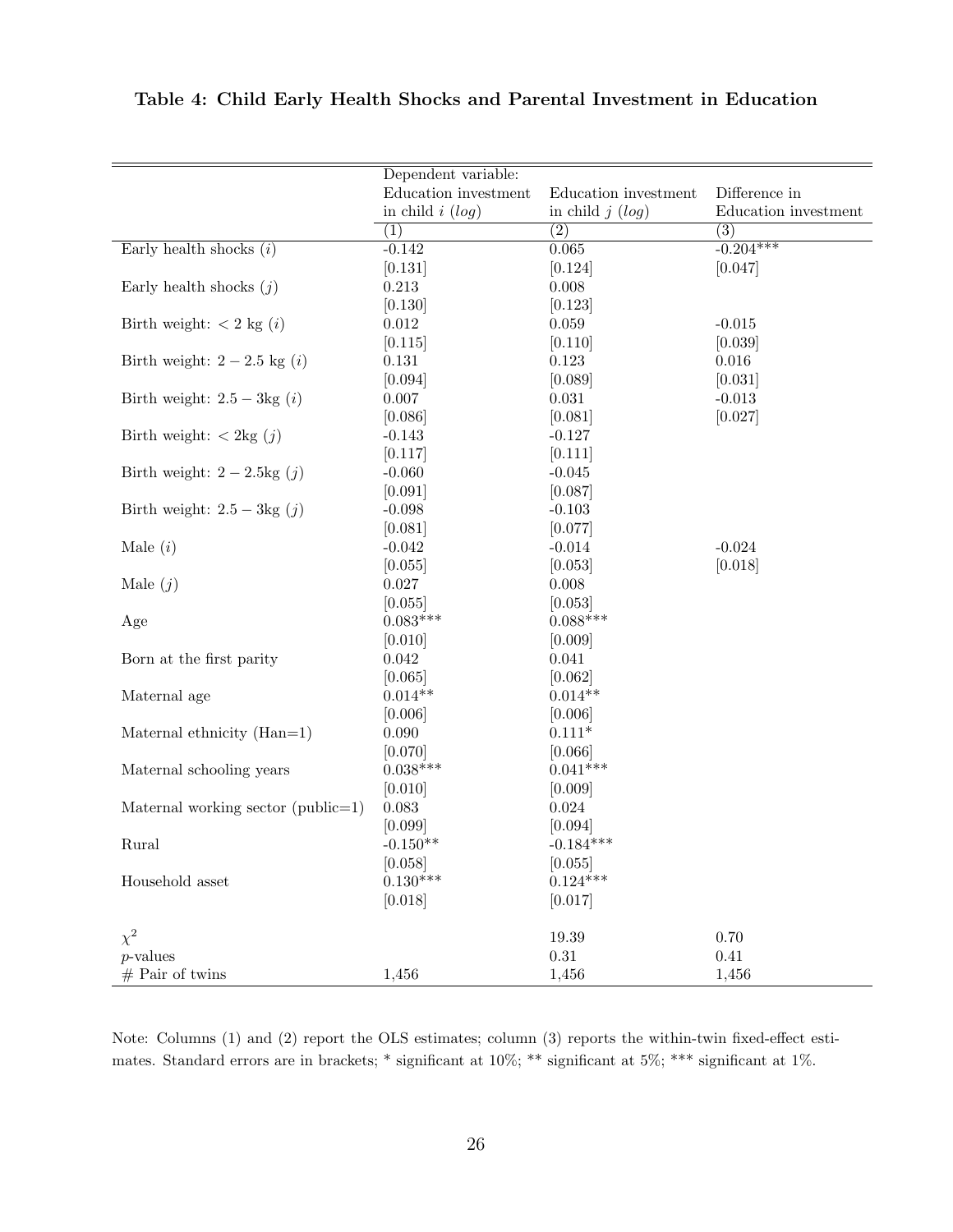Our results have important implications. First, the results are consistent with our two major observations in the theoretical analysis on the intrahousehold resource allocation. The reinforcement or compensatory child human capital investment strategy reflects not only parental preference but also production technology. Furthermore, parents can compensate and reinforce along different dimensions of human capital with respect to an early health shock on one child, which helps us reconcile the seemingly conflict findings in the literature.

Second, the results deepen our understanding of the role of family investment in the overall level of inequality in a society. Our estimates indicate that intrahousehold resource reallocation in child investment is not trivial. The gap in educational investment between sick and healthy children accounts for up to one-fifth of the average educational investment per person. The gap in health investment is even larger. Therefore, the family plays an important role in accounting for the difference in investment in children. However, the role of family in this case is complicated. On the one hand, parents increase the gap in educational investment by allocating more resources to the child suffering from early health shock. In this regard, the family increases the overall level of inequality in the economy. On the other hand, parents decrease the gap in health investment by allocating more resource on the sick child. Thus, in terms of health investment, family decreases inequality. If we focus on educational investment, then the role of family as an inequality mitigator may be understated.

Finally, our empirical results clarify the interpretation of the recent reduced-form estimates on early-life conditions and late-life outcomes. When parents make compensating and reinforcing investments along different dimensions of human capital, these reduced-form estimates cannot be unambiguously interpreted as upper- or lowerbounds of the biological effects. Our estimates on intrahousehold resource allocation suggest that the reduced-form estimates underestimate the biological effect of an early health shock on health, but overestimate the biological effect on education. To empirically verify this prediction, we estimate the child human capital production function below.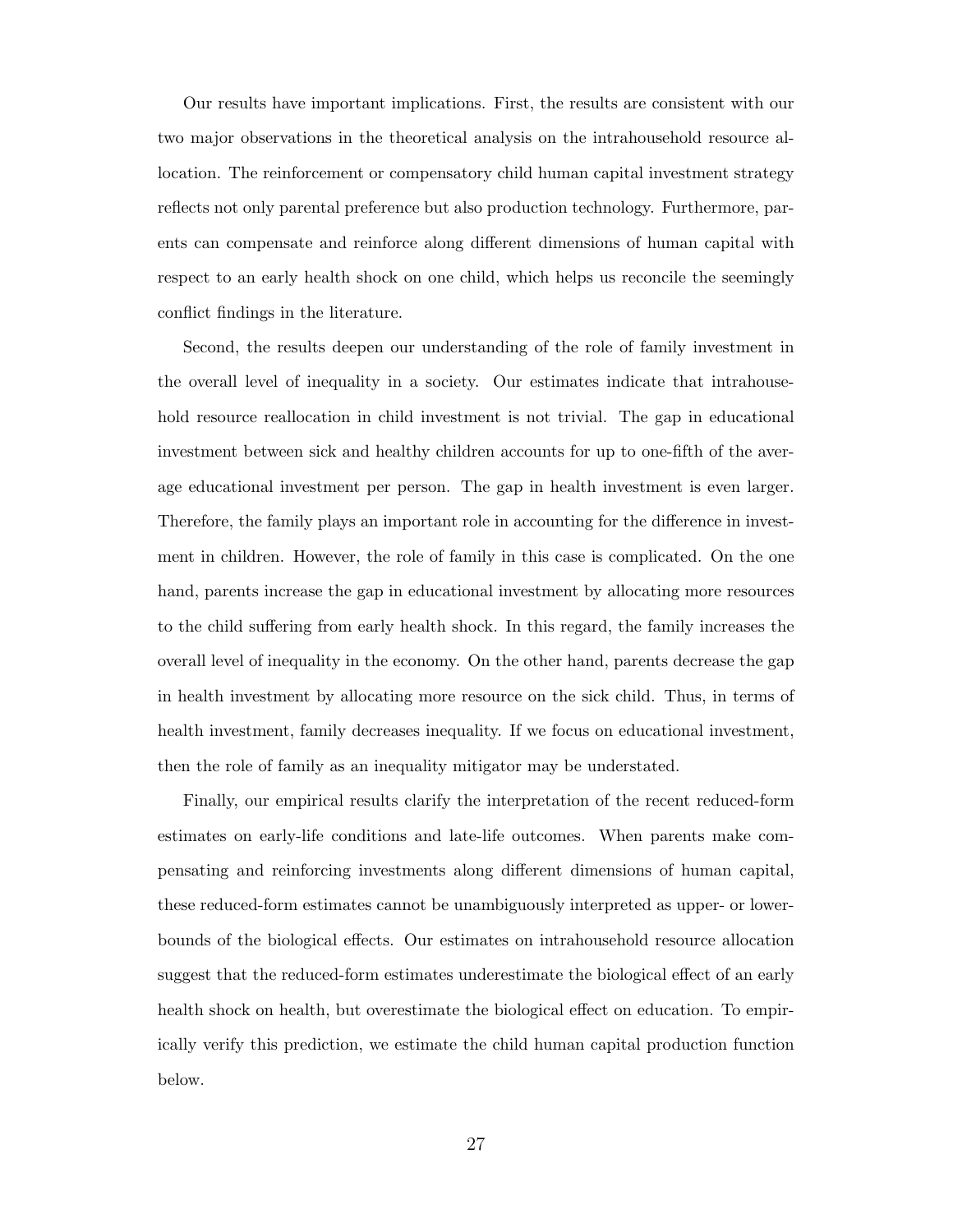#### 5.2 Early Health Shocks and Child Human Capital

#### 5.2.1 Child Health

We next examine the effects of early health shock on child human capital by estimating the production function [\(11\)](#page-20-0). Health investment is an endogenous variable in the child human capital equation. As discussed above, we use a 2SLS estimator. Guided by our theoretical model, we use  $\Delta\omega * Y$ ,  $\Delta\omega * p_I$ ,  $\Delta\omega * h$ ,  $\Delta\xi * Y$ ,  $\Delta\xi * p_I$ , and  $\Delta\xi * h$  as the IVs for  $\Delta I^k$  ( $k = H, C$ ) in Equation [\(11\)](#page-20-0). Specifically, the IVs include the interaction terms between the within-twin variations in birth weights and gender and the level variables, which include a rural indicator, maternal working sector, age, ethnicity, and schooling. The results in Table 2 show that these level variables are uncorrelated with the within-twin variation in early health shocks.

The first panel in Table 5 reports the 2SLS estimates of the child health produc-tion function.<sup>[13](#page-30-0)</sup> Conditional on the health investment, the estimate of early health shock captures the biological effect. We find a long-lasting negative biological effect of early health shocks on the child's later health status. The estimates are statistically significant at a high level of 1% for three out of four measures. We also find that the productivity effects of the health investment are consistently positive. The estimates are statistically significant at the 5% level for current weight and BMI.

To compare our results with those from the recent literature in health economics and to qualitatively gauge the importance of intrahousehold resource allocation effect, we also estimate the reduced-form of Equation [\(12\)](#page-21-1). Table 3 shows that parents take a compensatory investment strategy in health investments, and the intrahousehold resource allocation effect is positive. The first panel of Table 5 shows a significantly positive productivity effect of health investment. By using the formula of Equation [\(5\)](#page-10-0), we expect that the reduced-form estimates understate the biological effect of early health shock on later health status.

This prediction is confirmed by the reduced-form estimates, which are reported in

<span id="page-30-0"></span><sup>&</sup>lt;sup>13</sup>We report only the estimated coefficients on early health shock and health investment in the paper. The full results are reported in Appendix E.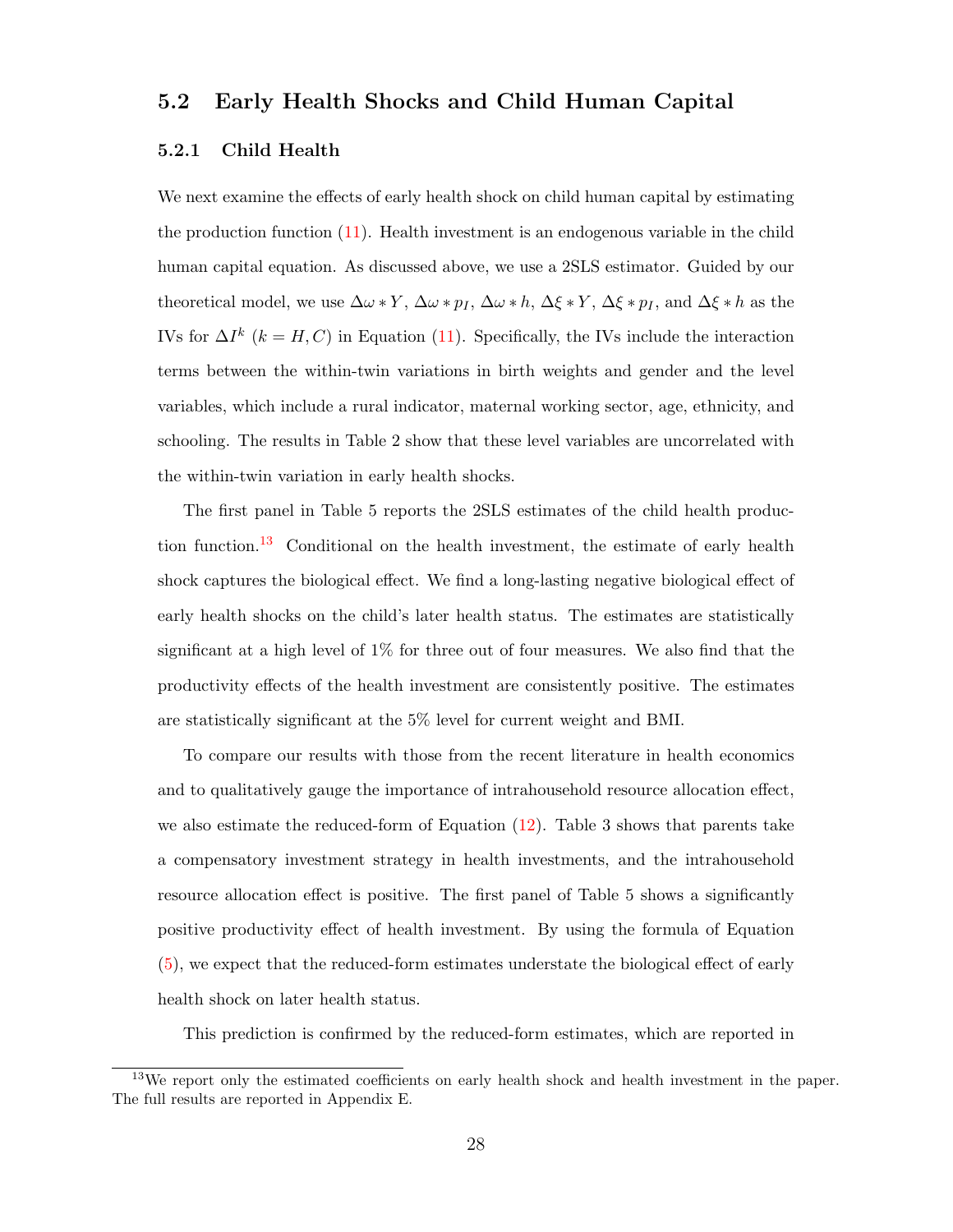the second panel of Table 5. The reduced-form estimates are also consistently negative, indicating that the direct biological effects, which are negative, outweigh the positive intrahousehold resource allocation effects. We find that the reduced-form estimates substantially underestimate the biological effects. Take the dependent variable of BMI as an example (column (3)), the reduced-form estimate (-0.20) accounts for one half of the biological effect (-0.40). Almost the same proportion of the negative biological effect  $(-0.42)$  is accounted for by the reduced-form estimate  $(-0.26)$  with respect to weight (column (2)). The results have important implications, suggesting that although the negative effect of an early health shock may persist throughout the life-cycle of children, remediation is possible. In other words, the negative effects can be partly offset by compensating investments within the household.

|                                              | Dependent variables:   |                   |                   |             |
|----------------------------------------------|------------------------|-------------------|-------------------|-------------|
|                                              | Height                 | Weight            | BMI               | Health      |
|                                              | z-score                | $z$ -score        | $z$ -score        | status      |
|                                              |                        | $\left( 2\right)$ | $\left( 3\right)$ | (4)         |
|                                              |                        |                   |                   |             |
|                                              |                        |                   | 2SLS estimates    |             |
|                                              |                        |                   |                   |             |
| Early health shocks                          | $-0.100$               | $-0.422***$       | $-0.395***$       | $-0.513***$ |
|                                              | [0.130]                | [0.118]           | [0.151]           | [0.078]     |
| Health investments <sup><math>a</math></sup> | 0.070                  | $0.118**$         | $0.160**$         | 0.047       |
|                                              | [0.064]                | [0.059]           | [0.077]           | [0.039]     |
|                                              |                        |                   |                   |             |
|                                              | Reduced-form estimates |                   |                   |             |
|                                              |                        |                   |                   |             |
| Early health shocks                          | $-0.004$               | $-0.263***$       | $-0.201*$         | $-0.449***$ |
|                                              | [0.096]                | [0.086]           | [0.113]           | [0.057]     |
|                                              |                        |                   |                   |             |
| $#$ Pair of twins                            | 1,418                  | 1,430             | 1,408             | 1,450       |

Table 5: Early Health Shocks and Child Health

Note: Standard errors are in brackets; \* significant at 10%; \*\* significant at 5%; \*\*\* significant at 1%. Birth weight and child gender are controlled for in each regression.

<sup>a</sup>: Endogenous variable. The instrumental variables include two types of interaction terms. The first type includes the interaction terms between the within-twin difference in birth weight and the household and parental level variables, and the second type includes the interaction terms between the within-twin difference in gender and the level variables. The household and parental level variables include a rural indicator, maternal working sector, age, ethnicity, and schooling years.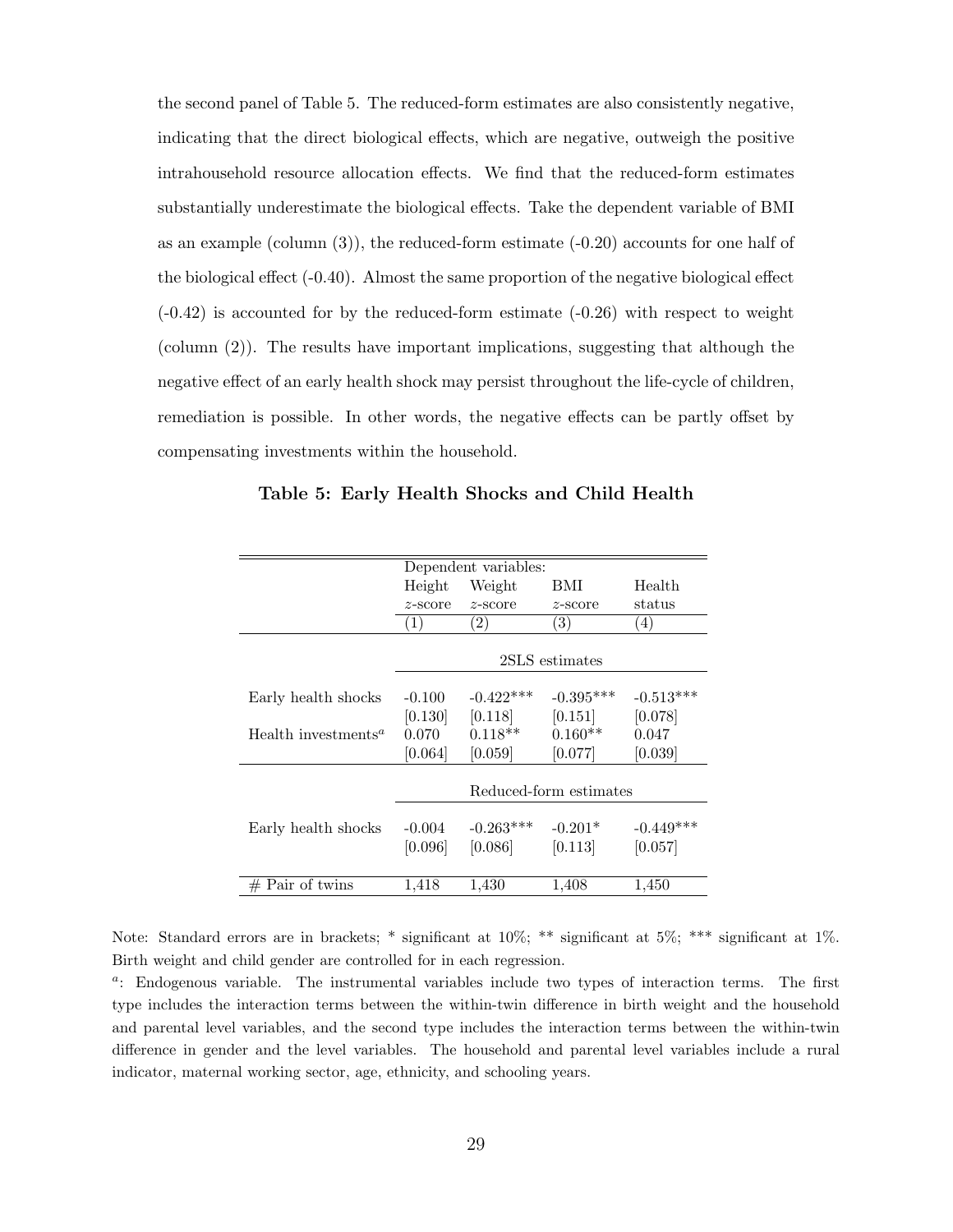#### 5.2.2 Child Education and Socioemotional Skills

We next examine the effects of an early health shock on child education by estimating the child education production function [\(11\)](#page-20-0). The same set of variables are used as IVs for educational investment as discussed above. Panel 1 in Table 6 reports the 2SLS estimates of early health shocks on child educational achievements, both perceived and actual. We find that the twin child affected by an early health insult has poorer academic achievement compared with the healthy child. The productivity effects of educational investments on academic achievements are consistently positive across the four measures, but are generally imprecisely estimated. We also conduct the 2SLS estimation of early health shocks on child schooling performance. The results are reported in the third panel of the table, which shows that an early health insult negatively affects the child's schooling performance. We further observe that educational investments exert a positive productivity effect on the child's schooling performance.

The reduced-form estimates are reported in Panels 2 and 4. We find that the reduced-form estimates are consistently larger than the 2SLS estimates in terms of absolute values. The result suggests that the reduced-form estimates overstate the negative biological effect of early health shocks on child education. By comparing the 2SLS estimates with the reduced-form estimates, we find that the biological effects constitute a major part of the total effect for most measures of child educational outcomes. The result suggests a strong cross-productivity effect of health shocks on education, as reported in [Cunha, Heckman, and Schennach](#page-41-4) [\(2010\)](#page-41-4). The intrahousehold resource allocation effect has also played an important role. Take the transcript recorded score of literature as an example (column  $(1)$ ), the intrahousehold resource allocation effect accounts for about one-third of the total negative effect of an early health shock.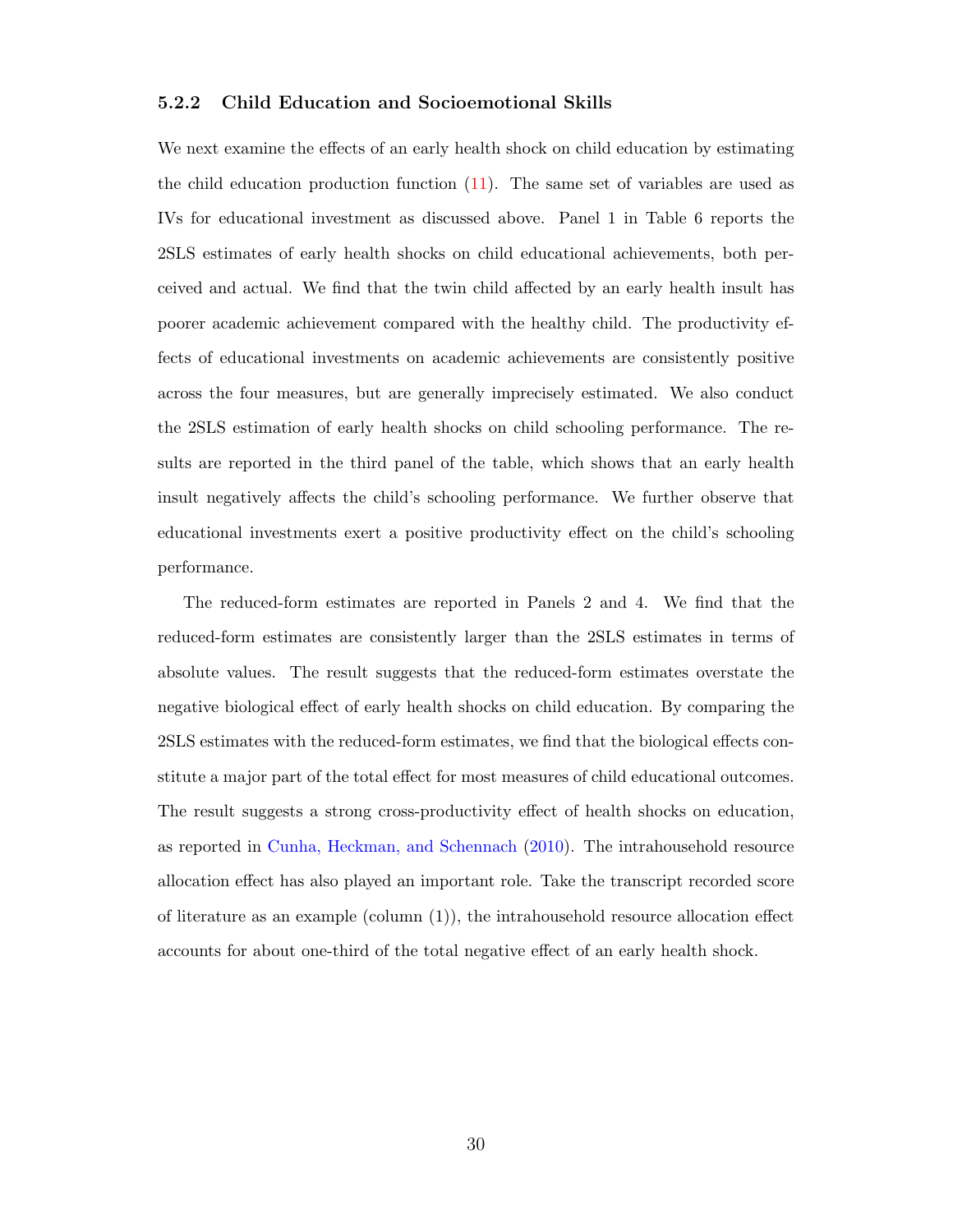|                                                   | Dependent variables:   |                        |                  |                   |
|---------------------------------------------------|------------------------|------------------------|------------------|-------------------|
|                                                   | Literature             |                        | Mathematics      |                   |
|                                                   | score                  | relative measure       | score            | relative measure  |
|                                                   | (1)                    | (2)                    | $\overline{(3)}$ | $\left( 4\right)$ |
|                                                   |                        | 2SLS estimates         |                  |                   |
|                                                   |                        |                        |                  |                   |
| Early health shocks                               | $-3.990*$              | $-0.168$               | $-4.697*$        | $-0.496***$       |
|                                                   | [2.045]                | [0.145]                | [2.432]          | [0.157]           |
| Educational investments <sup><math>a</math></sup> | 6.124                  | $0.904**$              | 3.598            | 0.170             |
|                                                   | $[6.313]$              | [0.426]                | $[7.459]$        | [0.466]           |
|                                                   |                        |                        |                  |                   |
|                                                   |                        | Reduced-form estimates |                  |                   |
| Early health shocks                               | $-5.142***$            | $-0.352***$            | $-5.372***$      | $-0.531***$       |
|                                                   | [1.665]                | [0.110]                | [1.996]          | [0.127]           |
|                                                   |                        |                        |                  |                   |
| $#$ Pair of twins                                 | 1,355                  | 1,426                  | 1,332            | 1,420             |
|                                                   |                        |                        |                  |                   |
|                                                   | Dependent variables:   |                        |                  |                   |
|                                                   | Good Student           | Awards in              | Grade            | Doing minor       |
|                                                   | Awards                 | Contests               | Repetition       | actions in class  |
|                                                   | $\left( 5\right)$      | $\overline{(6)}$       | (7)              | (8)               |
|                                                   |                        | 2SLS estimates         |                  |                   |
|                                                   |                        |                        |                  |                   |
| Early health shocks                               | $-0.199***$            | $-0.067$               | 0.025            | $0.296**$         |
|                                                   | [0.072]                | [0.042]                | [0.038]          | [0.121]           |
| Educational investments <sup><math>a</math></sup> | 0.075                  | 0.103                  | $-0.235**$       | $-0.639*$         |
|                                                   | [0.216]                | [0.126]                | [0.113]          | [0.387]           |
|                                                   |                        |                        |                  |                   |
|                                                   | Reduced-form estimates |                        |                  |                   |
| Early health shocks                               | $-0.215***$            | $-0.088***$            | $0.073**$        | $0.396***$        |
|                                                   | [0.058]                | [0.033]                | [0.029]          | [0.101]           |
|                                                   |                        |                        |                  |                   |
| $#$ Pair of twins                                 | 1,456                  | 1,456                  | 1,456            | 1,440             |

#### Table 6: Early Health Shocks and Child Education

Note: Standard errors are in brackets; \* significant at 10%; \*\* significant at 5%; \*\*\* significant at 1%. Birth weight and child gender are controlled for in each regression.

<sup>a</sup>: Endogenous variable. The instrumental variables include two types of interaction terms. The first type includes the interaction terms between the within-twin difference in birth weight and the household and parental level variables, and the second type includes the interaction terms between the within-twin difference in gender and the level variables. The household and parental level variables include a rural indicator, maternal working sector, age, ethnicity, and schooling years.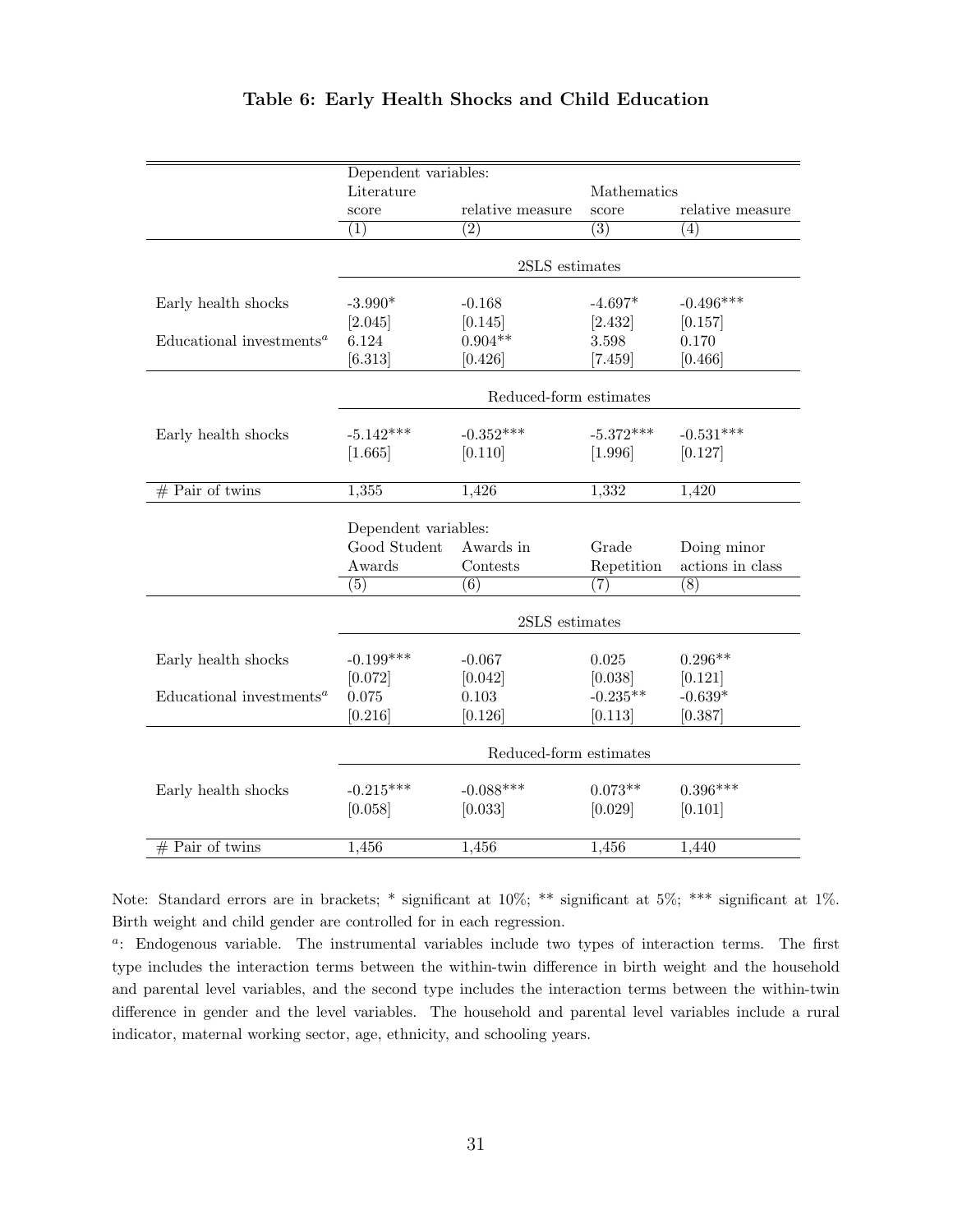With regard to the effect of early health shocks on child socioemotional skills, Panel 1 in Table 7 reports the 2SLS estimates. The importance of these skills in determining an individual's income and other well-beings has been increasingly recognized by economists [\(Borghans, Duckworth, Heckman, and ter Weel,](#page-40-8) [2008b\)](#page-40-8). We find that the twin child who suffered from early health shock at ages 0-3 has inferior personality traits. When we use the SWQ to measure the child's socioemotional skills, the estimates show that children who experienced early health shock are more likely to feel lonely, be easily distracted, easily frightened, and be emotionally unstable. Although the estimates of productivity effects of educational investment are consistently negative, the estimates are only statistically significant in column (3) with the measure of being easily frightened. The results suggest that educational investment may not be an important determinant of the development of socioemotional skills.<sup>[14](#page-34-0)</sup> Panel 2 reports the reduced-form estimates. By comparing the reduced-form estimates with the 2SLS estimates, we find that biological effects constitute a major part of the total effects except for the measure of being easily frightened (column (3)).

<span id="page-34-0"></span> $14$ [Cunha, Heckman, and Schennach](#page-41-4) [\(2010\)](#page-41-4) also use the education investment as the augment in the production function of socioemotional skills.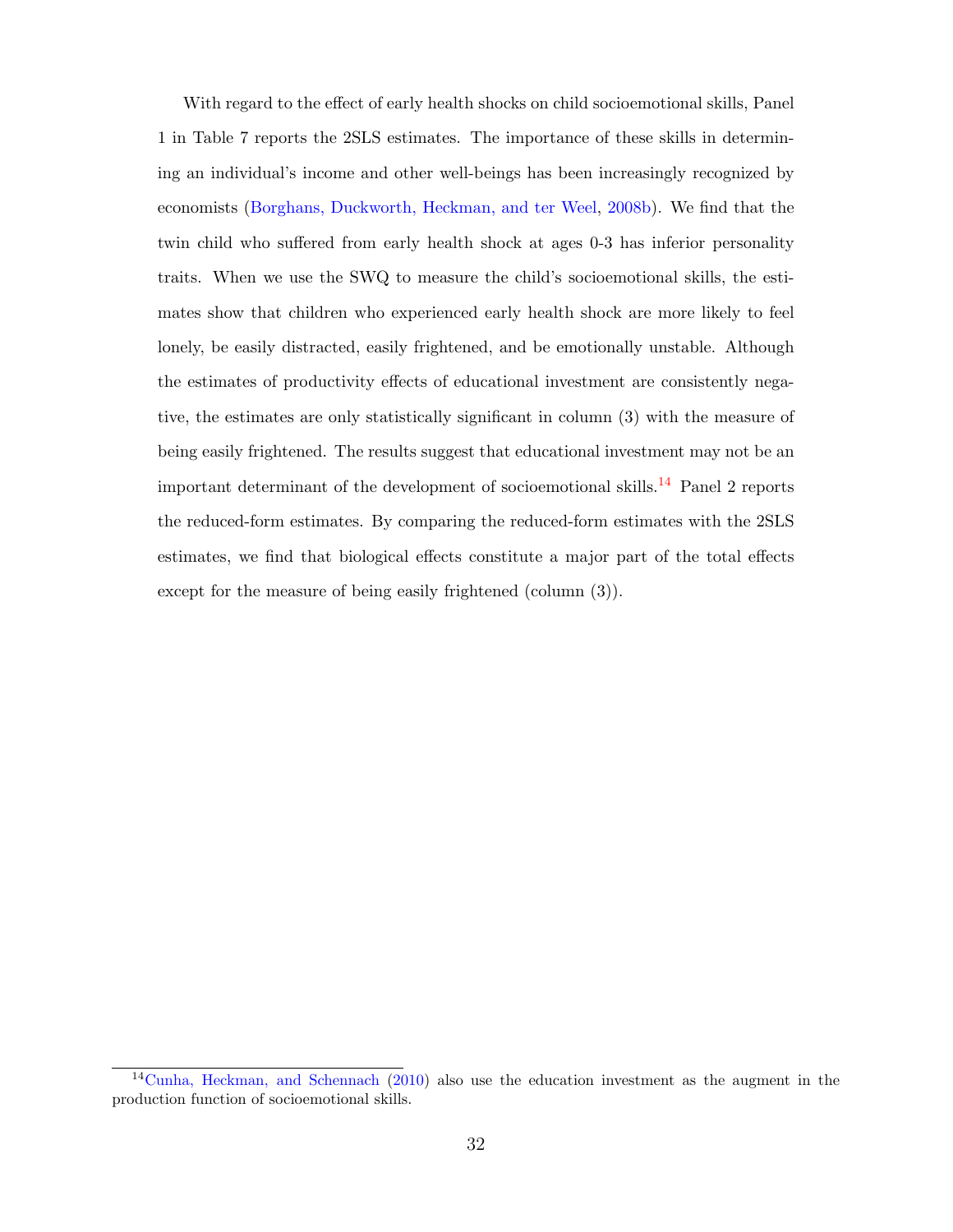| Feel       | Easily                | Easily                          | Emotional                                                    |
|------------|-----------------------|---------------------------------|--------------------------------------------------------------|
| lonely     | distracted            | frightened                      | instable                                                     |
| (1)        | (2)                   | (3)                             | (4)                                                          |
|            |                       |                                 |                                                              |
|            |                       |                                 |                                                              |
|            | $0.121**$             |                                 | $0.085***$                                                   |
|            |                       |                                 | [0.024]                                                      |
| $-0.158$   | $-0.150$              | $-0.383***$                     | $-0.113$                                                     |
| [0.123]    | [0.166]               | [0.139]                         | [0.073]                                                      |
|            |                       |                                 |                                                              |
|            |                       |                                 |                                                              |
| $0.165***$ | $0.151***$            | $0.144***$                      | $0.108***$                                                   |
| [0.032]    | [0.044]               | [0.033]                         | [0.019]                                                      |
|            |                       |                                 |                                                              |
| 1,456      | 1,456                 | 1,456                           | 1,456                                                        |
|            | $0.132***$<br>[0.041] | Dependent variables:<br>[0.056] | 2SLS estimates<br>0.066<br>[0.046]<br>Reduced-form estimates |

#### Table 7: Early Health Shocks and Child Socioeconomic Skills

Note: Standard errors are in brackets; \* significant at 10%; \*\* significant at 5%; \*\*\* significant at 1%. Birth weight and child gender are controlled for in each regression.

<sup>a</sup>: Endogenous variable. The instrumental variables include two types of interaction terms. The first type includes the interaction terms between the within-twin difference in birth weight and the household and parental level variables, and the second type includes the interaction terms between the within-twin difference in gender and the level variables. The household and parental level variables include a rural indicator, maternal working sector, age, ethnicity, and schooling years.

# 5.3 Child Early Health Shock and Parental Labor Supply and Consumptions

Finally, we investigate how an early health shock on one child affects parental labor supply and consumption. We specify the following regression equation:

<span id="page-35-0"></span>
$$
y_{\tau} = \varphi_1 d + \varphi_2 \overline{\omega}_{\tau} + \varphi_3 \xi_{\tau} + \zeta_{\tau} \varphi_4 + v_{\tau}, \tag{13}
$$

where  $y_{\tau}$  measures parental labor supply or consumption in household  $\tau$ ; d is a dummy variable indicating whether the household has only one twin child who suffered from early health shock;  $\overline{\omega}$  is the average birth weight of the twin children. Equation [\(13\)](#page-35-0) is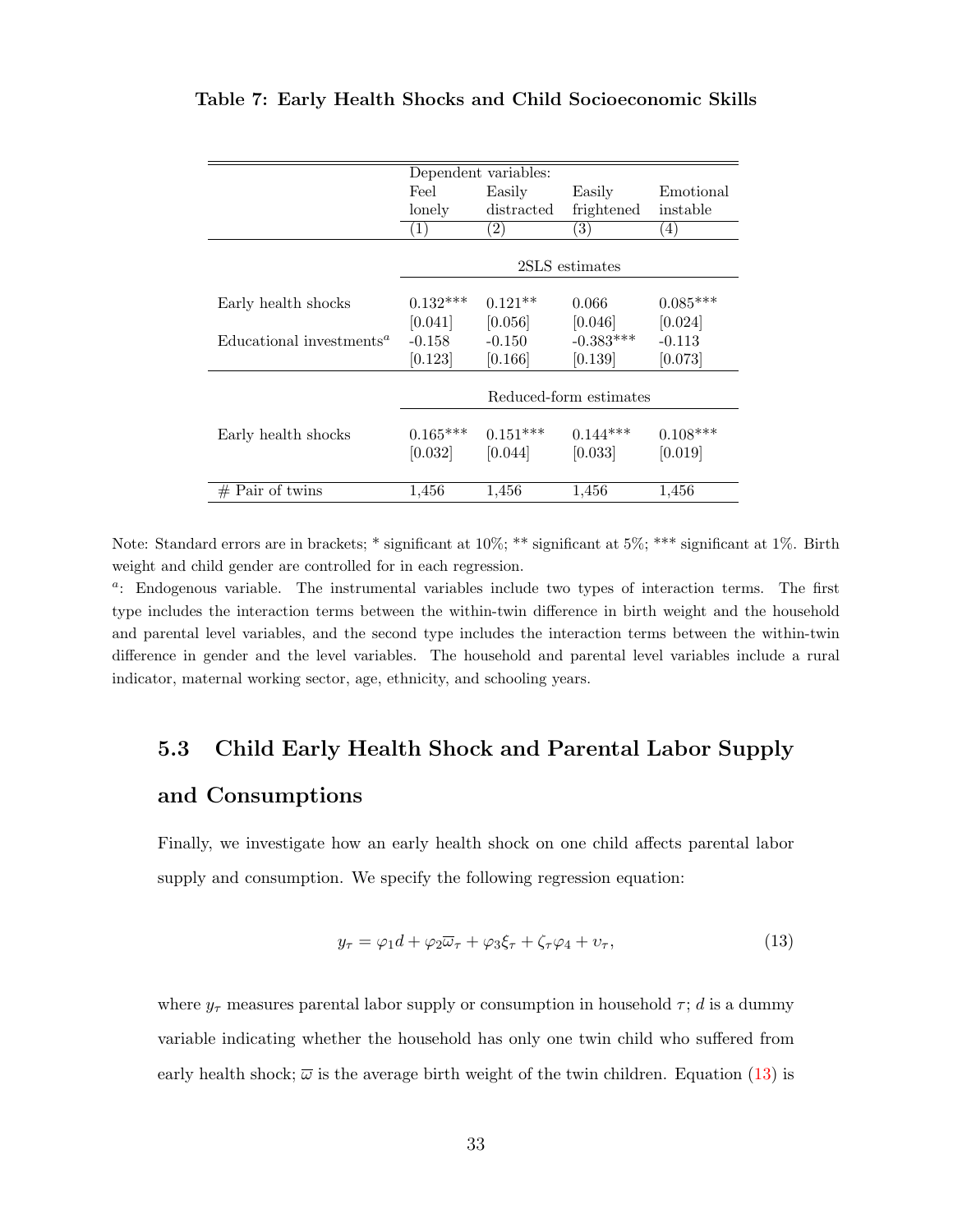a linear approximation of the optimal parental labor supply or consumption function  $(6)$  with slight modifications. First, we estimate Equation  $(13)$  for mothers and fathers separately. We use the mean of birth weights to measure child prenatal endowments. Child characteristics are the same between twin siblings except for gender. We then use two dummy variables to measure children gender composition. The first variable indicates that both children are boys, and the other variable indicates that both are girls. Second, given that within-twin variation in early health shock is uncorrelated with the unobservable characteristics, which is tested above (Table 2), we add  $d$  in the regression equation. Thus,  $\varphi_1$  renders us a causal interpretation even if we ignore the unobservable parental characteristics when estimating Equation [\(13\)](#page-35-0). Finally, the added disturbance term  $v_{\tau}$  reflects measurement errors.

The estimation results are reported in Table 8. We find that in households with only one twin child who suffered from early health shock, the father is significantly less likely to spend money on goods for himself, and the mother is significantly more likely to work. Therefore, if we take other family members except the twin children into account, then our results imply that the within-twin FE estimates of child outcomes understate the overall negative effect of an early health shock in a family.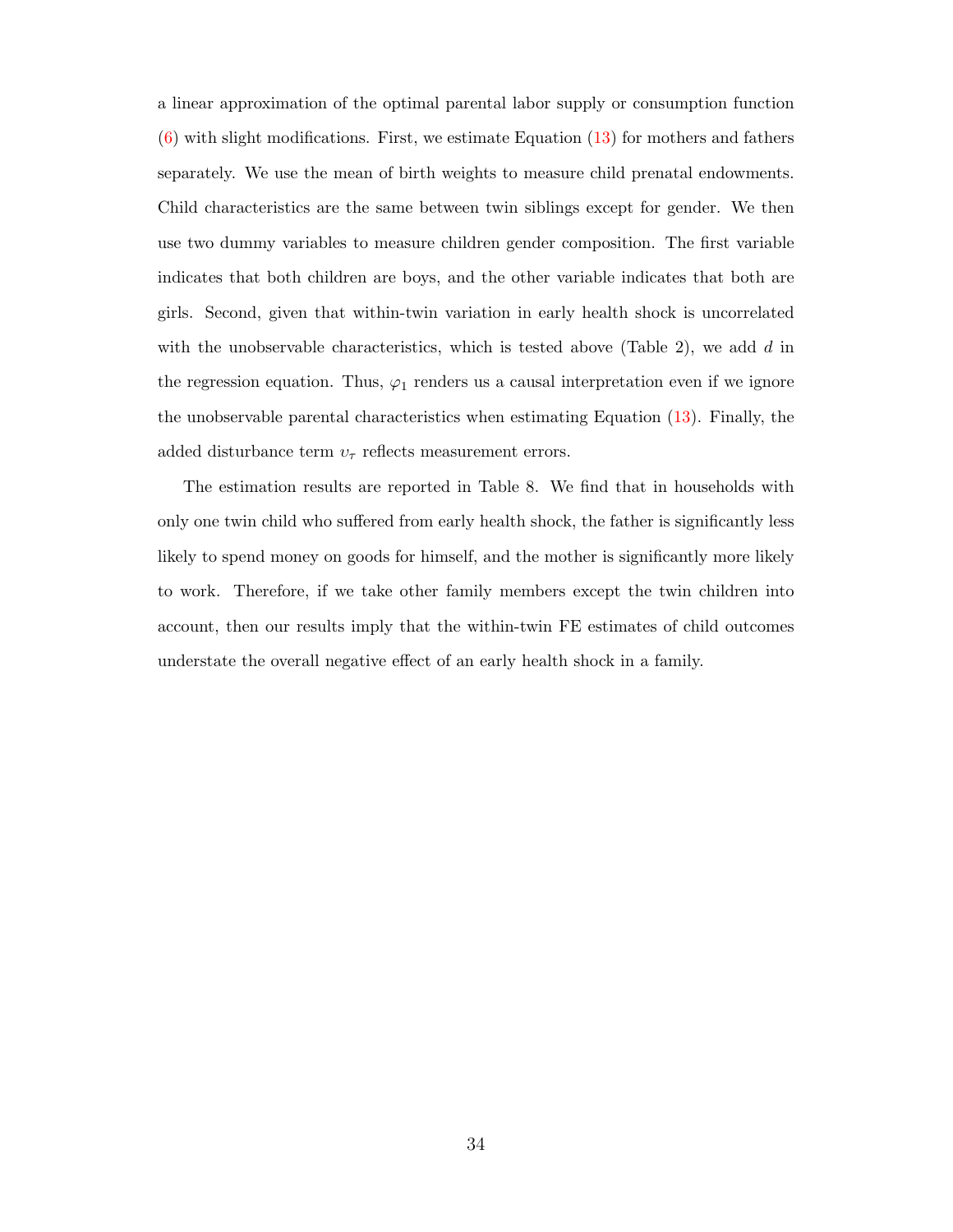|                            | Dependent variables: |                   |                  |            |
|----------------------------|----------------------|-------------------|------------------|------------|
|                            | Labor supply         |                   | Consumption      |            |
|                            | Father               | Mother            | Father           | Mother     |
|                            | (1)                  | $\left( 2\right)$ | $\overline{(3)}$ | (4)        |
| Early health shocks        | $-0.048$             | $0.054***$        | $-128.808*$      | 27.751     |
|                            | [0.078]              | [0.024]           | [77.978]         | [73.685]   |
| Child birth weights (mean) | 0.015                | 0.002             | $77.850*$        | 27.692     |
|                            | [0.020]              | [0.014]           | [44.919]         | [30.173]   |
| Child age                  | $-0.000$             | 0.005             | $-8.672$         | $-9.728$   |
|                            | [0.004]              | [0.005]           | [7.799]          | [7.860]    |
| Male twins                 | 0.005                | $-0.017$          | $-60.571$        | $-22.393$  |
|                            | [0.023]              | [0.021]           | [54.827]         | [28.318]   |
| Female twins               | $-0.023$             | $-0.034$          | $-28.210$        | 42.148     |
|                            | [0.022]              | [0.021]           | [57.334]         | [38.050]   |
| Born at the first parity   | $-0.003$             | $-0.049**$        | $-15.817$        | 4.098      |
|                            | [0.026]              | [0.023]           | [43.038]         | [30.684]   |
| Age                        | $-0.003$             | $-0.005$          | $-13.630***$     | $-5.438**$ |
|                            | [0.002]              | [0.004]           | [3.359]          | [2.629]    |
| Ethnicity $(Han=1)$        | $-0.028*$            | $-0.030*$         | $-47.481$        | $-127.626$ |
|                            | [0.016]              | [0.016]           | [59.532]         | [97.041]   |
| Schooling years            | $-0.007$             | 0.001             | 0.218            | 29.564*    |
|                            | [0.005]              | [0.004]           | [11.718]         | [16.167]   |
| Working in public sector   | $-0.012$             | $-0.054***$       | 21.079           | 294.633**  |
|                            | [0.028]              | [0.021]           | [101.420]        | [141.145]  |
| Rural                      | 0.017                | 0.017             | 40.632           | 82.299     |
|                            | [0.018]              | [0.016]           | [55.064]         | [58.220]   |
| Household asset            | $-0.004$             | $-0.010$          | 230.205***       | 125.220*** |
|                            | [0.006]              | [0.007]           | [29.027]         | [13.827]   |
|                            |                      |                   |                  |            |
| $#$ Households             | 1,158                | 1,044             | 1,416            | 1,437      |

Table 8: Child Early Health Shocks and Parental Labor Supply and Consumption

Note: Columns (1)-(4) reports the OLS estimates. Standard errors are in brackets; \* significant at 10%; \*\* significant at 5%; \*\*\* significant at 1%.

## <span id="page-37-0"></span>6 Conclusions

This paper studies how child early health shocks affect intrahousehold resource allocation and child human capital formation. We formulate a theoretical model that early health shocks can affect human capital through two channels: a direct channel—the biological effect through the production of human capital—and an indirect one—the intrahousehold resource allocation effect through parental responses. By introducing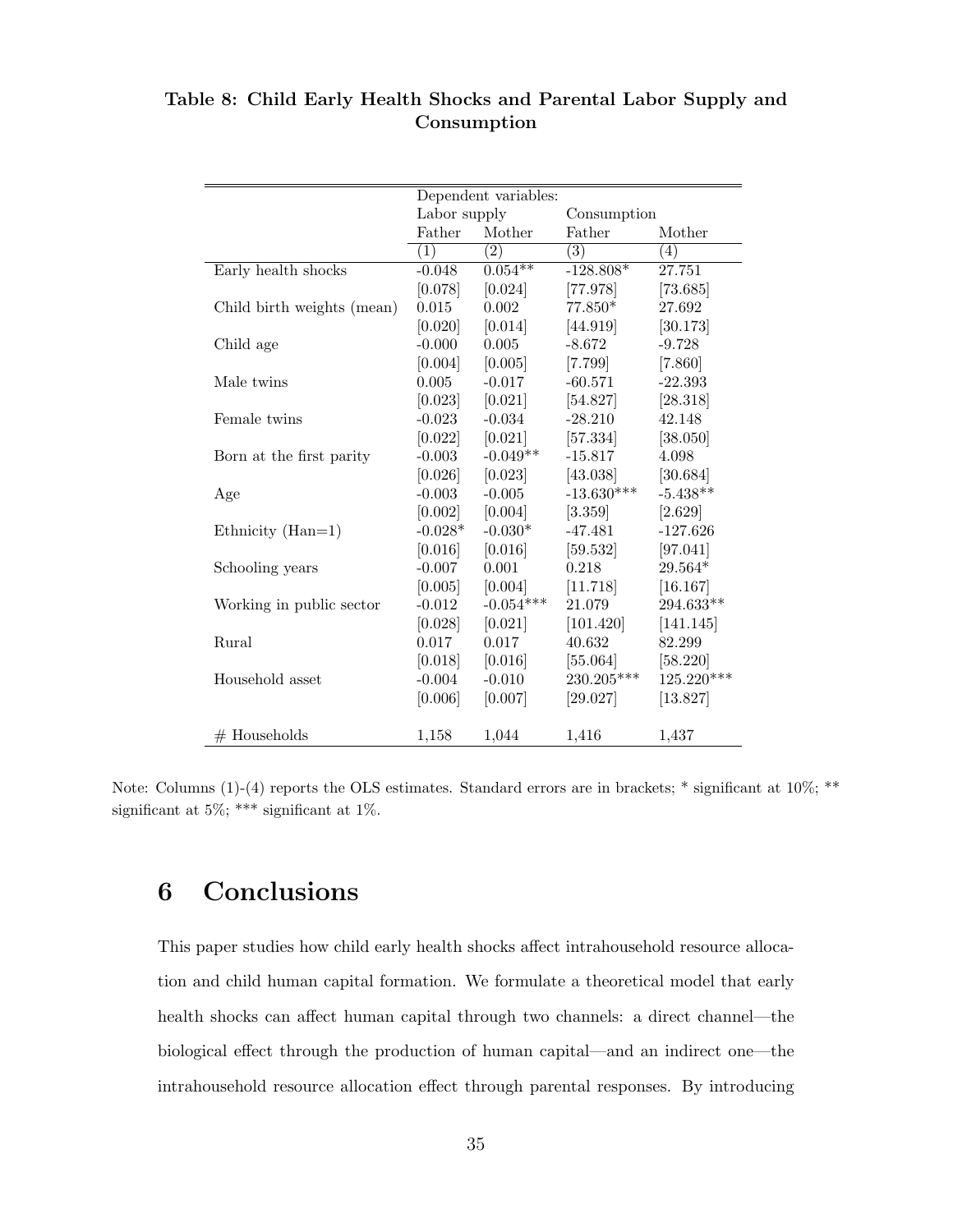multidimensionality of human capital, parents could compensate and reinforce along different dimensions with respect to early health shocks on children. By using the CCTS data, we find evidence of compensating investment in child health but of reinforcing investment in education. We further estimate the child human capital production function. The results confirm that early health insults negatively affect child human capital, ranging from health and education to socioemotional skills. Reduced-form estimates, which ignore intrahousehold allocation process, understate the biological effect for health, but overstate the biological effect for some educational outcomes.

Our results have important implications for evaluating the role of the family in the overall inequality in the economy. When parents can simultaneously reinforce and compensate family investments on children along different dimensions of human capital, the effects of intrahousehold resource allocation on inequality become complicated. On the basis of our estimates, we conclude that the family appears to be a net equalizer in terms of family investment in financial terms. Our findings also emphasize the importance of accounting for parental behavioral responses to early health shocks. Intrahousehold responses should be considered when designing public interventions to remediate negative health shocks on children, because parents can partly offset the effect of public interventions by reallocating resources within the family.

Future research on the intrahousehold resource allocation and human capital formation is desirable. First, with recent progress on human capital production technology, estimating a structural model separating production technology from parental preference would be valuable. This approach is difficult because any structural parameter of production technology can be re-parameterized as parental preference and vice-versa. We would need exogenous variations in either parental preference or production technology to solve the identification problem. Second, consistent with the empirical literature based on sibling or twin data, our regression analyses use linear specifications. Relaxing the linearity specification in the estimation would be fruitful. However, this approach relies on the development of the econometrics of non-linear fixed-effects estimators. Finally, fertility decisions should be explicitly introduced in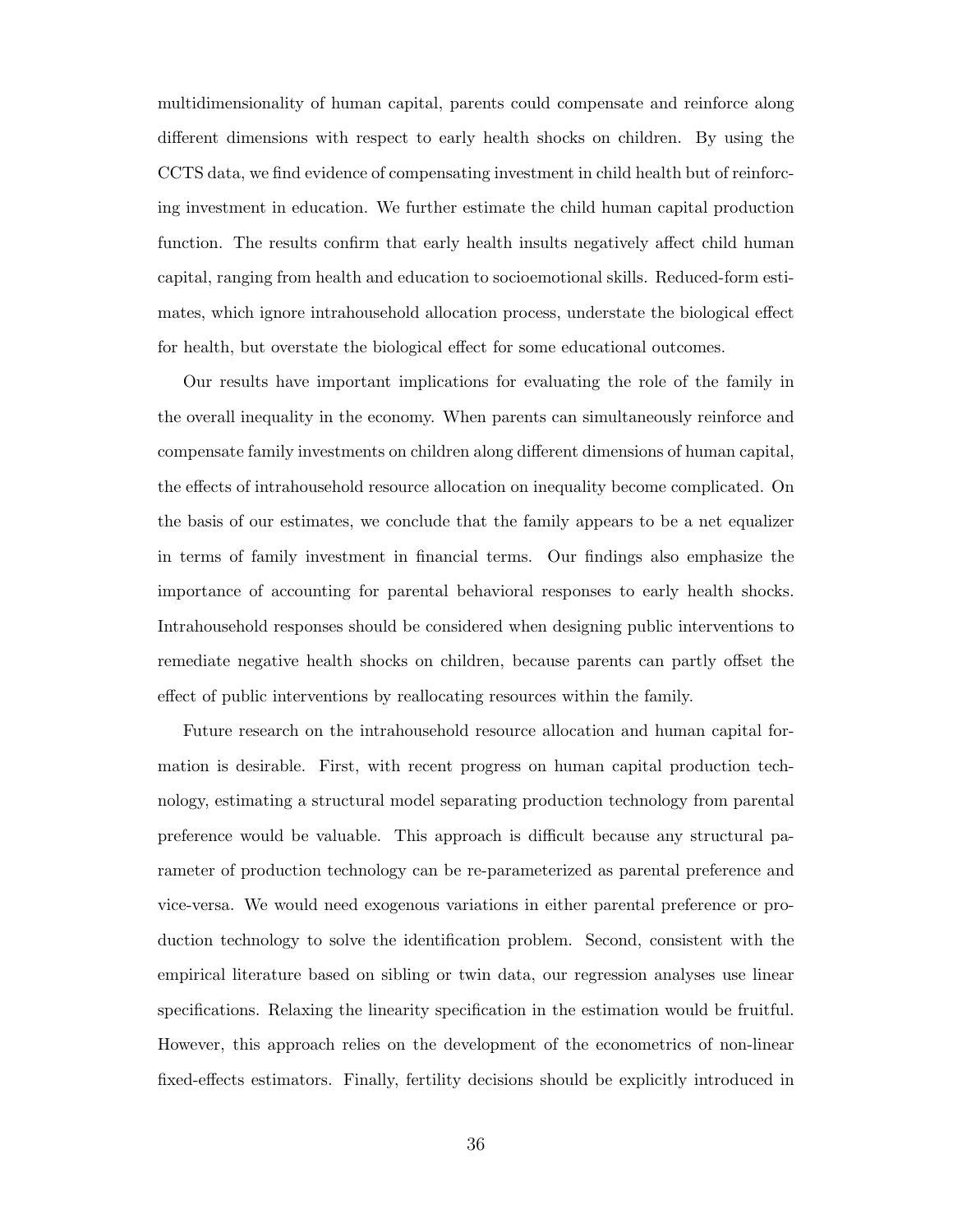the next generation of models of intrahousehold resource allocation.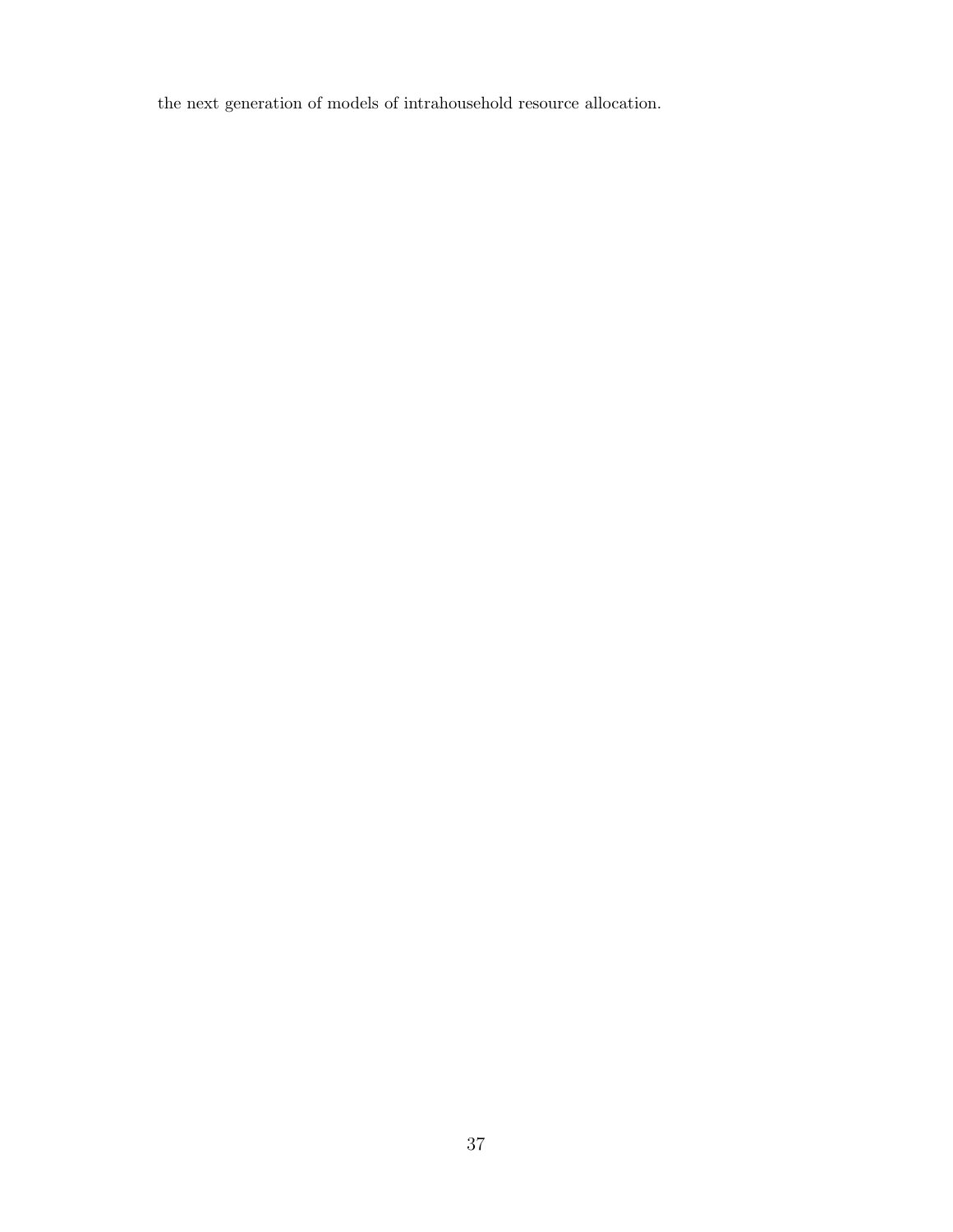- <span id="page-40-4"></span>Almlund, M., A. L. Duckworth, J. J. Heckman, and T. Kautz (2011): "Personality Psychology and Economics," in Handbook of the Economics of Education, ed. by E. Hanushek, S. Machin, and L. Woessman, vol. 4, pp. 1–181. Elsevier, Amsterdam.
- <span id="page-40-6"></span>ALMOND, D., AND J. CURRIE (2011): "Human capital development before age five," Handbook of Labor Economics, 4B, 1315–1486.
- <span id="page-40-0"></span>BECKER, G., AND N. TOMES (1976): "Child endowments and the quantity and quality of children," The Journal of Political Economy, 84(4), 143–162.
- <span id="page-40-2"></span>Behrman, J., R. Pollak, and P. Taubman (1982): "Parental preferences and provision for progeny," The Journal of Political Economy, 90(1), 52–73.
- <span id="page-40-1"></span>Behrman, J., M. Rosenzweig, and P. Taubman (1994): "Endowments and the allocation of schooling in the family and in the marriage market: the twins experiment," The Journal of Political Economy, 102(6), 1131-1174.
- <span id="page-40-5"></span>Behrman, J. R., R. A. Pollak, and P. Taubman (1986): "Do parents favor boys?," International Economic Review, 27(1), 33–54.
- <span id="page-40-3"></span>Borghans, L., A. L. Duckworth, J. J. Heckman, and B. ter Weel (2008a): "The Economics and Psychology of Personality Traits," Journal of Human Resources, 43(4), 972–1059.
- <span id="page-40-8"></span>(2008b): "The Economics and Psychology of Personality Traits," IZA Discussion Paper, (3333), <http://ftp.iza.org/dp3333.pdf>.
- <span id="page-40-7"></span>Bound, J., and G. Solon (1999): "Double trouble: on the value of twins-based estimation of the return to schooling," Economics of Education Review, 18(2), 169– 182.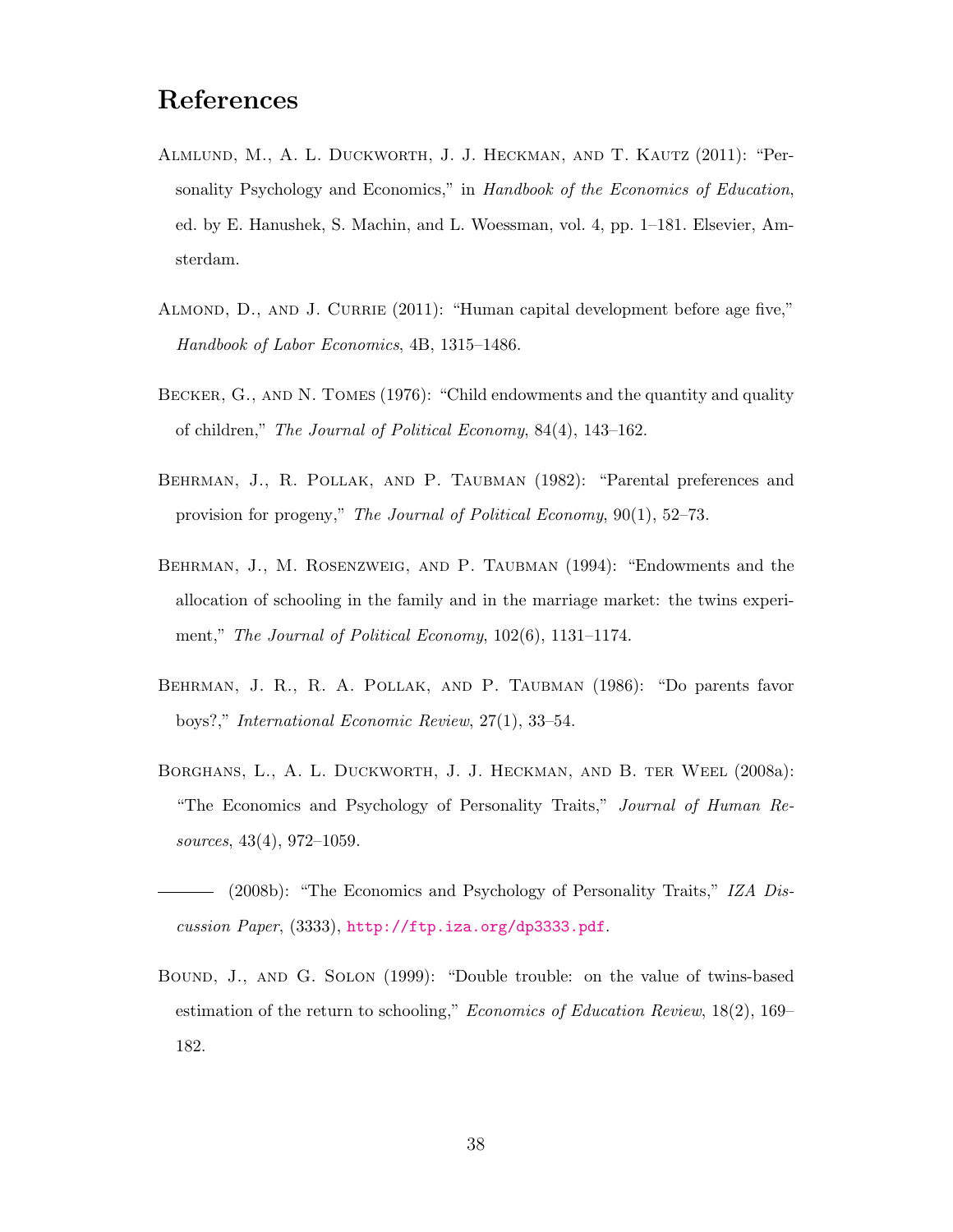- <span id="page-41-5"></span>Case, A., A. Fertig, and C. Paxson (2005): "The Lasting Impact of Childhood Health and Circumstance," Journal of Health Economics, 24(2), 365–389.
- <span id="page-41-4"></span>Cunha, F., J. Heckman, and S. Schennach (2010): "Estimating the technology of cognitive and noncognitive skill formation," Econometrica, 78(3), 883–931.
- <span id="page-41-3"></span>Cunha, F., and J. J. Heckman (2007): "The Technology of Skill Formation," American Economic Review, 97(2), 31–47.
- <span id="page-41-6"></span>Currie, J., M. Stabile, P. Manivong, and L. Roos (2010): "Child Health and Young Adult Outcomes," Journal of Human Resources, 45(3), 517.
- <span id="page-41-1"></span>CURRIE, J., AND T. VOGL (2012): "Early-life health and adult circumstance in developing countries," Discussion paper, National Bureau of Economic Research.
- <span id="page-41-7"></span>Du, Y., J. KOU, AND D. COGHILL (2008): "The validity, reliability and normative scores of the parent, teacher and self report versions of the Strengths and Difficulties Questionnaire in China," Child and Adolescent Psychiatry and Mental Health, 2(1), 8.
- <span id="page-41-9"></span>Family Planning Commission of Yunnan Province (2003): "Regulations on Population and Family Planning in Yunnan Province," China Population Press.
- <span id="page-41-2"></span>Glewwe, P., and E. Miguel (2007): "The impact of child health and nutrition on education in less developed countries," Handbook of development economics, 4, 3561–3606.
- <span id="page-41-0"></span>Griliches, Z. (1979): "Sibling Models and Data in Economics: Beginnings of a Survey," Journal of Political Economy, 87(5), S37–S64.
- <span id="page-41-8"></span>GROSSMAN, M. (2000): "The Human Capital Model," in Handbook of Health Economics, ed. by A. J. Culyer, and J. P. Newhouse, vol. 1, pp. 347–408. Elsevier, Amsterdam.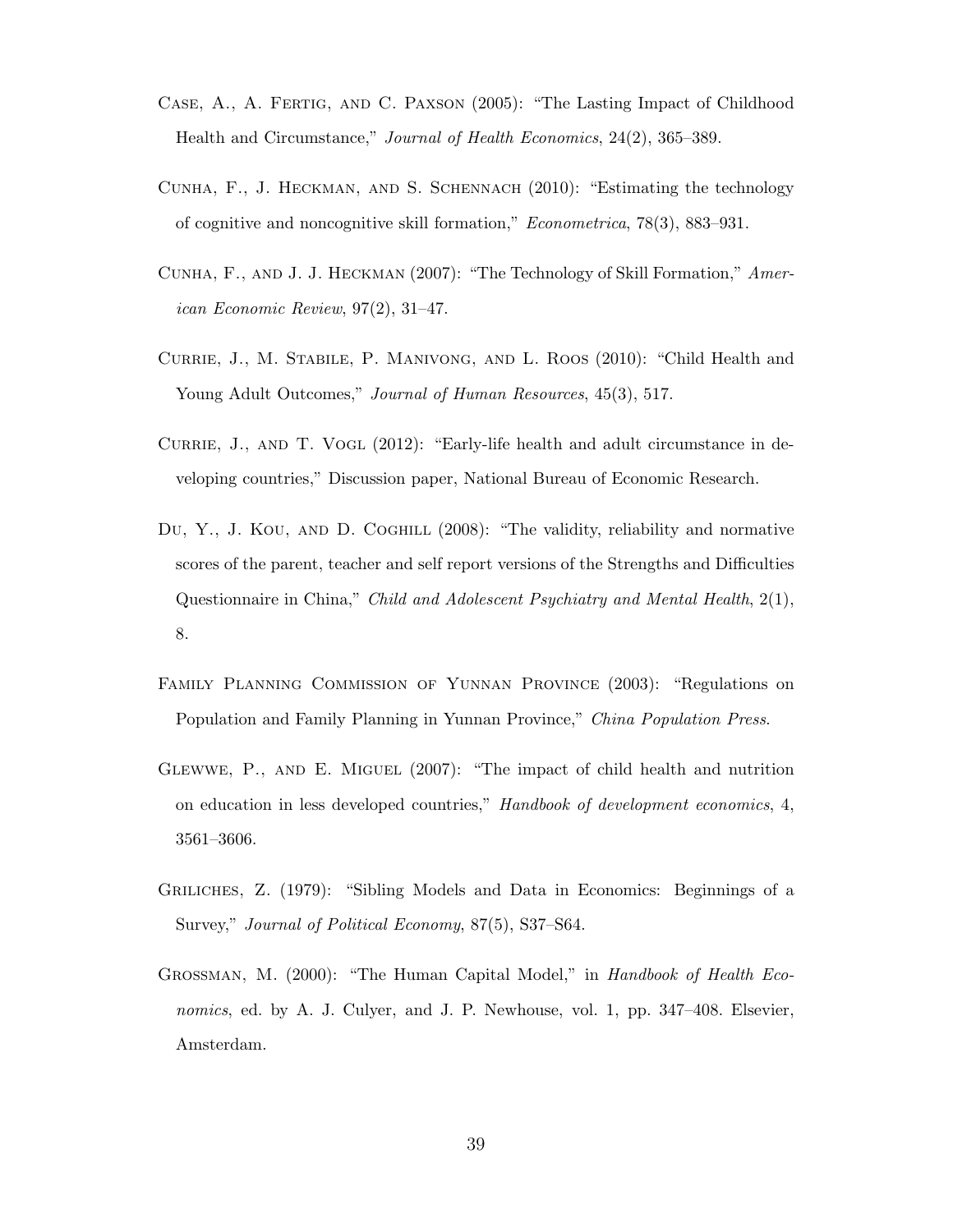- <span id="page-42-4"></span>Heckman, J. J. (2007): "The Economics, Technology and Neuroscience of Human Capability Formation," Proceedings of the National Academy of Sciences, 104(3), 13250–13255.
- <span id="page-42-6"></span>JOHNSON, D. G. (1947): Forward Prices for Agriculture. University of Chicago Press.
- <span id="page-42-8"></span>Kolenikov, S., and G. Angeles (2009): "Socioeconomic status measurement with discrete proxy variables: Is principal component analysis a reliable answer?," Review of Income and Wealth,  $55(1)$ ,  $128-165$ .
- <span id="page-42-9"></span>Neumark, D. (1999): "Biases in twin estimates of the return to schooling," Economics of Education Review, 18(2), 143–148.
- <span id="page-42-1"></span>PITT, M., M. ROSENZWEIG, AND M. HASSAN (1990): "Productivity, health, and inequality in the intrahousehold distribution of food in low-income countries," The American Economic Review, 80(5), 1139–1156.
- <span id="page-42-7"></span>Rosenzweig, M. (1980): "Neoclassical theory and the optimizing peasant: An econometric analysis of market family labor supply in a developing country," The Quarterly Journal of Economics, 94(1), 31–55.
- <span id="page-42-0"></span>Rosenzweig, M., and J. Zhang (2009): "Do Population Control Policies Induce More Human Capital Investment? Twins, Birth Weight and China's One-Child?Policy," Review of Economic Studies, 76(3), 1149–1174.
- <span id="page-42-5"></span>Smith, J. (2009): "The impact of childhood health on adult labor market outcomes," The Review of Economics and Statistics, 91(3), 478–489.
- <span id="page-42-3"></span>Strauss, J., and D. Thomas (1998): "Health, nutrition, and economic development," Journal of Economic Literature, 36(2), 766–817.
- <span id="page-42-2"></span>STRAUSS, J., AND D. THOMAS (2007): "Health over the life course," *Handbook of* development economics, 4, 3375–3474.